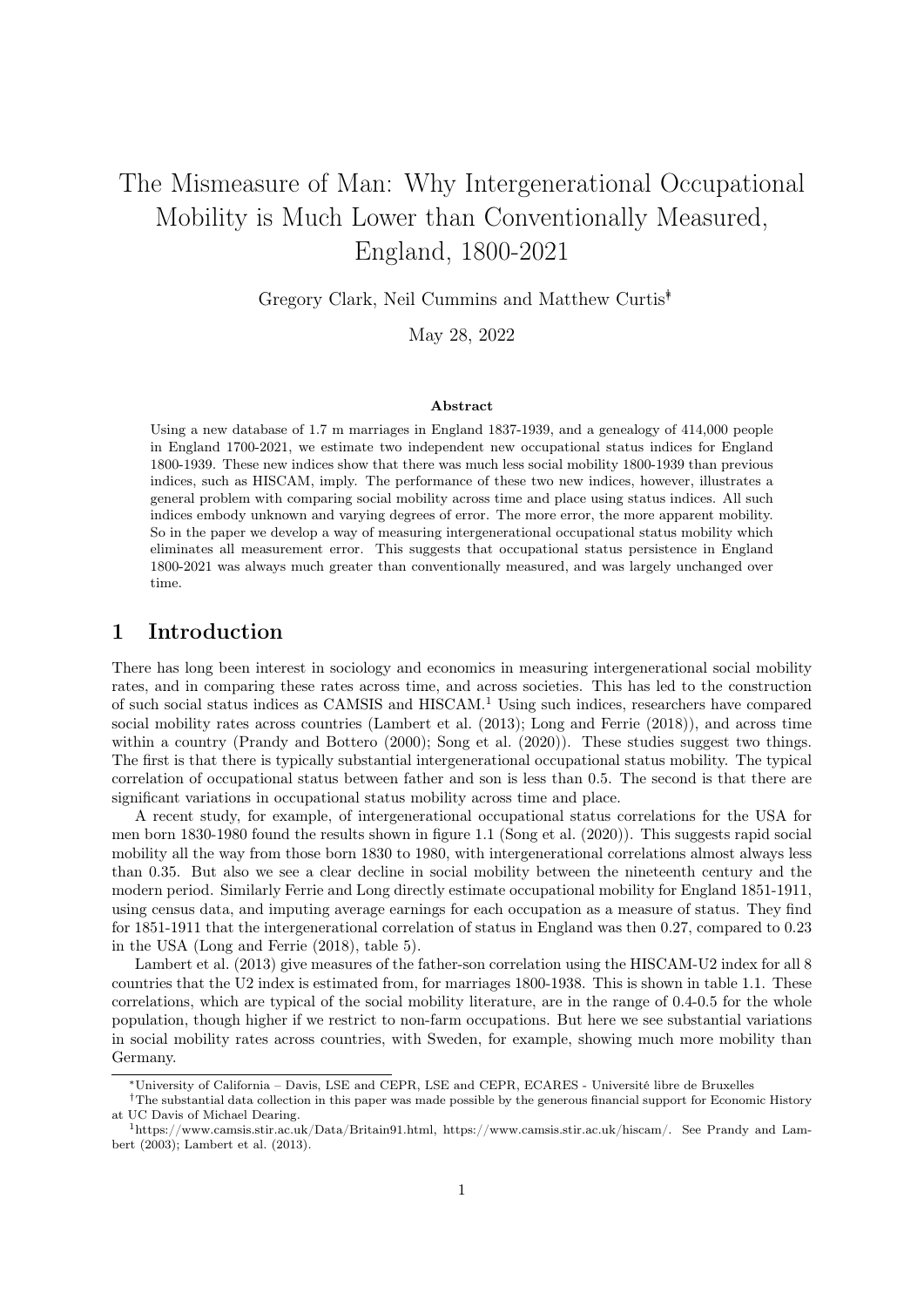

Figure 1.1: Intergenerational Occupational Status Correlations USA, 1830s-1980s Source: Xi et al., 2020, figure 2.

| Countries                                  | All Men                  | Non-farm                 |
|--------------------------------------------|--------------------------|--------------------------|
| All                                        | .43                      | .55                      |
| Netherlands<br>Germany<br>France<br>Sweden | .45<br>.54<br>.44        | .56<br>.63<br>.54        |
| <b>Britain</b><br>Canada<br>Belgium        | .30<br>.46<br>.41<br>.43 | .43<br>.50<br>.53<br>.48 |

Table 1.1: Intergenerational Correlations with HISCAM-U2, 1800-1938 Source: Lambert et al. (2013), table 2.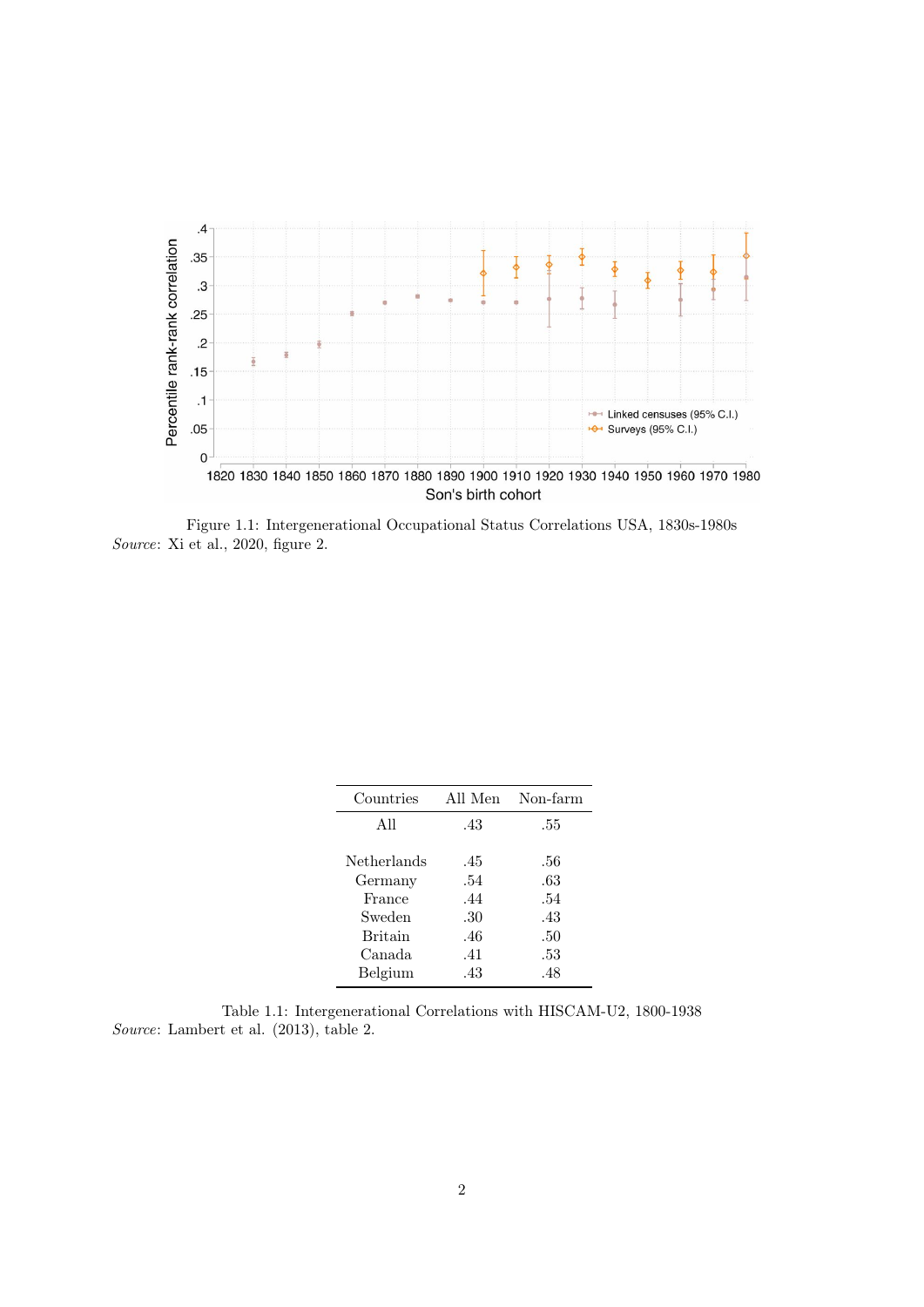However, a problem with all these measures is that the occupational status indices used embody substantial errors. As occupations change over time, the importance of these errors can also change, giving spurious impressions of changes in social mobility rates. Similarly countries that at the same time show large differences in occupational structure can record different degrees of social mobility. In this paper we show that if social status indices are constructed using much larger amounts of data they will indeed show much less social mobility. Also just changing the list of occupation categories used will also change the measured rates of social mobility. All comparisons of social mobility rates across time and place using such indices are thus suspect.

Recognizing these measurement issues, some researchers on social mobility have favored more abstract measures of movement between social status categories, where social status by category is not parameterized, such as the Altham Index (Altham (1970); Altham and Ferrie (2007); Long and Ferrie (2013); Perez (2019)). But, as has been noted, "one possible reason for the lack of success of the Altham index may be difficulty in interpreting it" (Bouchet-Valat (2022, p.205)). Further, any exercise in measuring social mobility that has to assign different occupations or educations to a limited set of social categories, as with the Altham Index, still faces exactly the same problem of different measurement errors across time and space.

In the final section of the paper we suggest a way of measuring intergenerational occupational status mobility rates which is independent of measurement errors. This measure looks at the ratio of the correlation of status between fathers and fathers-in-law relative to that between son and father-in-law. Whatever the errors in status attribution to occupations, this ratio should measure the underlying intergenerational correlation in occupational status. This new measure suggests occupational status mobility rates are substantially lower than conventionally measured. These measurees suggest also that intergenerational occupational status correlations were constant across the interval 1837-2021.

We do however validate in the paper that the HISCAM association methodology does successfully capture the socio-economic status of occupations. These indices do a good job in measuring social status, we shall see, in part because assortment in marriage by occupational status is so strong, so that status can be well captured by such relationship pairs as husband-wife, son-father, and son father-in-law.

# 2 CAMSIS and HISCAM

The CAMSIS occupational scales for men and women in Britain 1971, 1991, and 2010-12 were derived using data on pairs of occupations for husbands and wives, where both had an occupation. An algorithm was employed to give status scores to each occupation in a way that maximized the resultant marital correlation of occupational status.

HISCAM measures for Britain 1800-1938 were derived in a similar way, but using mainly father-son occupational pairings as the basic data.<sup>2</sup> Again the algorithm assigns status scores in such a way as to maximize father-son correlations. The number of occupational pairs that each index was based on is given in Table 2.1. As can be seen, for Britain, relative to the number of occupational categories used, the data is modest, so that for many of the less frequent occupational categories the assigned status will be measured with significant error.

Occupations for the HISCAM status scores were coded to a standard set using an international

<sup>2</sup>http://www.camsis.stir.ac.uk/hiscam/. HISCAM is "an empirical estimate of the average relative position within the structure of social stratification occupied by the incumbents of occupational unit groups" based on "patterns of intergenerational occupational connections."

| Index                      | Occupational<br>Coding | Years             | Occupational<br>Categories | Occupational<br>Pairings |
|----------------------------|------------------------|-------------------|----------------------------|--------------------------|
| HISCAM-GB<br><b>CAMSIS</b> | <b>HISCO</b><br>SOC70  | 1800-1938<br>1971 | 1,300<br>223               | 51,419<br>94,615         |
| <b>CAMSIS</b>              | SOC <sub>90</sub>      | 1991              | 371                        | 92,021                   |
| <b>CAMSIS</b>              | SOC2010                | 2010-12           | 371                        | 67,315                   |

Table 2.1: Existing Occupational Indices, Britain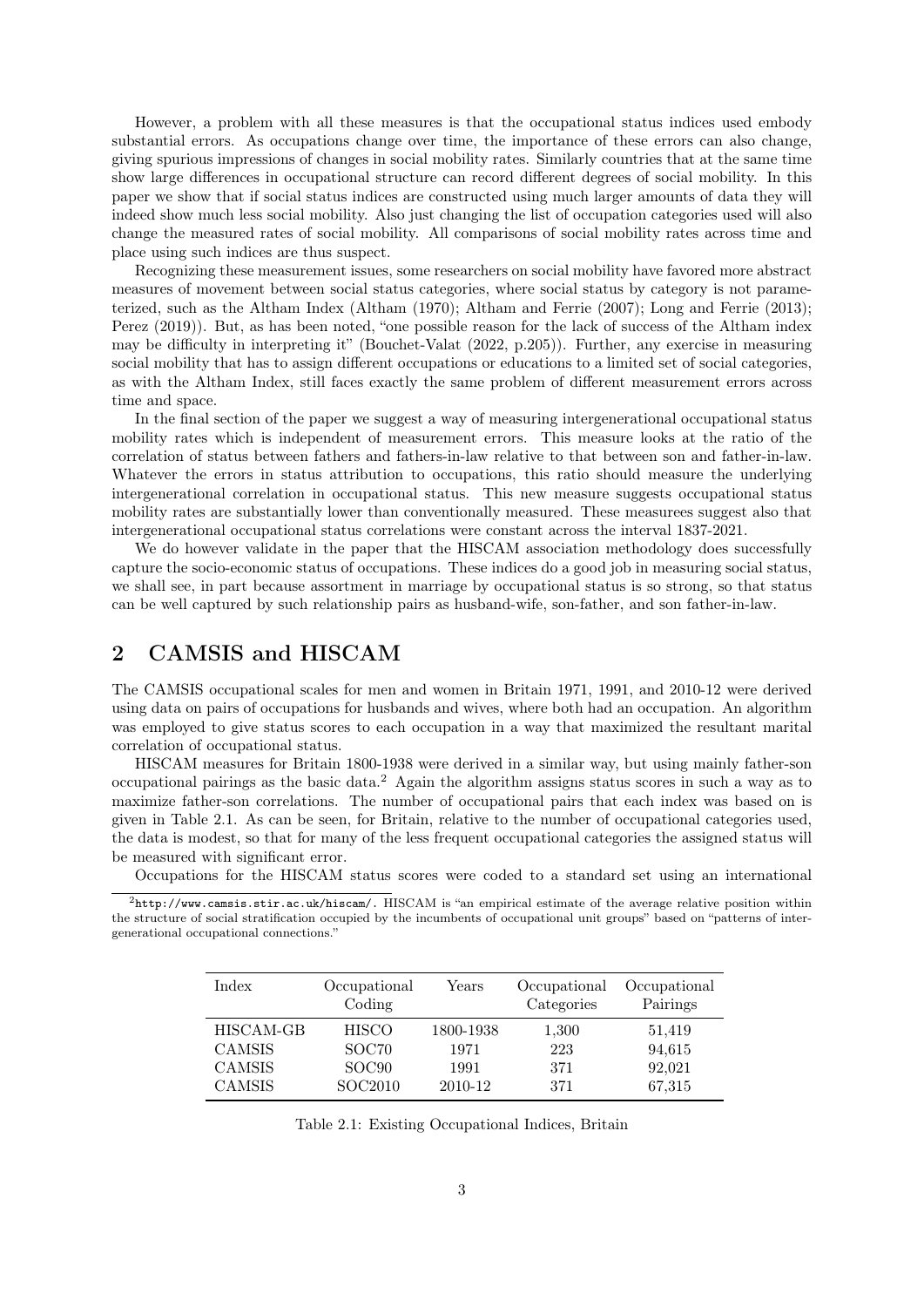occupation classification system HISCO, which set out to have an internationally comparable set of occupation codes based on the 1,300 most common male and female occupations 1800-1938 in Belgium, England, France, Germany, Netherlands, Norway, Quebec, and Sweden.<sup>3</sup> The USA is not included among the HISCAM indices because the creators "have not yet been able to achieve satisfactory results" using US data.<sup>4</sup> Because of the desire for a comparable international coding of occupations the occupational classifications are detailed. A weaver, for example, can be coded as Cloth Weaver (hand), Cloth Weaver (Machine, except Jacquard Loom), Cloth Weaver (Hand or Machine), Weaver, Specialisation Unknown or Other Weavers and Related Workers.

To rank occupations on a single status scale CAMSIS and HISCAM use Goodman's RCII association model (Goodman  $(1979)$ ).<sup>5</sup> As noted above, this is fitted by iterating to a set of occupational rankings that maximize either the correlation of occupational status in marriage, or in father-son pairings. HISCAM-GB is estimated using this RCII model (Lambert et al. (2013)). The resulting estimates are normalized to have mean 50 and standard deviation 15, then truncated to have a minimum value of 1 and a maximum of 99.

However, the HISCAM and CAMSIS indices have two modifications to address several common practical problems in estimating association models. The first is that of sparse categories. The fine grid of occupations, together with the modest numbers of occupational pairings, shown in table 2, means that many occupations appear infrequently. Where an occupational category has few individuals, the RCII estimator often will not converge to a stable set of occupational status rankings. HISCAM and CAMSIS address this by combining any occupation with fewer than 30 observations with other "similar" occupations.<sup>6</sup> But this, of course, necessitates some a priori judgement of what occupational statuses are, and introduces further error into the indices.

The second problem are so-called "diagonals" and "pseudo-diagonals". Diagonals are cases where each person in the pair has the same occupation. Pseudo-diagonals are cases where even though the occupation have different statuses, they are frequently found together in pairings. These would include particularly "farmer" and "farm-worker" which are found commonly both in husband-wife pairings, and also father-son pairings. To avoid the distortions in status rankings CAMSIS and HISCAM typically drop pairs of diagonals and pseudo-diagonals. The HISCAM project, however, concluded that dropping diagonals was insufficient, and dropped the agricultural sector from their analysis entirely. Farm jobs were assigned scores equal to the average of all occupations paired with farming occupations. With the huge amount of new data assembled below we find that these two problems do not arise, and we can estimate RCII models without any restrictions or ad hoc adjustments.

#### 3 New Occupational Status Indices, England, 1800-1939

Using two large new databases, in this paper we construct two new occupational status indices for men in England 1800-1939. The first of these new indices, FOE-RCII, is an association index, as with CAMSIS and HISCAM. However, in this case it is based on occupational data for 2.36m. father-son and father-son in law pairs, from 1.6 million marriages 1837-1939. We also employ a simplified occupational scheme with 442 occupational categories (as opposed to the 1,300 in HISCAM).

This new index is thus based on nearly 50 times as much data as the HISCAM-GB index. This also uses more father-son pairs than in the entire eight country HISCAM occupational database.<sup>7</sup> Because of this much greater set of data we are able to avoid most of the ad hoc procedures forced on the HISCAM creators by data limitations, such as amalgamating occupations in the estimation. Because of the much greater occupational status information in occupational titles within English agriculture, we can also estimate the model without having to drop occupations in the agricultural sector. Lastly we are able to implement the RCII model without dropping diagonal, or quasi-diagonal, observations.

<sup>3</sup>HISCO, or Historical ISCO, is a modification of the 1968 version of the International Standard Classification of Occupations (ISCO-68). (Leeuwen et al. (2004)). http://historyofwork.iisg.nl/index.php.

 $^4$ https://www.camsis.stir.ac.uk/hiscam/

 ${}^{5}$ Xie (2003, 1992); Hendrickx (2004) provide less theoretical introductions to the RCII model.

<sup>&</sup>lt;sup>6</sup>In the HISCAM indices estimated using only data from one country, when a category was small and its score varied substantially from the category's score in the "universal" scale, its score was replaced by the average of the original score and the score in the "universal" scale.

<sup>7</sup>The HISCAM database has 1.2 m father-son occupational pairs, but 0.5 m of these come from Quebec, where the occupations are mostly in agriculture.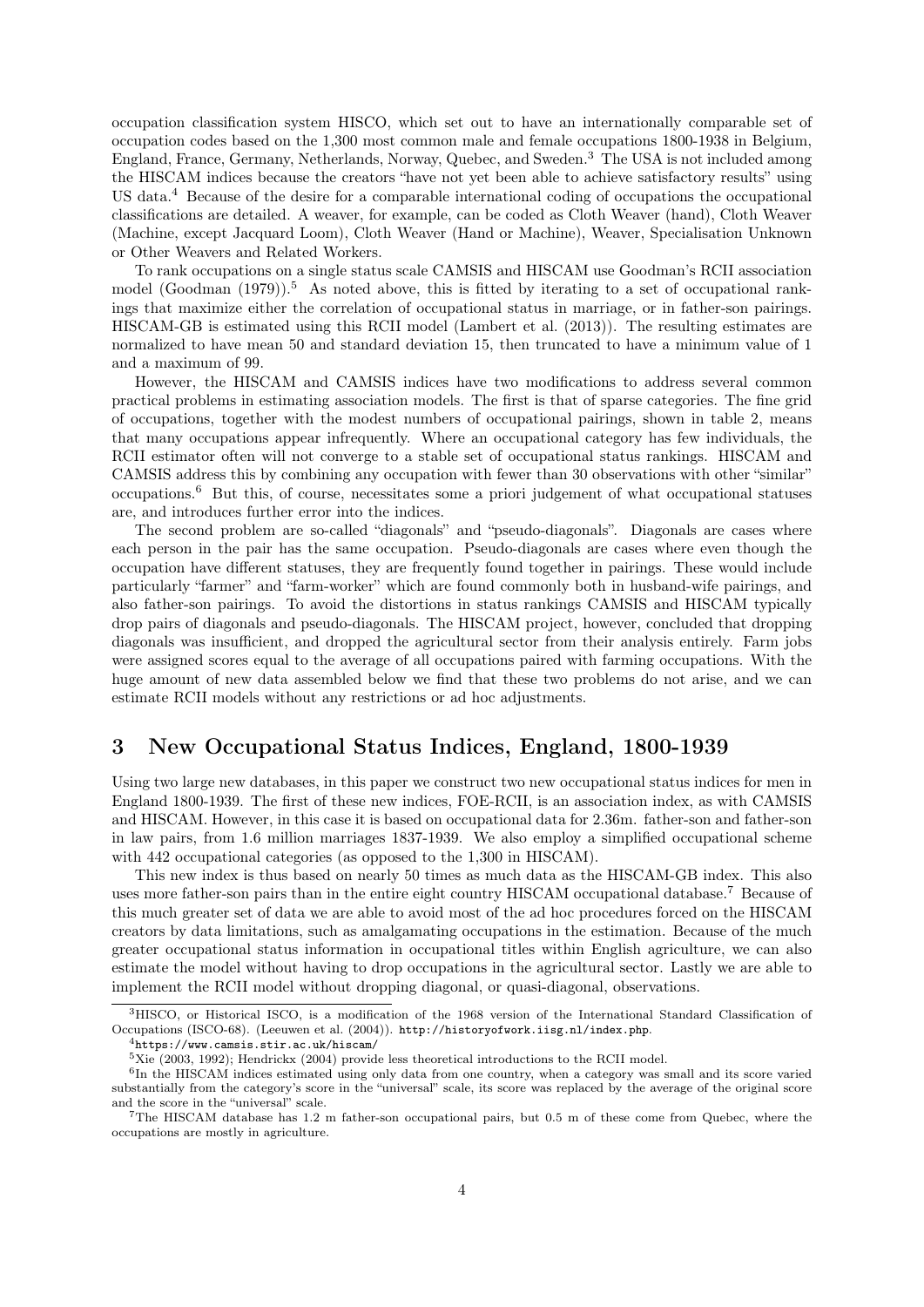We carry out the index estimation separately using the father-son occupation associations, and the father-in-law son associations, and then take the average of these occupational rankings in forming the overall index. The correlation between the RCII index created using fathers and sons versus the RCII index using fathers-in-law and sons is 0.95.

The second new index, FOE-PCA, is constructed in part using a large genealogical database for England that has information on such outcomes as occupation, wealth at death, and educational status. It is a much more direct estimate of average socio-economic status by occupation. Nicely, it is constructed completely independently of the information underlying the FOE-RCII index.

People want occupational status indices in part to measure the degree of occupational status inheritance, and also to measure the degree of occupational status assortment in marriage. It is thus potentially problematic to compare status inheritance and marital assortment over time when the indices to measure this are estimated by maximizing both of these correlations. This occupational status index has one virtue in being completely independent from parent-child occupation correlations and also from marital occupation correlations. This index has 5 components.

- 1. Literacy rates by occupation, 1837-1879
- 2. Probate Rate by occupation, 1858-1939
- 3. Average log wealth at death by occupation, 1858-1939
- 4. Average attainment of higher education by occupation, 1800-1939
- 5. Proportion in schooling ages 12-18 by occupation, 1851-1939

Occupational literacy is estimated from 0.4 m observations of the signature literacy of grooms 1837- 1879 and their occupations. The period 1837-1879 was used even though there is literacy data all the way to 1939 because after 1880 signature literacy rates for grooms are near 100% so that this measure contributes little information for 1880 and later. For marriages 1837-1879 only 64% of grooms could sign the register, so that this measure contributes significant information on educational status by occupation. This measure will discriminate more on the status of lower status occupation, since almost all men in higher status occupations will be literate.

The second measure, the probate rate, shows the fraction of men by occupation that had some wealth at death, for deaths 1858 and later. The third measure is the average ln wealth at death, measured relative to average estimate ln wealth at death for each decade in England. For those not probated wealth at death is taken as half the level of wealth at which probate was legally required in the year of death. These two wealth measures correlate highly. But the first better measures differences in wealth for occupations lower in the wealth distribution, while the second better measures wealth differences for higher status occupations.

The fourth measure is an indicator of what fraction of men by occupation attended university, or achieved an equivalent higher education such as medical training in a teaching hospital, or membership of an engineering society, or qualification as a chartered accountant. This again is a measure which discriminates more for higher status occupations. The final measure is whether the person was observed in schooling when recorded in a census or population register ages  $12{\text -}18.8$ 

We construct a composite index of our five occupational status variables using Principal Components Analysis (PCA).<sup>9</sup> PCA, originally created by Pearson (1901), is a widely used technique to simplify multidimensional data, later developed by Hotelling (1933). PCA generates a linear transformations of the five status measures into a set of new variables: uncorrelated principal components. By construction, the first principle component captures the greatest variation possible by any single linear transformation. We use this first principal component as our unidimensional index of occupational status.

<sup>8</sup>The censuses of 1851-1911 give such information, as does the population register of 1939.

<sup>9</sup>Simple averaging would be inefficient as information would be lost by combining high variability measures, such as average wealth, with those with low variability such as education or literacy. PCA allows the data to tell us the weights that maximize variability, without reference to any target, or output, measure. In this way, PCA is a type of 'unsupervised learning'.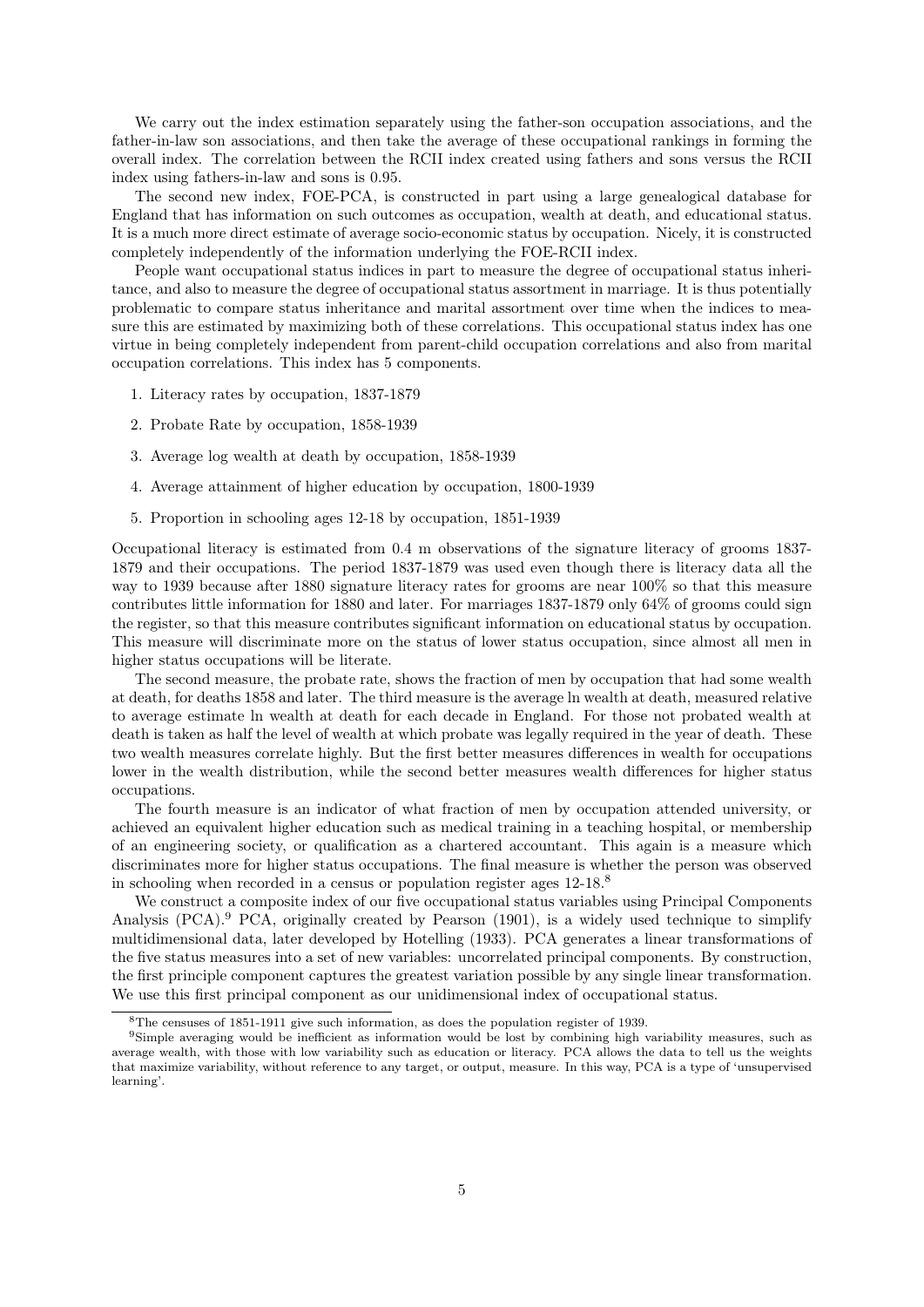| Marriage<br>Period | $A$ ll    | Groom<br>Literacy | Groom<br>Occupation | Father<br>Occupation | Father-in-law<br>Occupation |
|--------------------|-----------|-------------------|---------------------|----------------------|-----------------------------|
| 1837-59            | 540,650   | 289,772           | 450,905             |                      | 411,789                     |
| 1860-79            | 365,465   | 195,597           | 310,321             | 413,638<br>294,935   | 295,259                     |
| 1880-99            | 336,124   |                   | 285,405             | 253,004              | 273,058                     |
| 1900-39            | 343,344   |                   | 283,040             | 242,408              | 273,831                     |
| 1940-79            | 66,636    |                   | 61,454              | 52,986               | 54,405                      |
| 1980-2021          | 15,535    |                   | 15,449              | 13,786               | 14,010                      |
| All                | 1,667,754 | 485,369           | 1,406,574           | 1,270,757            | 1,322,352                   |

Table 4.1: Parish Register Marriage Data, 1837-2021

## 4 Data

We use two sources of data to construct these new indices. The first is a set of 1.6 million marriage records in England 1837-1939 which were transcribed by volunteers to the Freereg organization, and posted on their web page.<sup>10</sup> The Freereg marriage records, where the information comes from marriage record copies deposited in local record offices, all come from church weddings, and exclude civil marriages. But though Civil marriage was introduced in England in 1837, such marriages remained a small minority of all weddings before 1914. In 1841 Civil marriages were 1.7% of all marriages, in 1914, still only 24%, and in 1952 31% (Haskey, 2015).

These marriage registers typically record whether the bride and groom were literate (through their ability to sign the marriage register). They also give occupations for the groom, his father, and his father in law.<sup>11</sup> The data we have available by period is shown in table 4.1. Because transcribing these marriage records is a volunteer effort based on local interests, the numbers of marriages recorded by county for the years 1837-1939 varies considerably by county. Four counties contain about 50% of the marriages transcribed for England: Kent, Lancashire, Lincolnshire, and Staffordshire. But these counties were very different in terms of occupations and urbanization, so that the overall sample generated seems representative of England as a whole.

From these records we construct our FOE-RCII index of male occupational status 1837-1939. We also construct from the literacy data for grooms 1837-1879 a measure of literacy by occupation. The marriage records in table 3 for the years 1980-2021 came largely from deposited church marriage registers in Essex Record Office that we collected ourselves. In these years only a minority of all weddings were performed in churches. 49% of weddings by 1982 and 68% by 2012 were civil (Haskey, 2015). But there is no reason to expect that the father-son or father-in-law son correlations for church weddings would be any different than for the population as a whole.

In constructing the FOE-RCII index, and in estimating literacy by occupation we convert the more than 100,000 individual occupation description strings in these 1.6 million marriage records into 442 simplified occupations. The more than 2,000 different types of clerks listed, for example, were translated into Bank Clark, Civil Servant-Clerk, Clergy-Church of England, Commercial Clerk, Legal Clerk, and Parish Clerk. We also coded these occupations by their HISCO equivalent, and constructed a separate HISCO-RCII index. Where multiple occupations were given we used the first listed, except in the case that the first was a military occupation. In that case, we coded the person to their civilian occupation.

The second source of data we have is a genealogical database 1700-2022 of 414,000 linked persons in rare surname lineages (Families of England (FOE)) where we can obtain for a subsample of men their wealth at death, their probate status, their educational status ages 12-18, and their attainment of higher educational qualifications. Table 4.2 shows the amount of data available for men by occupation from this source. The quantity of data here is much smaller than for the marriage database, but we shall see that it produces an index which is nearly as good in terms of intergenerational correlations as is the family association index. These five measures of educational and wealth status correlate reasonably well, as

<sup>10</sup>We added to these records 21,339 marriages in Essex parishes 1837-1939 that we ourselves collected.

<sup>11</sup>Much less often in earlier years they give an occupation also for the bride.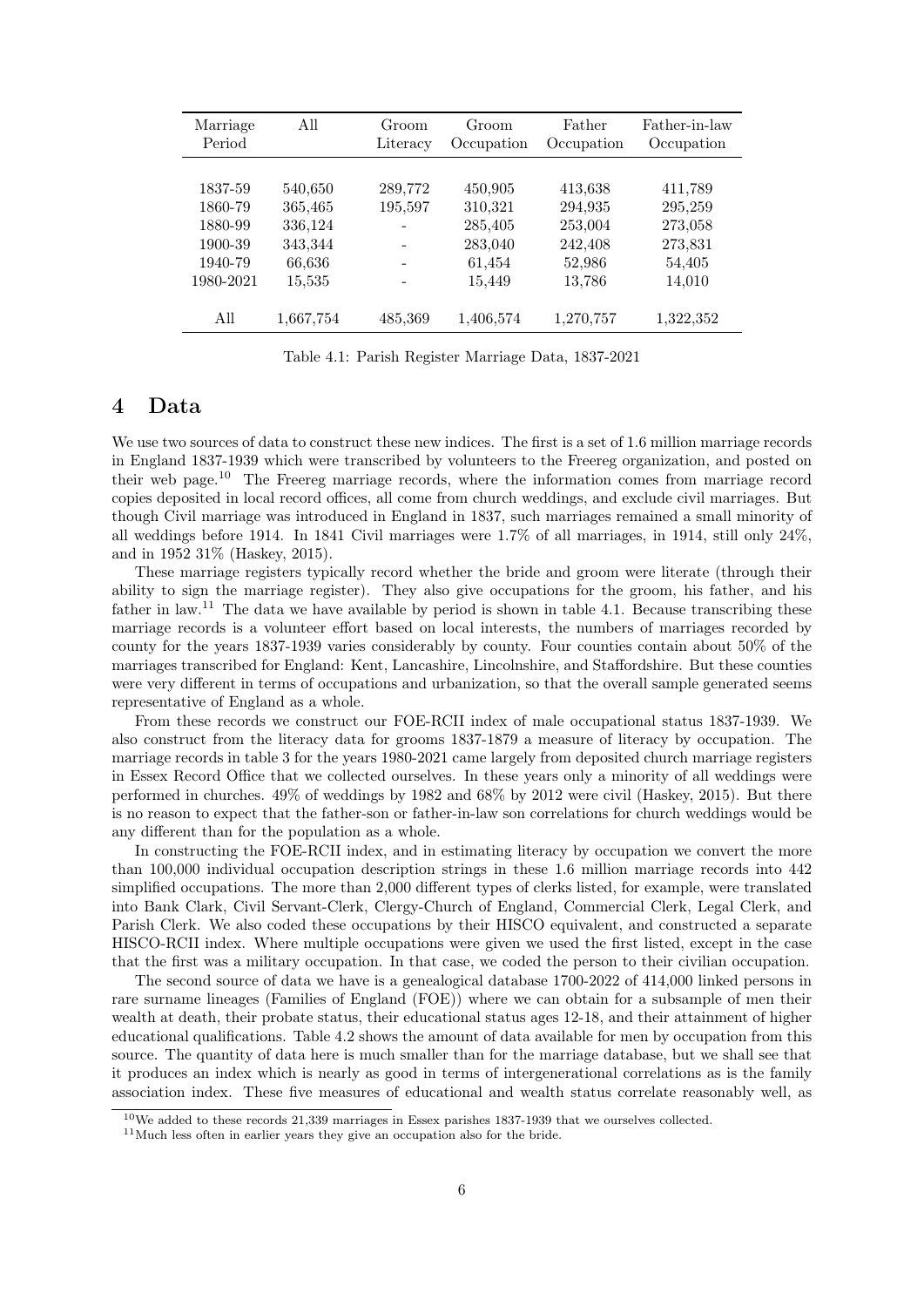| <b>Birth</b><br>Period              | Occupation                 | Probate                   | LnWealth                  | Higher<br>Education        | Schooling<br>$12 - 18$  |
|-------------------------------------|----------------------------|---------------------------|---------------------------|----------------------------|-------------------------|
| 1780-1839<br>1840-1879<br>1880-1919 | 12,367<br>16,045<br>14.264 | 7,084<br>10,234<br>10,574 | 6,807<br>10,170<br>10,269 | 11,774<br>15,507<br>13,585 | 1,440<br>5,959<br>3,390 |
| All                                 | 42,676                     | 27,892                    | 28,148                    | 40,866                     | 10,789                  |

Table 4.2: FOE Social Status Data, Males



Figure 4.1: Correlation between Status Measures for occupations, 1800-1939

figure 4.1 shows.

The schooling 12-18 variable is estimated from a set of census reports on whether a person in this age range was at work, in schooling or an apprenticeship, or nothing was recorded. To allow for the cases with nothing recorded we take the raw measure of schooling as the average of an indicator variable for "in schooling" and one minus an indicator variable for "at work." However, we correct this variable for the average age people were observed at in each occupation by regressing the fraction in schooling against average age, and adjusting all the raw measures to a standard age of 15. This results in some cases in a negative estimate of the proportion in schooling on this adjusted measure.

The two wealth measures are the fraction of men who are probated at death by occupation, and the average log wealth of those probated normalized by average wealth at death for all men by decade 1850-1939.

The principal component analysis decomposition works well with the five status indices we employ here. The first principle component accounts for 68% of the variance in the five status measures. We normalize the resulting PCA index to a scale of 0-100. Figure 4.2 shows the distribution of the status values of the PCA index on this 0-100 scale, across the whole population of grooms. The distribution is asymmetrical, with the mass of men having occupations in the 20-50 occupational status range. But there is a long tail of upper status occupations in the 50-100 range. Table 4.3 shows the characteristics of the top 10 and bottom 10 occupations in the FOE-PCA ranking. The top and bottom occupations seem very plausible for those positions. Table 4.3 shows the ranking of the top 10 occupations in the FOE-RCII index, and their comparable ranking in the FOE-PCA index.

Though the FOE-RCII index and FOE-PCA index were produced using entirely different methods, and completely different data, they show a 0.86 correlation in the status assigned to occupations. Figure 4.4, for example, shows the estimated status of the 442 FOE simplified occupations on the FOE-PCA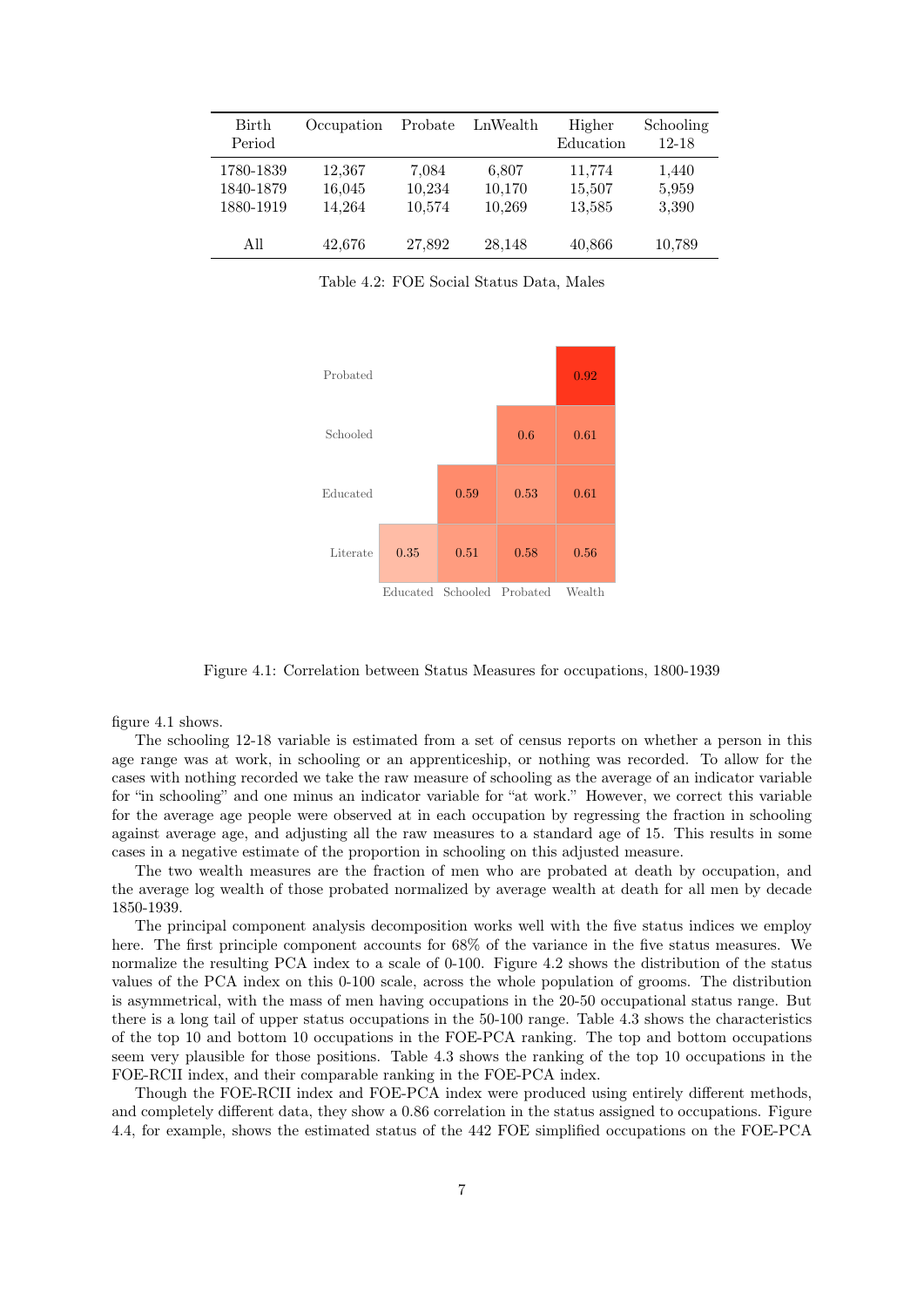| Rank | Occupation               | Probated | Wealth   | Educated | Schooled | Literate | <b>PCA</b> |
|------|--------------------------|----------|----------|----------|----------|----------|------------|
| 1    | Deacon-Church Of England | 1.000    | 1.00     | 2.497    | 1.000    | 1.122    | 100.0      |
| 2    | Member Of Parliament     | 0.748    | $0.95\,$ | 4.405    | 1.000    | 1.040    | 98.4       |
| 3    | Barrister                | 1.000    | 0.95     | 3.010    | 1.000    | 0.920    | 98.4       |
| 4    | Bishop-Church Of England | 1.000    | 0.87     | 2.438    | 1.000    | 0.958    | 97.5       |
| 5    | Titled                   | 0.500    | 1.00     | 4.930    | 0.962    | 1.131    | 96.1       |
| 6    | Judge                    | 0.909    | 0.92     | 2.884    | 1.000    | 1.000    | 95.2       |
| 7    | Brigadier Army           | 0.846    | 1.00     | 1.838    |          | 0.912    | 95.1       |
| 8    | Clergy-Church Of England | 0.990    | 0.90     | 1.517    | 0.994    | 0.950    | 92.2       |
| 9    | Magistrate               | 0.579    | 0.94     | 3.255    |          | 1.029    | 90.2       |
| 10   | Solicitor                | 0.970    | 0.86     | 1.576    | 0.973    | 0.847    | 89.4       |
|      |                          |          |          |          |          |          |            |
| 433  | Stillman                 | 0.000    | 0.00     | $-3.730$ |          | $-0.039$ | 16.2       |
| 434  | Scissor Smith            | 0.000    | 0.00     | $-4.621$ | 0.500    | 0.147    | 15.8       |
| 435  | Stick Maker              | 0.000    | 0.00     | $-4.085$ | 0.417    | 0.143    | 15.7       |
| 436  | Nailer                   | 0.000    | 0.07     | $-4.064$ | 0.241    | 0.251    | 15.0       |
| 437  | Paver                    | 0.000    | 0.00     | $-3.902$ | 0.321    | 0.111    | 14.4       |
| 438  | Ore Dresser              | 0.000    | 0.00     | $-4.605$ | 0.389    | $-0.091$ | 13.7       |
| 439  | Locksmith                | 0.000    | 0.00     | $-4.605$ | 0.379    | 0.568    | 13.5       |
| 440  | Handloom Weaver          | 0.000    | 0.00     | $-4.621$ | 0.333    | 0.226    | 12.6       |
| 441  | Nail Forger              | 0.000    | 0.00     | $-4.605$ | 0.206    | 0.231    | 10.3       |
| 442  | Pauper                   | 0.000    | 0.06     | $-8.548$ | 0.000    | 0.355    | 0.0        |

Table 4.3: Top and Bottom Ten Occupations, by Status

status index versus the FOE-RCII index. The figure also shows the most significant outliers. There is no obvious pattern to these. This, we believe, is a first demonstration that "family association" style status indices produce occupational status rankings that are very close to those implied using direct socio-economic measures such as education, earnings and wealth. This is confirmation of the validity of the HISCAM approach. This second index also produces much higher intergenerational correlations in occupational status than the existing indices. Where we estimate, however, familial correlations using the marriages database we potentially run into the problem that the FOE-RCII index was constructed using the same data and with an algorithm based on maximizing the father-son correlations in occupational status. However, we can test whether this will be a significant source of bias by taking the marriage data, divide it randomly into two halves, then estimating the FOE-RCII index on the first part. We can take this 50% index and estimate the father-son and father-in-law-son correlations using both the training 50% of the data, and the testing 50%. If these estimates do not differ significantly across the two sub-samples of the marriage data, then we will be getting an unbiased estimate of intergenerational mobility even using the marriage sample and the RCII status index from that sample.

Table 4.5 shows the results of this test. The evidence from the table is that there is no significant upwards bias in intergeneration correlation estimates when we use an RCII status index derived from the same data we are estimating the intergeneration correlation with. Thus on either database we can do a test of the quality of the different occupational indices.

Finally, using the HISCO occupational labels and the marriage registers database, we constructed a new HISCAM index for England 1837-1939, which we label HISCO-RCII. In constructing this index, because of the very large amounts of data, we do not drop diagonals and pseudo-diagonals. We do drop HISCO occupations with less than 20 men holding that occupation. Thus out of 1,300 HISCO occupations we end up assigning a status to only 363 in the HISCO-RCII index.

In appendix 2 we give the status scores of each of the 442 FOE occupations on both the FOE-RCII and FOE-PCA indices. In appendix 3 we give the HISCO-RCII scores, as well as the HISCAM-U2 and HISCAM-GB status scores, for the 363 occupations we are able to rank.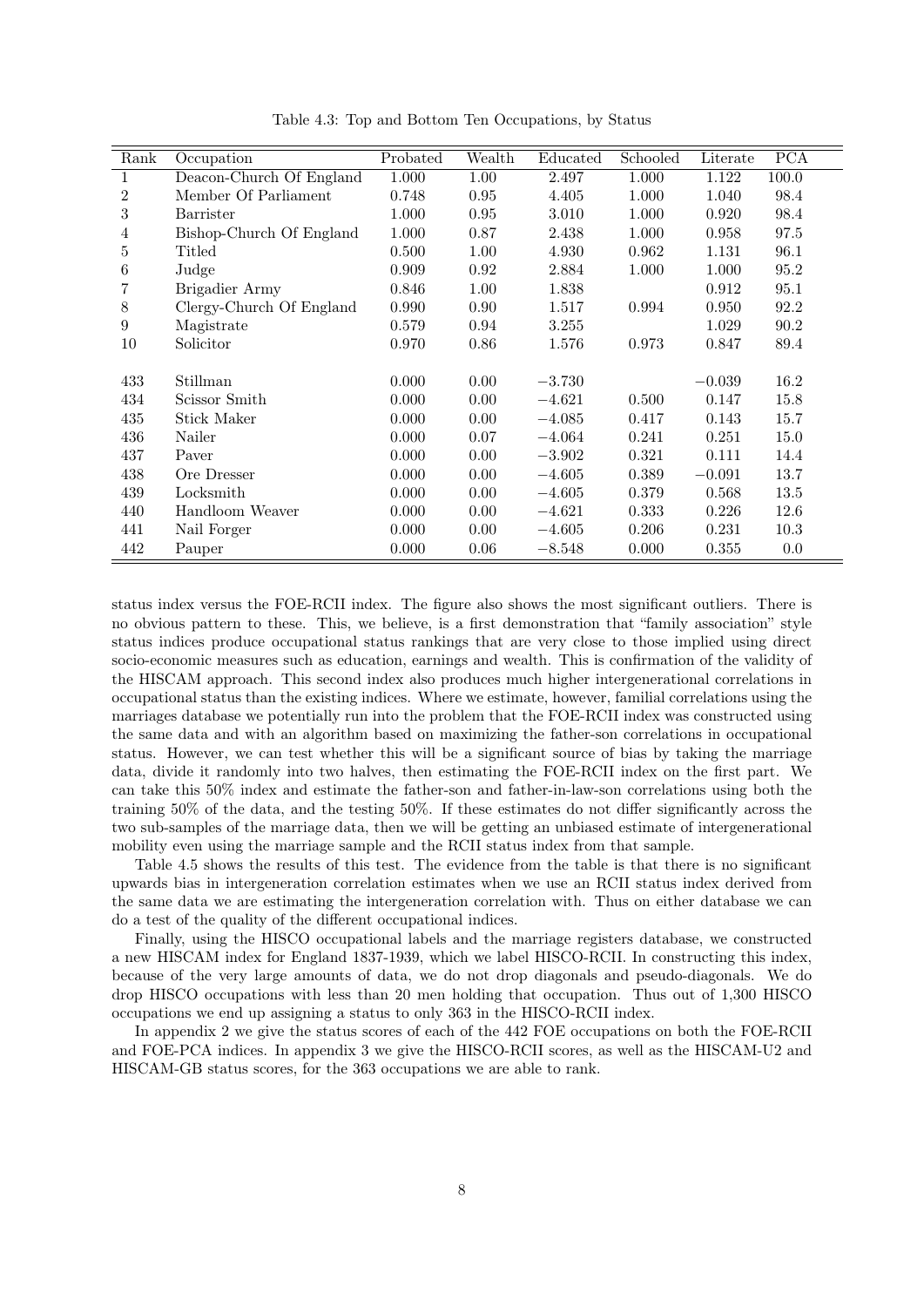

Figure 4.2: The Distribution of Occupational Status, FOE-PCA index

Notes: This is by occupational title, unweighted by the number of people in each occupation.

| Rank | FOE-Occupation           | RCII   | <b>PCA</b> |
|------|--------------------------|--------|------------|
| 1    | Titled                   | 100.00 | 96.08      |
| 2    | Esquire                  | 97.67  | 69.71      |
| 3    | Member Of Parliament     | 96.79  | 98.42      |
| 4    | Bishop-Church Of England | 93.47  | 97.46      |
| 5    | General Army             | 90.58  | 82.18      |
| 6    | Colonel Army             | 90.39  | 79.81      |
| 7    | Deacon-Church Of England | 89.37  | 100.00     |
| 8    | Admiral Rn               | 89.29  | 78.43      |
| 9    | Judge                    | 88.25  | 95.17      |
| 10   | Lieutenant-Colonel Army  | 87.55  | 79.13      |
| 432  | Nail Forger              | 15.88  | 10.27      |
| 433  | Mine Laborer             | 15.02  | 31.03      |
| 434  | Spade Maker              | 14.37  | 35.96      |
| 435  | Puddler                  | 11.27  | 19.98      |
| 437  | Framework Knitter        | 9.03   | 21.13      |
| 438  | Chainmaker               | 1.50   | 24.55      |
| 439  | Coal Miner               | 0.43   | 22.39      |
| 440  | Ore Dresser              | 0.34   | 13.72      |
| 441  | Nailer                   | 0.00   | 15.00      |

Table 4.3: Top and Bottom Ten Ranked Occupations under FOE-RCII index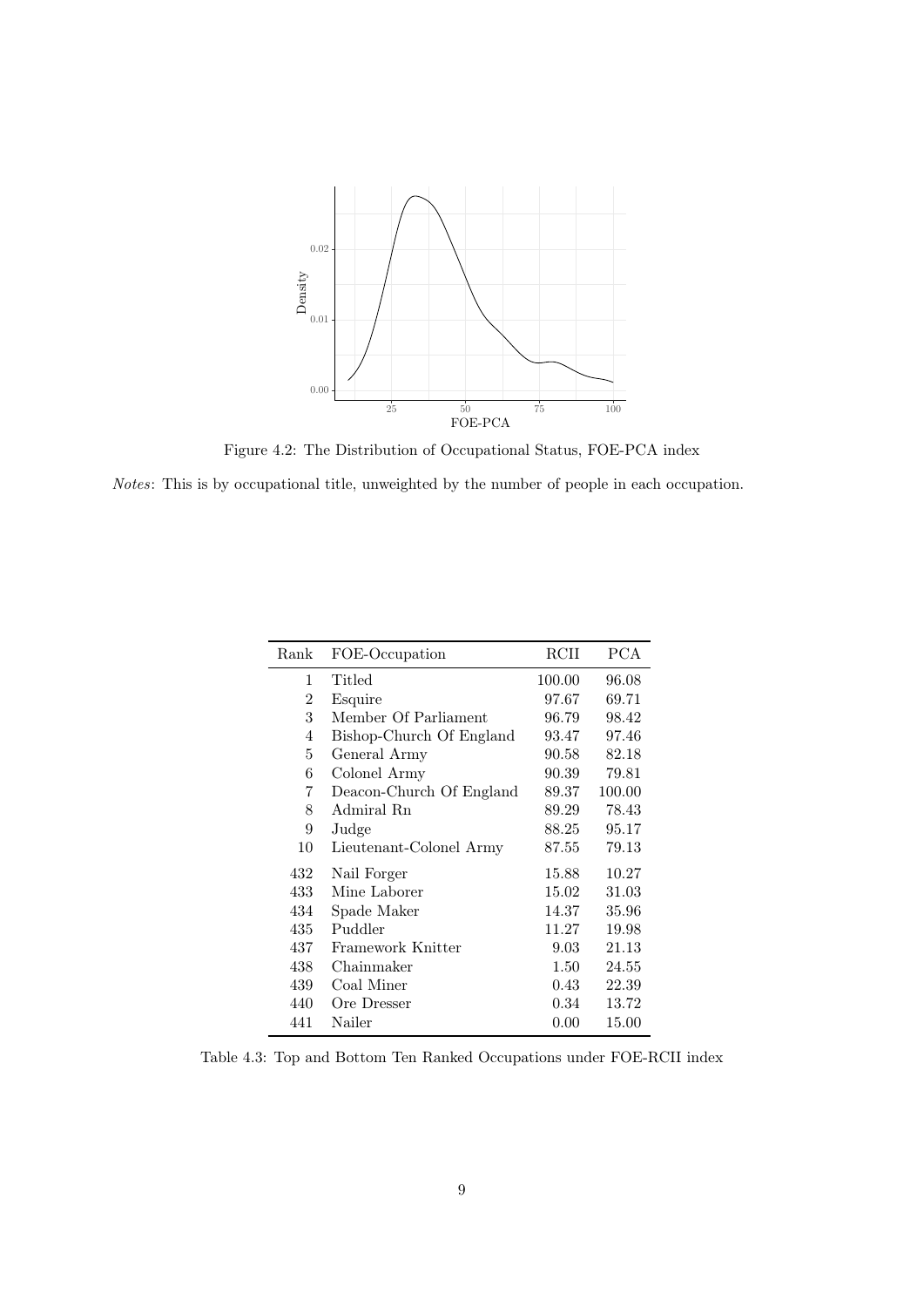

Figure 4.4: The Distribution of Occupational Status, FOE-PCA index

| Pair       | Data                    | RCII Index<br>(full sample) | RCII Index<br>$(50\% \text{ sample})$ |
|------------|-------------------------|-----------------------------|---------------------------------------|
| Father-son | Marriages, full         | 0.673                       | 0.673                                 |
| Father-son | Marriages, test 50%     | 0.672                       | 0.672                                 |
| Father-son | Marriages, training 50% | 0.674                       | 0.674                                 |
| Finl-groom | Marriages, full         | 0.557                       | 0.557                                 |
| Finl-groom | Marriages, test 50%     | 0.557                       | 0.556                                 |
| Finl-groom | Marriages, training 50% | 0.557                       | 0.557                                 |
|            |                         |                             |                                       |

Table 4.5: Estimating Potential Biases in FOE-RCII index, marriage sample, 1837–1939 Notes: "Finl" indicates father-in-law.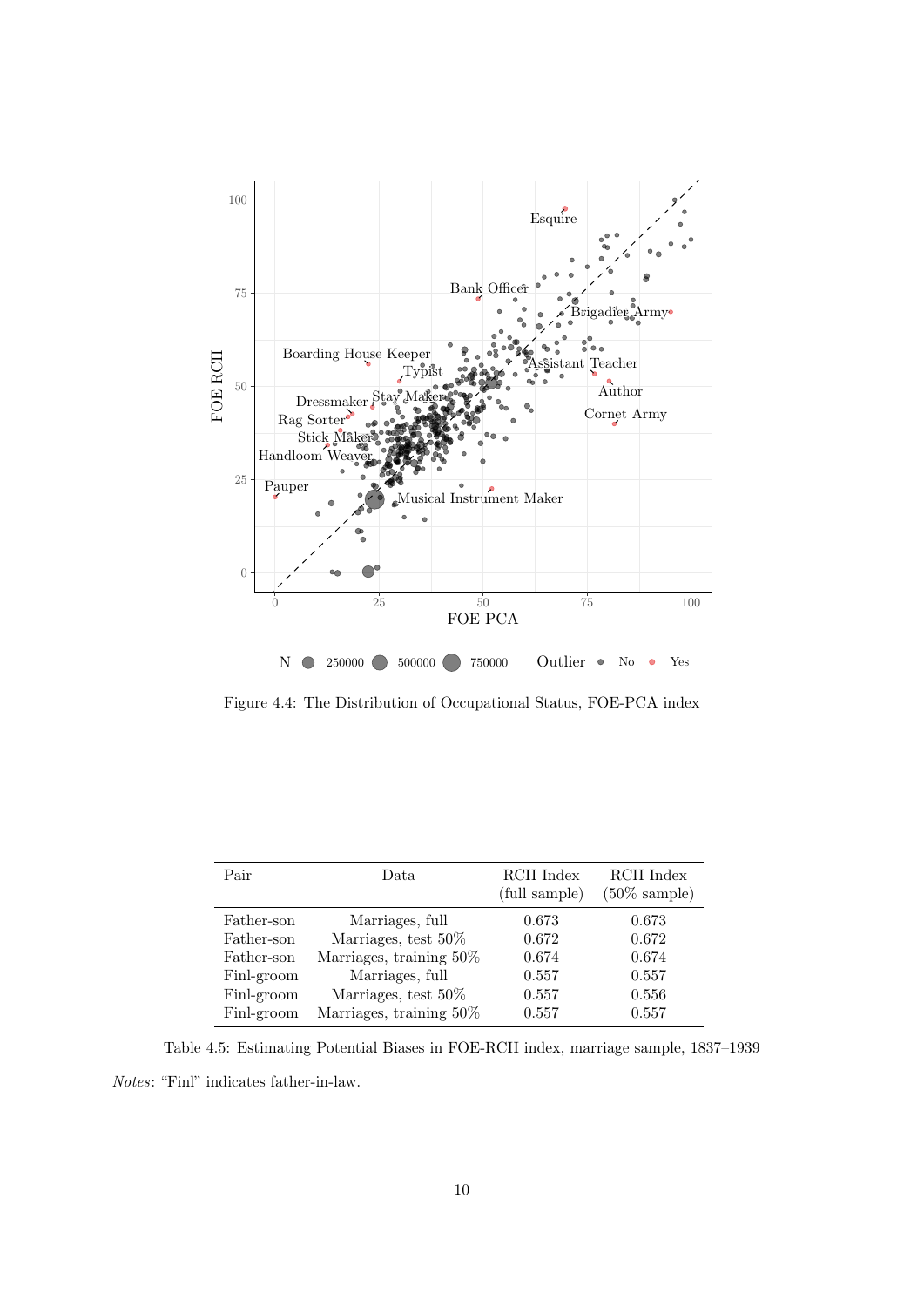## 5 Comparing the New Indices with HISCAM

Table 5.1 shows the correlation in occupational status as measured with the three new indices – FOE-RCII, FOE-PCA and HISCO-RCII – compared to HISCAM-GB and HISCAM-U2. As can be seen all these indices correlate strongly. Note in particularly that the FOE-PCA index, which is constructed both in a different way, and using separate data, correlates well with all the association type indices.

However, the measure of which is the best index of occupational status will be which index produces the highest correlations of son to father and groom to father-in-law. Table 5.2 shows these correlations for all five indices 1837-1939. Though the FOE-RCII index correlates well with the two HISCAM indices, the FOE-RCII index produces substantially greater father-son and father-in-law-son correlations than does either HISCAM-GB or HISCAM-U2. Thus on this criterion of fit, it is a better index of social status for England 1837-1939. The true correlation in status averages at least 0.67 for this period, well above the 0.53 found with HISCAM-GB.

The FOE-PCA index performs somewhat less well than the FOE-RCII index. But it must be remembered that 4 of the 5 sub-indices that compose this index were created using samples in the order of 10,000-50,000 as opposed to 2.4 million observations. If sample size for the FOE-PCA index was substantially increased it might well correlate better across generations than the FOE-RCII index.

Table 5.2 shows that on all these indices there appears to be an increase in social mobility rates 1837 to 1939. For the FOE-RCII index, for example, the measured father-son intergenerational correlation falls from 0.71 in 1837-1859 to 0.60 for 1900-39. On HISCAM-GB the fall is from 0.59 to 0.44.

However, the 0.67 intergenerational correlation recorded using the FOE-RCII index can be shown to be still well below the true correlation for 1837-1939. This is because of two forms of remaining error in the index. The first is the mismeasurement of the exact average status of each of the FOE 442 occupation categories. The second is that people whose occupation is assigned to the same of the 442 categories will often actually differ in occupational status. The category "clerk," for example, covers occupations that differ widely in earnings, and in other measures of occupational status.

Suppose a persons true occupational status is  $z$ . Suppose also their assigned status on an occupational index is Z. Then there will be two independent errors linking their assigned status to their true status.  $Z = z + u + e$ , where e is the error in measuring the true average occupational status of the assigned occupation Z.  $u$  is the error caused by the range of occupations that fall under the label Z, each with a different underlying status.

When we measure intergenerational mobility with such a social status index the estimate is biased downwards by a factor

$$
\frac{\sigma_z^2}{\sigma_z^2 + \sigma_u^2 + \sigma_e^2} \tag{1}
$$

For the FOE-RCII and FOE-PCA indices, because of their entirely independent construction, the error component e attached to errors in the average occupational status by category will be independent, but not the within-category component  $u$ . Assuming the error term  $e$  variance is the same for each index, the correlation between these indices 0.86 will be

$$
\rho = \frac{\sigma_z^2 + \sigma_u^2}{\sigma_z^2 + \sigma_u^2 + \sigma_e^2} = 0.86
$$
\n(2)

This implies that the error component in these indices we have derived has to be at least 14% of the variance in measured status. It also implies that if we multiply our father-son correlations by 1.16 we will get an estimate closer, but still not as large as, the true underlying persistence of occupational status across generations. Since that correlation for the RCII index is 0.67, the true intergenerational correlation in occupational status has to be at least 0.78. When we add the attenuation caused by the variance within occupational categories, the true underlying correlation of occupational status in England 1837-1939 must be above 0.8. This is well above the 0.49-0.53 correlation reported for this period using the HISCAM-U2 and HISCAM-GB occupational status indices.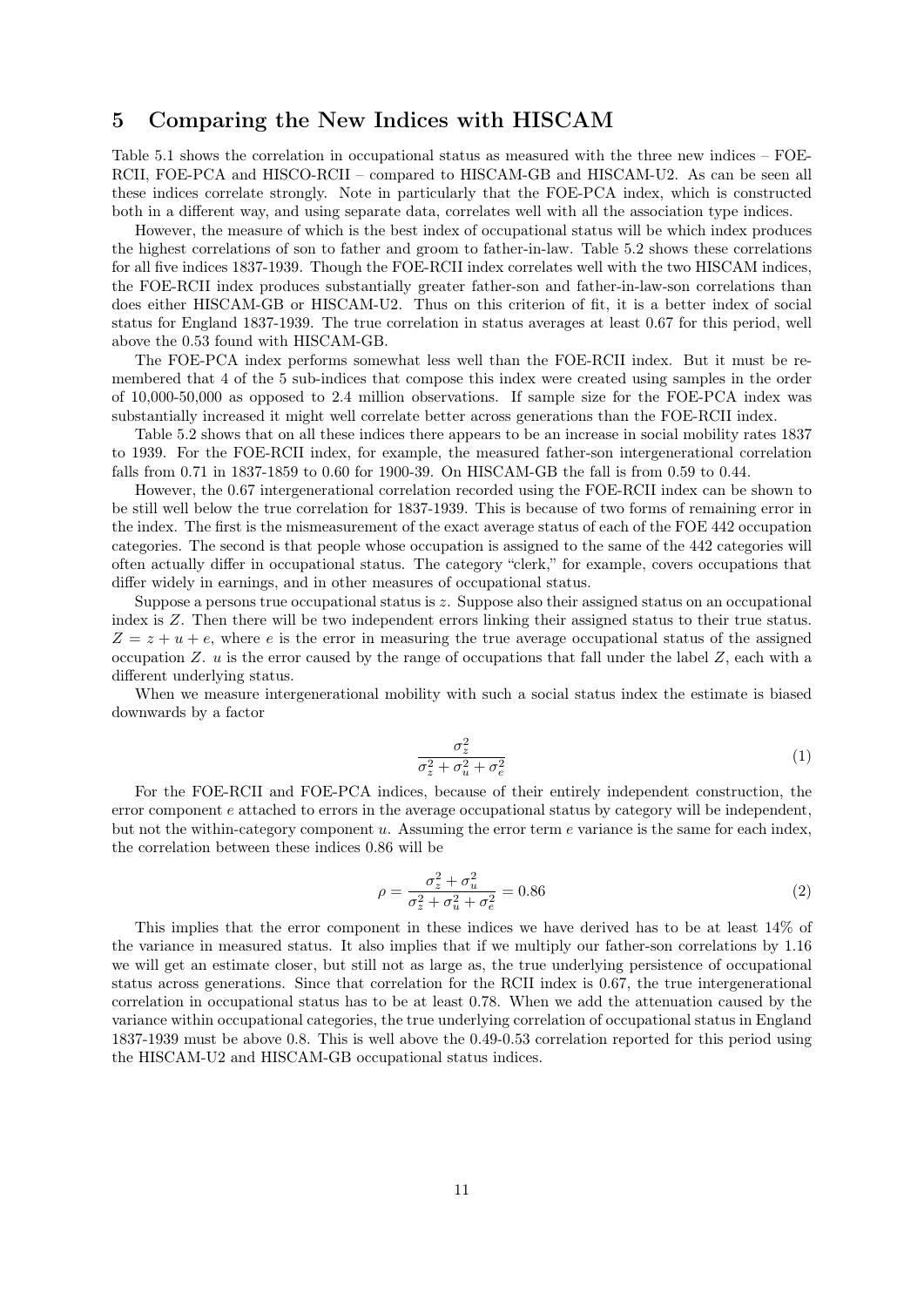| Measure                                                     | <b>HISCAM</b> | <b>HISCAM</b> | <b>FOE</b>     | <b>FOE</b>              | <b>HISCO</b>                     |
|-------------------------------------------------------------|---------------|---------------|----------------|-------------------------|----------------------------------|
|                                                             | U2            | GB            | <b>PCA</b>     | <b>RCII</b>             | <b>RCII</b>                      |
| HISCAM U2<br>HISCAM GB<br>FOE-PCA<br>FOE-RCII<br>HISCO-RCII |               | 0.872         | 0.807<br>0.738 | 0.809<br>0.750<br>0.859 | 0.835<br>0.786<br>0.821<br>0.933 |

Table 5.1: Correlation between Occupational Status Indices, 1800–1939

| Group       | Period        | HISCAM         | HISCAM | FOE-PCA | FOE-RCII | HISCO-RCII |
|-------------|---------------|----------------|--------|---------|----------|------------|
|             |               | U <sub>2</sub> | GB     |         |          |            |
| Father-son  | All           | 0.480          | 0.532  | 0.613   | 0.673    | 0.633      |
| Father-son  | $1837 - 1859$ | 0.552          | 0.586  | 0.638   | 0.706    | 0.668      |
| Father-son  | 1860–1899     | 0.486          | 0.537  | 0.622   | 0.677    | 0.632      |
| Father-son  | 1900-1939     | 0.390          | 0.439  | 0.544   | 0.602    | 0.569      |
| Father-Finl | All           | 0.302          | 0.345  | 0.460   | 0.504    | 0.430      |
| Father-Finl | 1837–1859     | 0.329          | 0.379  | 0.478   | 0.532    | 0.458      |
| Father-Finl | 1860–1899     | 0.303          | 0.346  | 0.468   | 0.509    | 0.428      |
| Father-Finl | 1900–1939     | 0.251          | 0.285  | 0.404   | 0.442    | 0.386      |

Table 5.2: Intergenerational Correlations in Marriage Database, 1837-1939, males

Notes: "Finl" indicates father-in-law.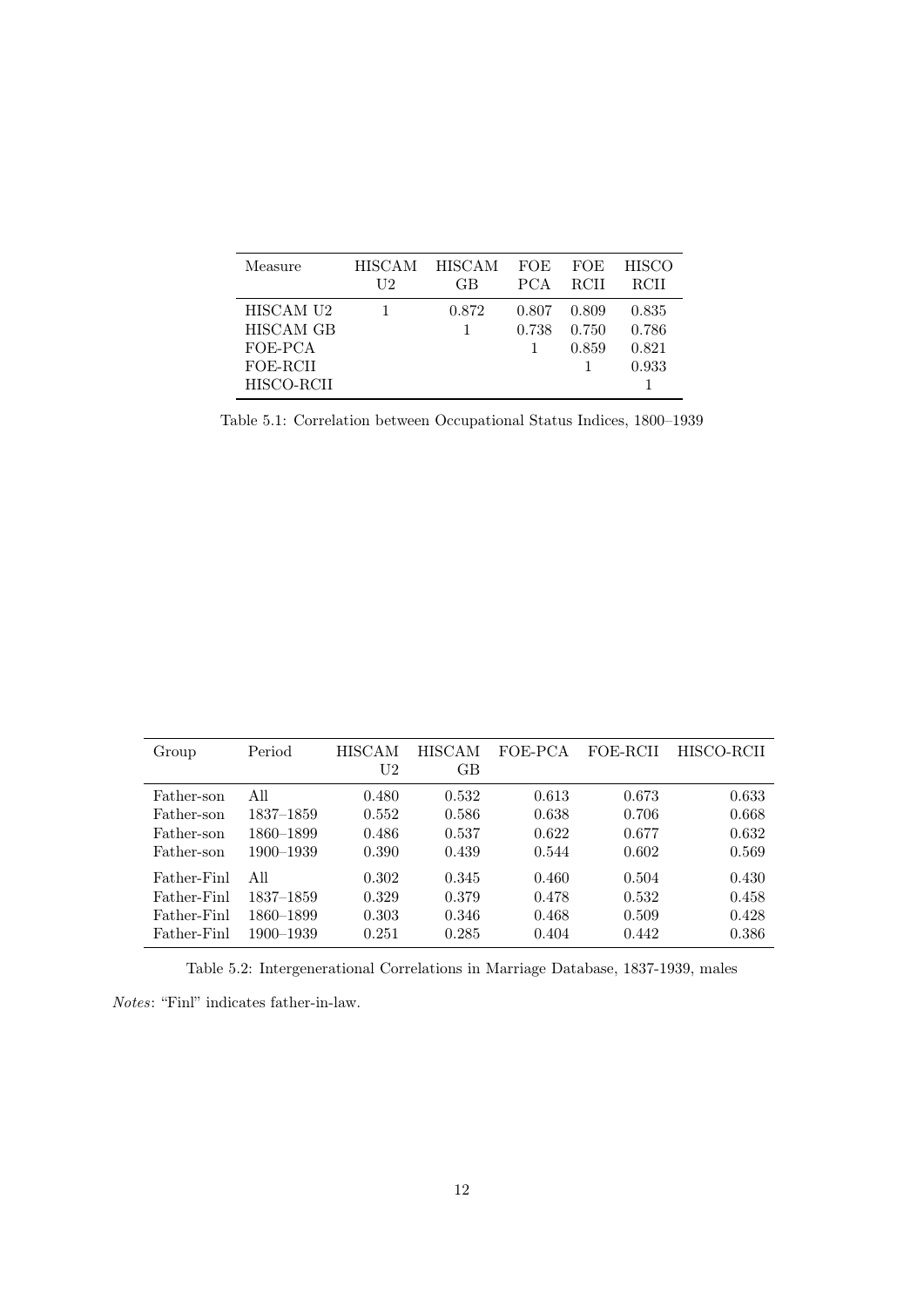## 6 Measuring Social Mobility with Imperfect Status Indices

Above we developed two new social status indices for England and Wales 1800-1939. We see with those indices that intergenerational social mobility rates are much lower than conventionally estimated. There is more occupational status persistence than previous status indices show. But we also see on all the indices that there are signs of increases in social mobility over time as England industrialized. However, there remains the issue that all indices are imperfect measures of the true social status of individuals, and the degree of imperfection can change over time with changes in the structure of the economy, and changes in how occupations are described.

Here we show how we can use the marriage records in England to estimate measures of marital occupational status assortment and intergenerational occupational correlations that should be independent of these measurement errors.<sup>12</sup> Consider figure 6.1, which shows the pattern of correlations in occupational status between a groom, his father and his father-in-law, assuming that the matching in marriage is between groom and bride.<sup>13</sup> The true correlations in occupational status between father and son, bride and groom, and bride and her father, are assumed to be  $b, r$ , and  $f$ . <sup>14</sup>

But the correlations, where observed, will be attenuated by measurement errors, measurement errors that vary with time and place. The attenuation will potentially be different where the pair observed is male,  $\theta$ , as opposed to male and female,  $\phi$ . Figure 6.1shows the observed correlations between father and son, father and father-in-law and son and father-in-law. The observed correlation in occupational status between groom and father, and groom and father-in-law will be  $\theta b$  and  $\theta rf$ . The observed correlation in occupational status between father and father-in-law will be  $\theta r \overline{b} f$ . But this in turn implies that

$$
b = \frac{correlation\ father - in - law\ to\ father}{correlation\ father - in - law\ to\ groom} = \frac{\theta rbf}{\theta rf}
$$
(3)

Thus by taking the ratio of the father-in-law to father and father-in-law to groom correlations we can get an estimate of the underlying intergenerational father-son correlation independent of measurement errors, even when these errors are changing over time periods.

Table 6.2 shows these intergenerational correlation estimates for father-in-law to groom and fatherin-law to father using the FOE-RCII status index for 1837-1939, and the CAMSIS index for 1940-2021.<sup>15</sup> The measured father-in-law to groom correlation drops substantially in this period from 0.591 in 1837-79 to 0.285 by 1980-2021. This would in the literature cited above be taken as a sign of increasing social mobility rates. But the implied intergenerational father-son correlation shown in the table is close to 0.9 all they way from 1837 to 1979. Thereafter the point estimate drops to 0.780, though with a standard error now becuase of fewer observations of 0.029, so that the actual value could be in the range 0.72 to 0.84. Importantly the substantial decline in the father to son correlation shown in table 6.3, where the decline 1837-2021 is from 0.70 to 0.36 is not echoed in the estimate of the underlying father-son correlation which goes just from 0.90 down to 0.78.

Note that the underlying marital correlation in underlying social status will be given by

$$
r = \frac{correlation\ father - in - law\ to\ groom}{correlation\ to\ groom} * \frac{b}{f} = \frac{\theta rf}{\theta b} * \frac{b}{f}
$$
(4)

If daughters inherit underlying status as strongly as sons, so that  $b = f$ , then that underlying marital status correlation r will be just

$$
r = \frac{correlation\ father - in - law\ to\ groom}{correlation\ to\ groom} \tag{5}
$$

Table 6.3 shows what the underlying implied marital correlations were based on (5). As can be seen, despite again the declining measured father-son correlations, these implied marital correlations are high,

 $12$ Here we use a method first employed by Curtis (2020)

<sup>13</sup>Clark and Cummins (2022) show that for England 1837-2021 there is clear evidence that matching in marriage was between bride and groom.

 $14$ Brides often did not have any listed occupation in the English marriage records, but we can think of her having a latent occupational status, that the groom is matching with. There is other evidence suggesting that  $b = f$ , so that there is gender symmetry in the inheritance of (underlying) occupational status, but for the estimation of b we do not need to assume this. See again Clark and Cummins (2022).

<sup>15</sup>The Camsis index used here is described in table 2.1, and is for 1991.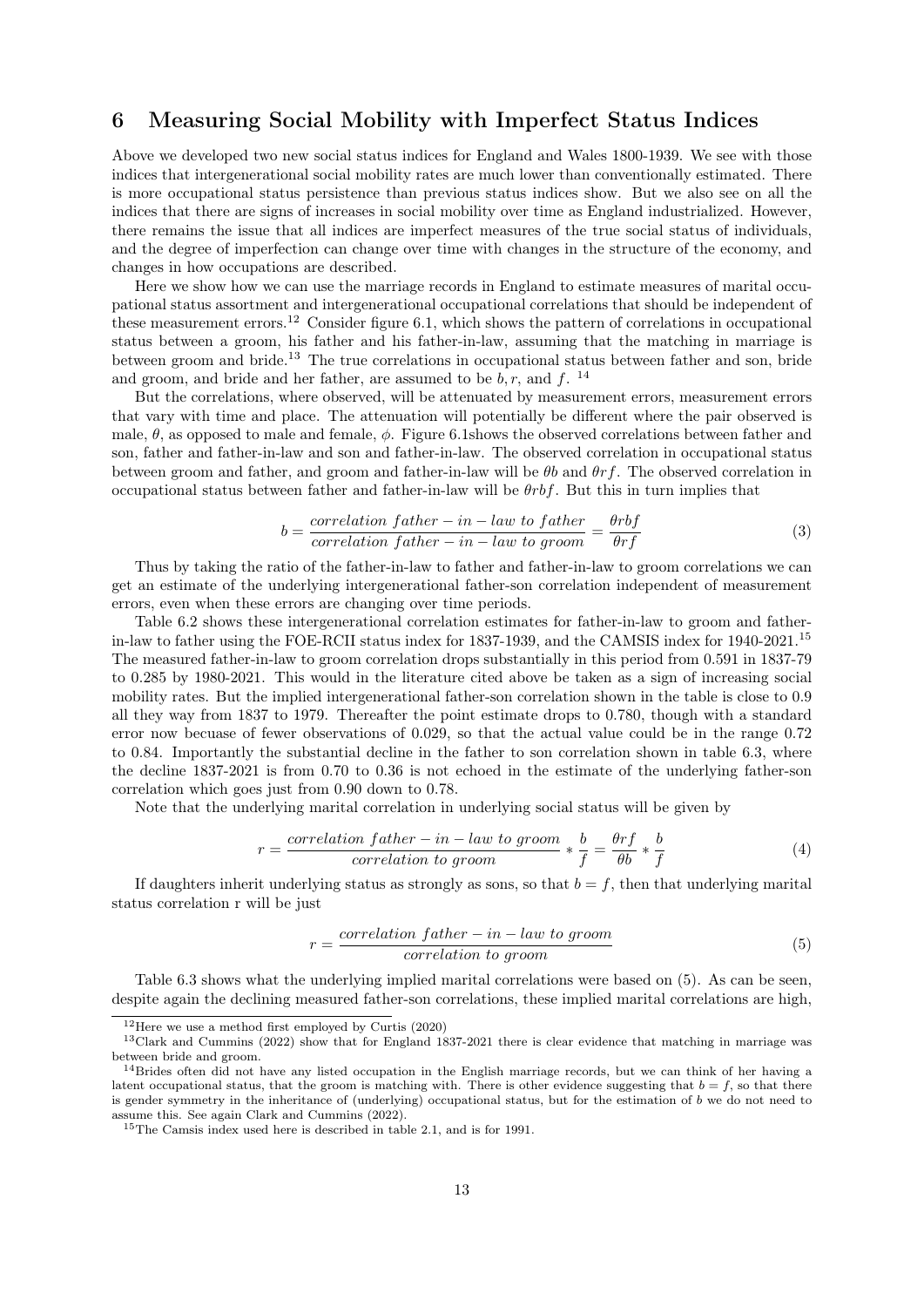

Figure 6.1: Correlations in Status in Marriage

and in this case stable throughout the years 1837-2021, lying always in the range 0.80 to 0.83. This very high implied assortment in marriage throughout these years is consistent with the high intergenerational correlation estimated across these same years.<sup>16</sup>

Thus despite the observed substantial decline over time in father-son, father to father-in-law, and father-in-law to son correlations, the correlation patterns observed are largely consistent with a both very high levels of assortment by status in marriage, and a subsequent very strong intergenerational correlation in status. The observed correlations also suggest no change over time in the strength of marital assortment, despite the rise in female education and employment across these years. Intergenerational mobility in status is very limited throughout, with just a modest increase observed in the very last period.

The methods used here to correct for measurement errors can be widely adopted where marital records record status information for grooms, and both fathers. In England, for example, the Registrar General holds over 100 million such marriage records 1837-2022.

 $16$ See Clark and Cummins (2022).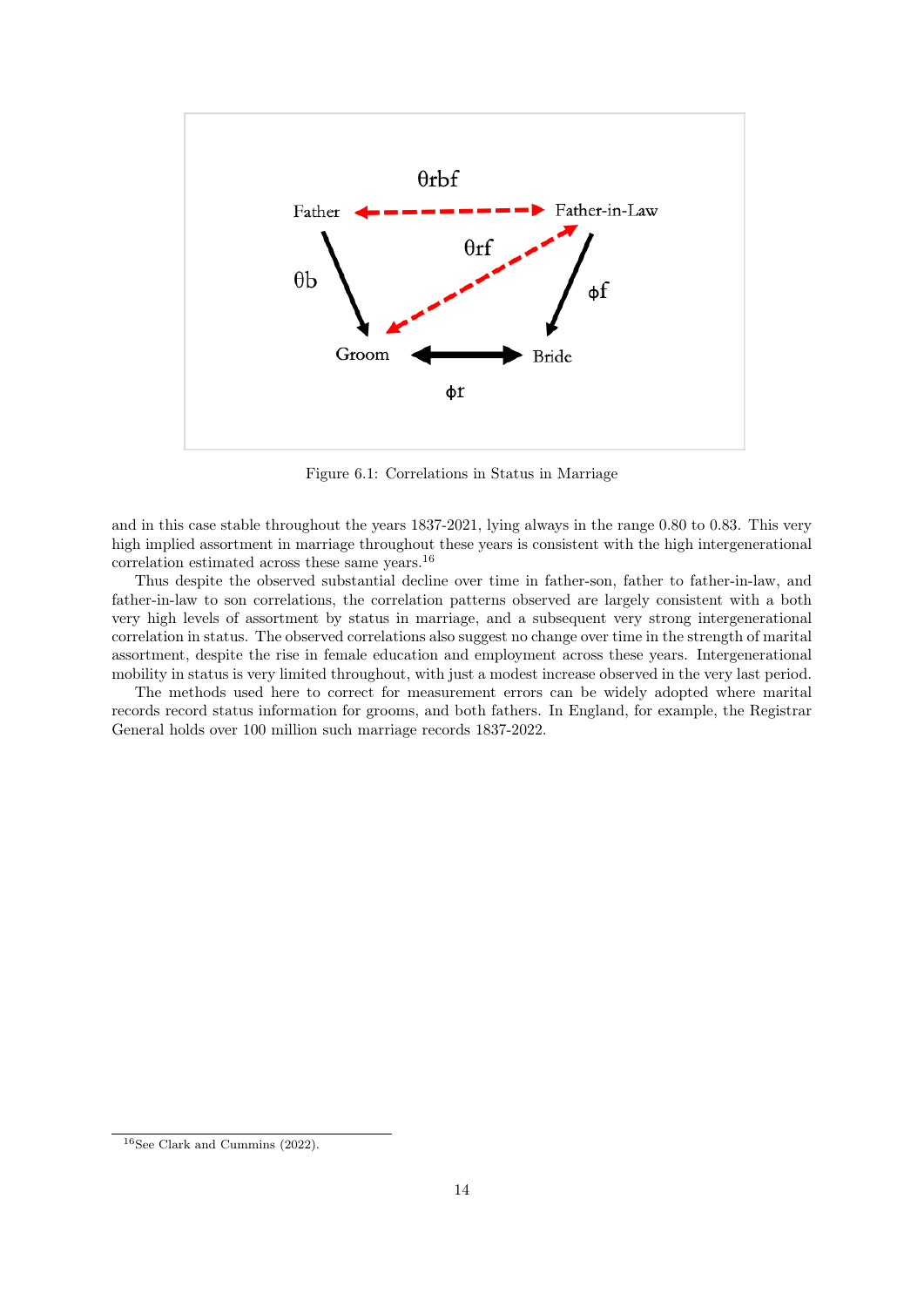| Period        | Index    | N       | Father-in-law to groom | Father-in-law to father |       | s.e.  |
|---------------|----------|---------|------------------------|-------------------------|-------|-------|
| $1837 - 1859$ | FOE-RCII | 391.244 | 0.591                  | 0.533                   | 0.903 | 0.002 |
| 1860–1899     | FOE-RCII | 790,320 | 0.555                  | 0.504                   | 0.908 | 0.002 |
| 1900-1939     | FOE-RCII | 501,654 | 0.491                  | 0.444                   | 0.905 | 0.002 |
| 1940-1979     | CAMSIS90 | 44,430  | 0.343                  | 0.324                   | 0.942 | 0.014 |
| 1980–2021     | CAMSIS90 | 15.254  | 0.285                  | 0.222                   | 0.780 | 0.029 |

Table 6.2: Underlying Correlations in Intergenerational Occupational Status, marriages 1837–2021 Notes: Standard errors from 10,000 bootstrap replications.

| Period        | Index    | N       | Father to Son | Father-in-Law to Groom | $\hat{r}$ | s.e.  |
|---------------|----------|---------|---------------|------------------------|-----------|-------|
| 1837–1859     | FOE-RCII | 388,942 | 0.700         | 0.581                  | 0.830     | 0.002 |
| 1860–1899     | FOE-RCII | 785,507 | 0.664         | 0.544                  | 0.819     | 0.002 |
| $1900 - 1939$ | FOE-RCII | 498,394 | 0.597         | 0.483                  | 0.808     | 0.002 |
| 1940–1979     | CAMSIS90 | 44,430  | 0.421         | 0.343                  | 0.817     | 0.012 |
| 1980–2021     | CAMSIS90 | 15.254  | 0.356         | 0.285                  | 0.799     | 0.025 |

Table 6.3: Underlying Marital Correlations in Occupational Status, marriages 1837-2021

Notes: Standard errors from 10,000 bootstrap replications.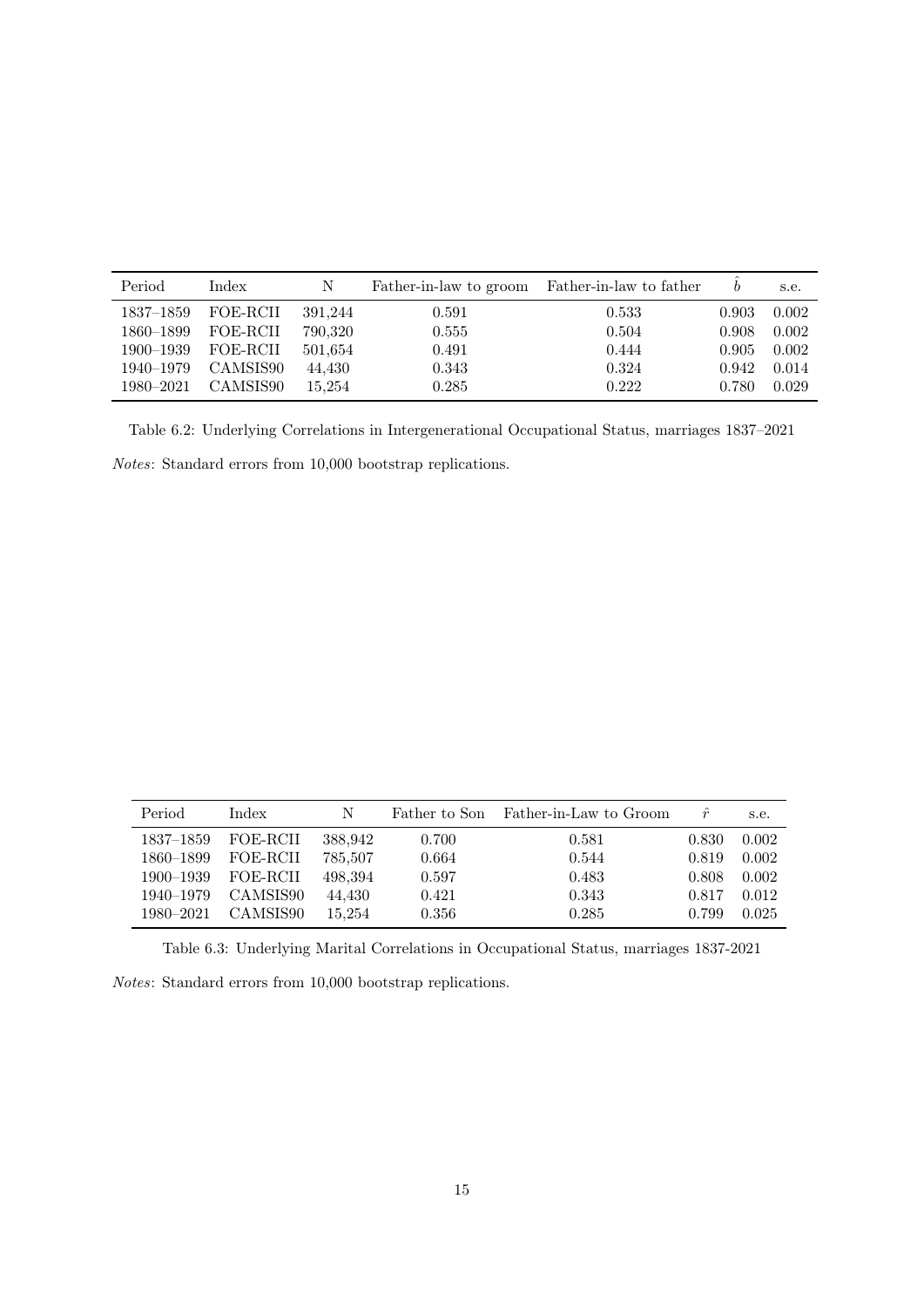# 7 Conclusion

This paper reports multiple outcomes. First, using large quantities of new data, we construct three new independent occupational status indices for England in the years 1800-1939, the FOE-RCII, FOE-PCA, and HISCO-RCII indices. These new indices all provide more accurate measures of the social status of occupations in these years than the existing HISCAM indices. The appendices give the estimated status value for all occupations on these new indices.

Second we validate that association indices of occupational status do successfully capture the socioeconomic rank of different occupations as measured by the educational and wealth status of the holders. Third we show how dependent measures of intergenerational occupational status mobility are to the quality of occupational indices. The more accurate the index the lower will be measured rates of intergenerational mobility. This makes all comparisons of intergenerational occupational mobility over time and place suspect. The measurement errors embedded in occupational status indices depend on the quantity of data available to construct the index, the employment structure in the society in question, and the way occupations are described in different societies. Traditional comparisons of social mobility across time and place using such indices is unreliable.

Lastly we show how to derive measures of the true underlying father-son occupational status correlation, independent of measurement errors, using the occupational status of fathers, sons and fathers-in-law. This underlying father-son correlation is remarkably high, in the region of 0.9 for all periods but the most recent, marriages 1980-2021, where it is around 0.78. But we see from the FOE-RCII index that for the period 1837-1879 the implied correlation in underlying occupational status father-son has to be greater than 0.8. So at least in this first period we can validate these new estimates.

#### References

- Altham, P. M. E. and J. P. Ferrie, "Comparing Contingency Tables Tools for Analyzing Data from Two Groups Cross-Classified by Two Characteristics," Historical Methods: A Journal of Quantitative and Interdisciplinary History, 2007,  $40(1)$ , 3-16.
- Altham, Patricia M. E., "The Measurement of Association of Rows and Columns for an r x s Contingency Table," Journal of the Royal Statistical Society. Series B (Methodological), 1970, 32 (1), 63–73.
- Bouchet-Valat, Milan, "General Marginal-free Association Indices for Contingency Tables: From the Altham Index to the Intrinsic Association Coefficient," Sociological Methods & Research, 2022, 51 (1), 203–236.
- Clark, Gregory and Neil Cummins, "Assortative Mating and the Industrial Revolution: England, 1754–2021," CEPR Discussion Paper DP17074 2022.
- Curtis, Matthew, "The her in inheritance: marriage and mobility in Quebec 1800–1970," Working Paper, University of California, Davis (November 16), 2020.
- Goodman, Leo A., "Multiplicative Models for the Analysis of Occupational Mobility Tables and Other Kinds of Cross-Classification Tables," American Journal of Sociology, 1979, 84 (4), 804–819.
- Hendrickx, John, "RC2: Stata module to estimate Goodman's Row and Columns model 2," Statistical Software Components, Boston College Department of Economics September 2004.
- Hotelling, H., "Analysis of a Complex of Statistical Variables Into Principal Components," Journal of Educational Psychology, 1933, 24, 417–441, 498–520.
- Jolliffe, I.T., Principal Component Analysis Springer Series in Statistics, Springer, 2002.
- Lambert, Paul S., Richard L. Zijdeman, Marco H. D. Van Leeuwen, Ineke Maas, and Kenneth Prandy, "The Construction of HISCAM: A Stratification Scale Based on Social Interactions for Historical Comparative Research," Historical Methods: A Journal of Quantitative and Interdisciplinary History, 2013, 46 (2), 77–89.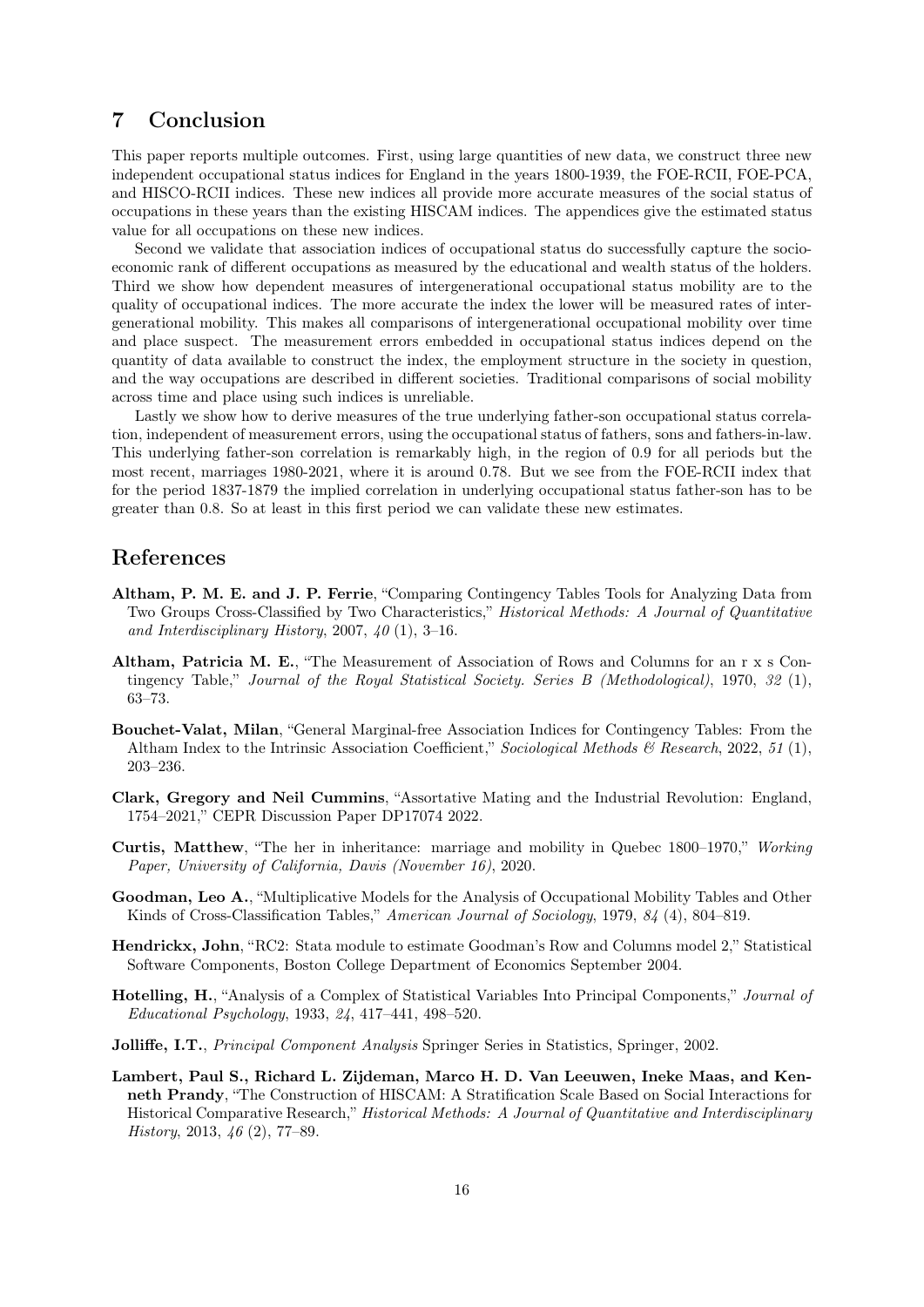- Leeuwen, Marco H. D. Van, Ineke Maas, and Andrew Miles, "Creating a Historical International Standard Classification of Occupations An Exercise in Multinational Interdisciplinary Cooperation," Historical Methods: A Journal of Quantitative and Interdisciplinary History, 2004, 37 (4), 186–197.
- Long, Jason and Joseph Ferrie, "Intergenerational Occupational Mobility in Great Britain and the United States since 1850," American Economic Review, June 2013, 103 (4), 1109–37.
- $\Box$  and  $\Box$ , "Grandfathers Matter(ed): Occupational Mobility Across Three Generations in the US and Britain, 1850–1911," The Economic Journal, 2018, 128 (612), F422–F445.
- Pearson, Karl, "On lines and planes of closest fit to systems of points in space," Philosophical Magazine,, 1901, 2 (11), 559–572.
- Perez, Santiago, "Intergenerational Occupational Mobility across Three Continents," The Journal of Economic History, 2019, 79 (2), 383–416.
- Prandy, Kenneth and Paul Lambert, "Marriage, Social Distance and the Social Space:: An Alternative Derivation and Validation of the Cambridge Scale," Sociology, 2003, 37 (3), 397–411.
- $\Box$  and Wendy Bottero, "Social Reproduction and Mobility in Britain and Ireland in the Nineteenth and Early Twentieth Centuries," Sociology, 2000, 34 (2), 265–281.
- Song, Xi, Catherine G. Massey, Karen A. Rolf, Joseph P. Ferrie, Jonathan L. Rothbaum, and Yu Xie, "Long-term decline in intergenerational mobility in the United States since the 1850s," Proceedings of the National Academy of Sciences, 2020, 117 (1), 251–258.
- Xie, Yu, "The Log-Multiplicative Layer Effect Model for Comparing Mobility Tables," American Sociological Review, 1992, 57 (3), 380–395.

, "Association Models," in "Encylopedia of Social Science Research Methods" 2003.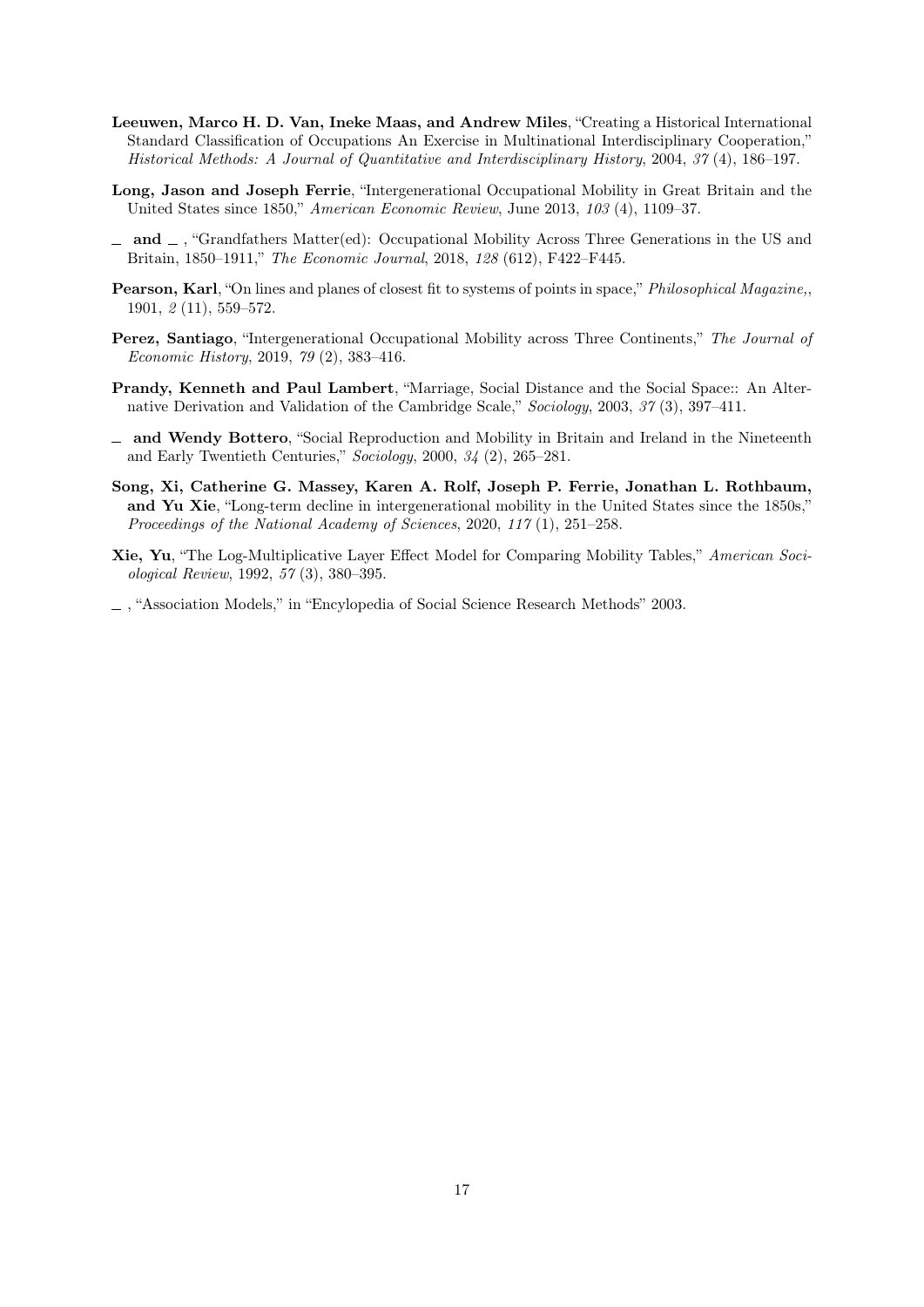# A Appendix

#### A.1 Principal Component Index

We construct a composite index of our five occupational status variables using Principal Components Analysis (PCA).<sup>17</sup> PCA is a widely used technique to simplify multidimensional data, originally developed by Pearson (1901), and Hotelling (1933). We employ PCA to generate linear transformations of the five status measures into a set of new variables; uncorrelated principal components. By construction, the first principle component captures the greatest variation possible by any single linear1997 transformation, and thus we use this as the basis for our unidimensional index of occupational status.

Formally we take a vector of scaled status variables x with covariance matrix  $\Sigma$  where the first principle component is  $\alpha'_1 x$  where  $\alpha_1$  is the eigenvector of  $\Sigma$  corresponding to the largest eigenvalue,  $\lambda_1$ .<sup>18</sup>

Table A.1 reports the relative importance of each of the principal components calculated on the set of five occupational status measures. The first Principal Component accounts for 68.1% of the variance in the five status measures. This supports the validity of using this first principal component as the basis of our unidimensional status index. The variable loadings (Eigenvectors) are reported in table A.2.

|                        | Principal Component |       |       |       |               |
|------------------------|---------------------|-------|-------|-------|---------------|
|                        |                     |       |       |       | $\mathcal{D}$ |
| Standard deviation     | 1.832               | 0.813 | 0.734 | 0.606 | 0.279         |
| Proportion of Variance | 0.671               | 0.132 | 0.108 | 0.073 | 0.016         |
| Cumulative Proportion  | 0.671               | 0.803 | 0.911 | 0.984 | 1.000         |

Table A.1: Importance of Principal Components

|  |  |  |  | Table A.2: First Principal Component Eigenvectors |
|--|--|--|--|---------------------------------------------------|
|--|--|--|--|---------------------------------------------------|

| Measure  | Loading  |
|----------|----------|
| Probated | $-0.490$ |
| Wealth   | $-0.501$ |
| Educated | $-0.405$ |
| Schooled | $-0.424$ |
| Literate | $-0.407$ |

Figure A.1 reports a biplot which illustrates how each of the five variables relate to each other in the PCA. All five component measures contribute to the first Principal Component, and are relatively close to one another. (In particular, the probated measure, and that for average, wealth). There is a surprising distance between the average literacy rate of an occupation, and the schooling and higher education variables. This relates to their respective correlations, as reported in figure 4.1.

Finally we re-scale the First Principal component score into a standardized status score, from 0-100. Note we do not calculate percentiles here but rather rescale the first principal component so that the minimum is 0, and the maximum is 100. The top 10, and the bottom 10, by this score (calculated to one decimal place) is reported in table 4.3. The distribution of this score is reported in figure 4.2.

#### A.2 Tabular Summary of the FOE-PCA and FOE-RCII Indices

Appendix table A.3 shows the five components of the PCA index for 442 FOE occupational categories, as well as the final PCA index and the RCII index. The occupations are listed in alphabetical order. For 40 of the 442 occupations one or more of the components of the PCA index is missing. In these cases

 $17$ Simple averaging would be inefficient as information would be lost by combining high variability measures, such as average wealth, with those with low variability such as education or literacy. PCA allows the data to tell us the weights that maximize variability, without reference to any target, or output, measure. In this way, PCA is a type of 'unsupervised learning'.

<sup>18</sup>For more details on the derivation of Principal Components, see Jolliffe (2002) p.4-6.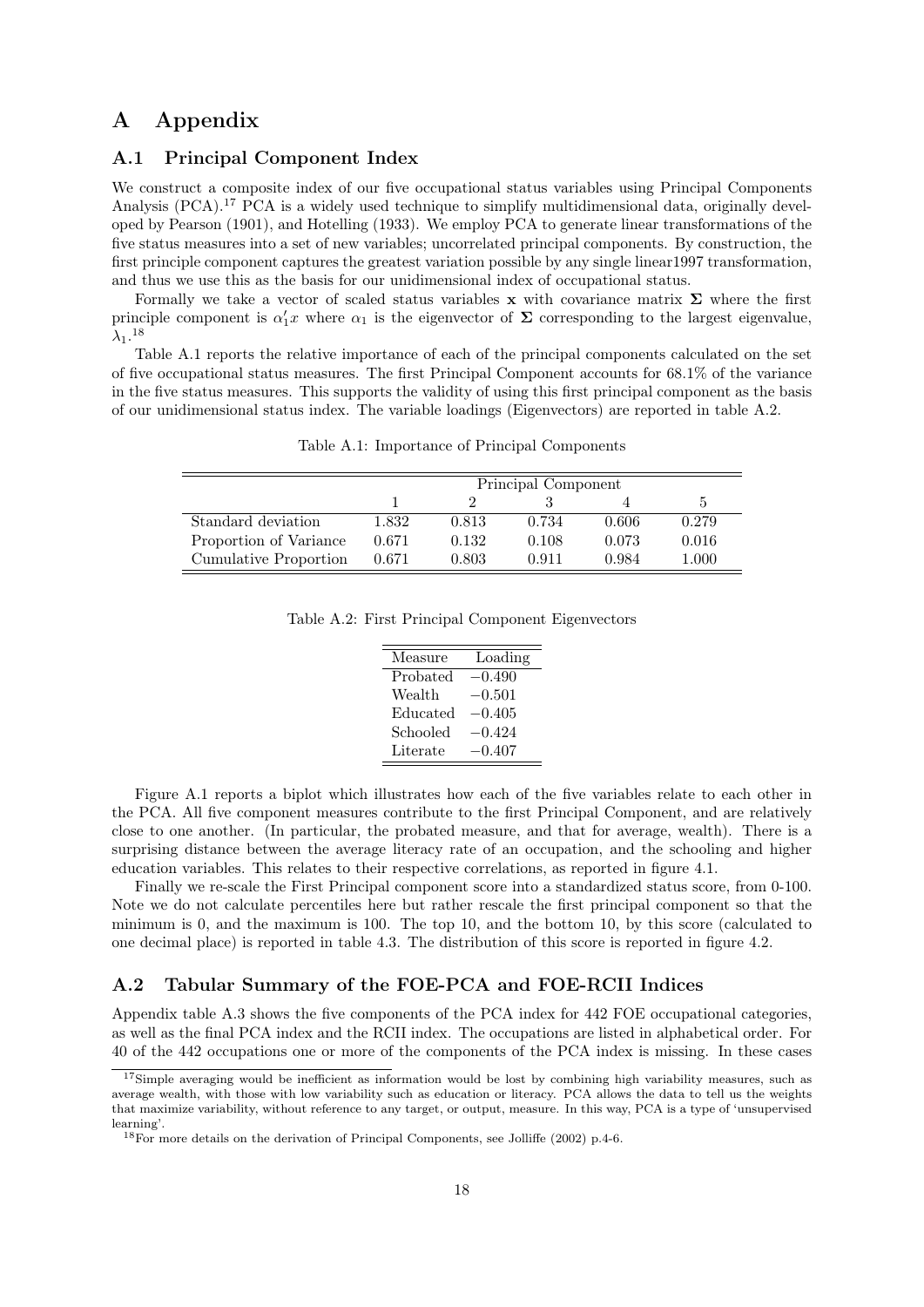

Figure A.1: PCA Biplot of the Five Status Measures and the First and Second Principal Component Source: PCA analysis.

the PCA index values were interpolated based on the other components. For one occupation, "scissor smith", there was not sufficient data to estimate the RCII index value.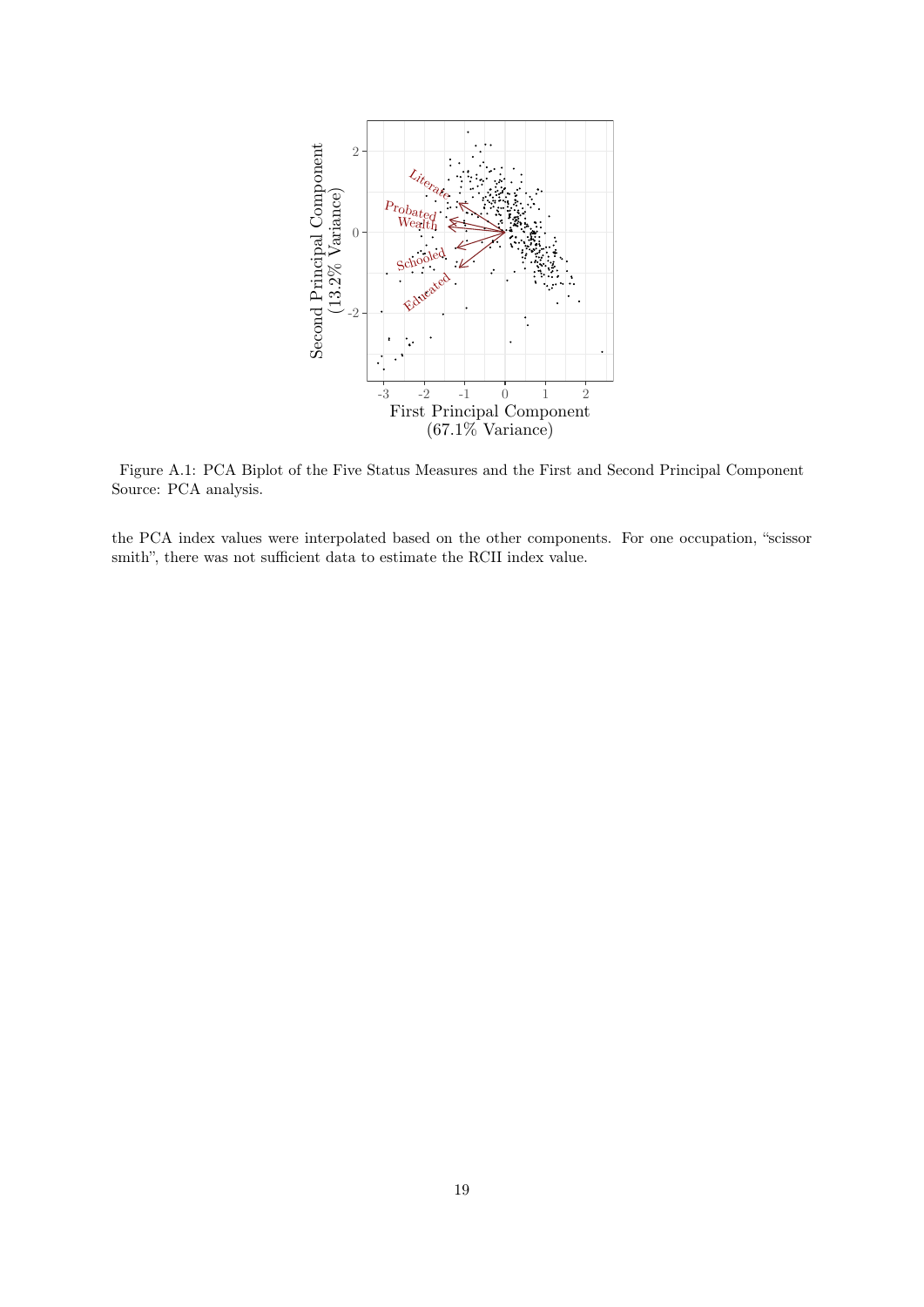|  | Table A.3: FOE Occupational Categories Indices |  |
|--|------------------------------------------------|--|
|  |                                                |  |

| Occupation                              | Probated         | Wealth             | Educated     | Schooled   | Literate         | PCA                  | RCII             |
|-----------------------------------------|------------------|--------------------|--------------|------------|------------------|----------------------|------------------|
| Titled                                  | 0.50             | 1.00               | 4.93         | 0.96       | 1.13             | 96.1                 | 100.0            |
| Esquire                                 | 0.43             | 0.71               | $0.09\,$     | $1.00\,$   | $1.00\,$         | 69.7                 | 97.7             |
| Member Of Parliament                    | $0.75\,$         | 0.95               | 4.41         | $1.00\,$   | $1.04\,$         | $98.4\,$             | $96.8\,$         |
| Bishop-Church Of England                | 1.00             | $0.87\,$           | 2.44         | 1.00       | $\rm 0.96$       | 97.5                 | $93.5\,$         |
| General Army                            | 0.55             | 1.00               | 2.45         | 1.00       | $0.86\,$         | $82.2\,$             | $90.6\,$         |
| Colonel Army                            | 0.49             | 0.93               | 1.81         | 1.00       | 0.73             | $79.8\,$             | 90.4             |
| Deacon-Church Of England                | 1.00             | 1.00               | 2.50         | 1.00       | 1.12             | 100.0                | 89.4             |
| Admiral RN                              | 0.17             | 1.00               | 2.78         |            | $0.69\,$         | 78.4                 | $89.3\,$         |
| Judge                                   | 0.91             | 0.92               | 2.88         | 1.00       | 1.00             | 95.2                 | 88.2             |
| Lieutenant-Colonel Army                 | 0.41             | 0.90               | $1.32\,$     | 1.00       | 0.87             | 79.1                 | 87.6             |
| Barrister                               | 1.00             | 0.95               | $3.01\,$     | 1.00       | 0.92             | 98.4                 | $87.5\,$         |
| Major Army                              | 0.45             | 0.91               | 1.49         | 0.95       | 0.87             | 79.9                 | 87.2             |
| Magistrate                              | 0.58             | 0.94               | $3.25\,$     |            | 1.03             | 90.2                 | 86.3             |
| Clergy-Church Of England                | 0.99             | 0.90               | 1.52         | 0.99       | 0.95             | 92.2                 | 85.4             |
| Justice Of The Peace                    | 0.57             | $\rm 0.91$         | 2.57         | 1.00       | $0.87\,$         | 84.7                 | 85.1             |
| Captain Army                            | 0.36             | 0.91               | 1.37         | 1.00       | 0.87             | 78.5                 | 84.3             |
| Commander ${\rm RN}$                    | 0.10             | 0.91               | 1.30         | 1.00       | 0.68             | 71.4                 | $83.9\,$         |
| Diplomat                                | 0.53             | 0.86               | 1.39         |            | 0.84             | 75.1                 | 82.1             |
| Banker                                  | 0.35             | 0.92               | 3.48         | 0.93       | 0.78             | 80.7                 | 80.9             |
| Captain RN                              | 0.04             | 0.94               | 1.68         | 1.00       | 0.65             | 67.7                 | $80.0\,$         |
| Lieutenant Army                         | 0.40             | $0.77\,$           | 0.18         | 0.98       | 0.76             | $71.2\,$             | 79.8             |
| Solicitor                               | 0.97             | 0.86               | 1.58         | 0.97       | 0.85             | 89.4                 | $79.6\,$         |
| Tea Planter                             | 0.11             | 0.82               | 0.42         |            | 0.84             | 64.7                 | 79.3             |
| Medical Doctor                          | 0.97             | 0.87               | 1.02         | 0.99       | 0.87             | 89.2                 | 78.7             |
| Lieutenant RN                           | 0.05             | 0.87               | 0.55         | 0.98       | 0.60             | 63.2                 | $77.2\,$         |
| Farmer-Large                            | 0.04             | 0.74               | $\rm 0.32$   | 1.00       | 0.52             | $59.7\,$             | $76.8\,$         |
| Lieutenant Commander RN                 | $0.30\,$         | 0.88               | 1.34         |            | 1.00             | 80.9                 | $75.2\,$         |
| Stockbroker                             | 0.10             | 0.86               | 1.82         | 1.00       | 0.68             | 70.7                 | 74.8             |
| Bank Officer                            | 0.10             | $0.44\,$           | $-1.38$      |            | 0.65             | 48.8                 | $73.5\,$         |
| <b>Bank Manager</b>                     | 0.03             | 0.88               | 1.25         | 1.00       | 0.63             | 68.5                 | 73.5             |
| <b>Bank Accountant</b>                  | 0.00             | 1.00               | $-0.01$      |            | $0.22\,$         | 57.7                 | $73.2\,$         |
| Student                                 | 0.82             | 0.81               | 0.26         | 1.00       | 1.06             | 86.1                 | $73.2\,$         |
| Gentleman                               | 0.21             | 0.89               | 1.63         | 0.96       | 0.92             | $72.2\,$             | $72.9\,$         |
| Civil Engineer                          | 0.92             | 0.82               | 1.08         | 0.99       | 0.84             | 86.0                 | $71.6\,$         |
| Head Teacher                            | 0.67             | 0.88               | 0.82         | 1.00       | 0.73             | 81.7                 | 71.0             |
| <b>Bank Cashier</b><br>Insurance Broker | 0.00             | 0.78               | 0.05         | 1.00       | 0.55             | 59.9                 | $70.7\,$         |
|                                         | 0.00             | $0.57\,$           | $-0.43$      | 1.00       | 0.55             | $54.0\,$             | $70.1\,$         |
| Chartered Accountant                    | $\rm 0.93$       | 0.82               | $0.71\,$     | 1.00       | $0.70\,$         | 84.4                 | $70.1\,$         |
| Brigadier Army                          | $0.85\,$         | 1.00               | 1.84         |            | 0.91             | 95.1                 | $70.0\,$         |
| Company Director                        | $0.15\,$<br>0.43 | 0.84<br>0.87       | 1.46<br>0.62 | 1.00       | $0.64\,$<br>0.74 | $68.9\,$<br>74.0     | $69.5\,$<br>69.5 |
| Officer Army<br>Wine Merchant           |                  |                    |              | $0.99\,$   |                  |                      |                  |
| Landed Proprietor                       | 0.00<br>$0.45\,$ | 0.84<br>$\rm 0.92$ | 1.35<br>2.74 | 1.00       | 0.57<br>$0.85\,$ | $63.8\,$<br>$84.6\,$ | 69.2<br>68.4     |
| Architect                               | $0.90\,$         | 0.81               | 0.88         | 1.00       | 0.84             | 85.9                 | $68.3\,$         |
| Bank Clerk                              | $0.01\,$         | 0.85               | $0.14\,$     | 0.89       | 0.50             | $58.9\,$             | 67.8             |
| Ironmaster                              | 0.12             | $0.88\,$           | $3.05\,$     | 0.94       | 0.89             | $80.7\,$             | 67.3             |
| Dentist                                 | $0.67\,$         | 0.65               | $-0.32$      | 0.93       | 0.74             | $71.0\,$             | 67.1             |
| Professor                               | 0.90             | $\rm 0.93$         | 1.18         | 0.96       | 0.76             | $87.3\,$             | 67.0             |
| Publisher                               | $0.00\,$         | $0.75\,$           | 1.44         | $\rm 0.93$ | 0.52             | $59.8\,$             | $66.5\,$         |
| Estate Agent                            | $0.12\,$         | 0.82               | 1.09         | $1.00\,$   | 0.70             | $68.1\,$             | 66.4             |
| Merchant                                | 0.06             | 0.78               | 0.94         | 0.93       | 0.59             | 63.5                 | 66.1             |
| Midshipman RN                           | 0.00             | $0.80\,$           | $-0.13$      | 1.00       | 0.37             | $54.4\,$             | 64.7             |
| Auctioneer                              | 0.00             | $0.47\,$           | $-1.37$      | 0.96       | 0.69             | $52.7\,$             | 63.4             |
| Company Secretary                       | $0.27\,$         | $0.83\,$           | $\rm 0.94$   | 1.00       | 0.59             | $69.6\,$             | $63.1\,$         |
| Stenographer                            | $0.00\,$         | $1.00\,$           | $1.00\,$     |            | 0.18             | $56.4\,$             | $63.1\,$         |
| Civil Servant-High                      | $0.33\,$         | 0.89               | 1.08         | 1.00       | $0.72\,$         | 75.7                 | 62.9             |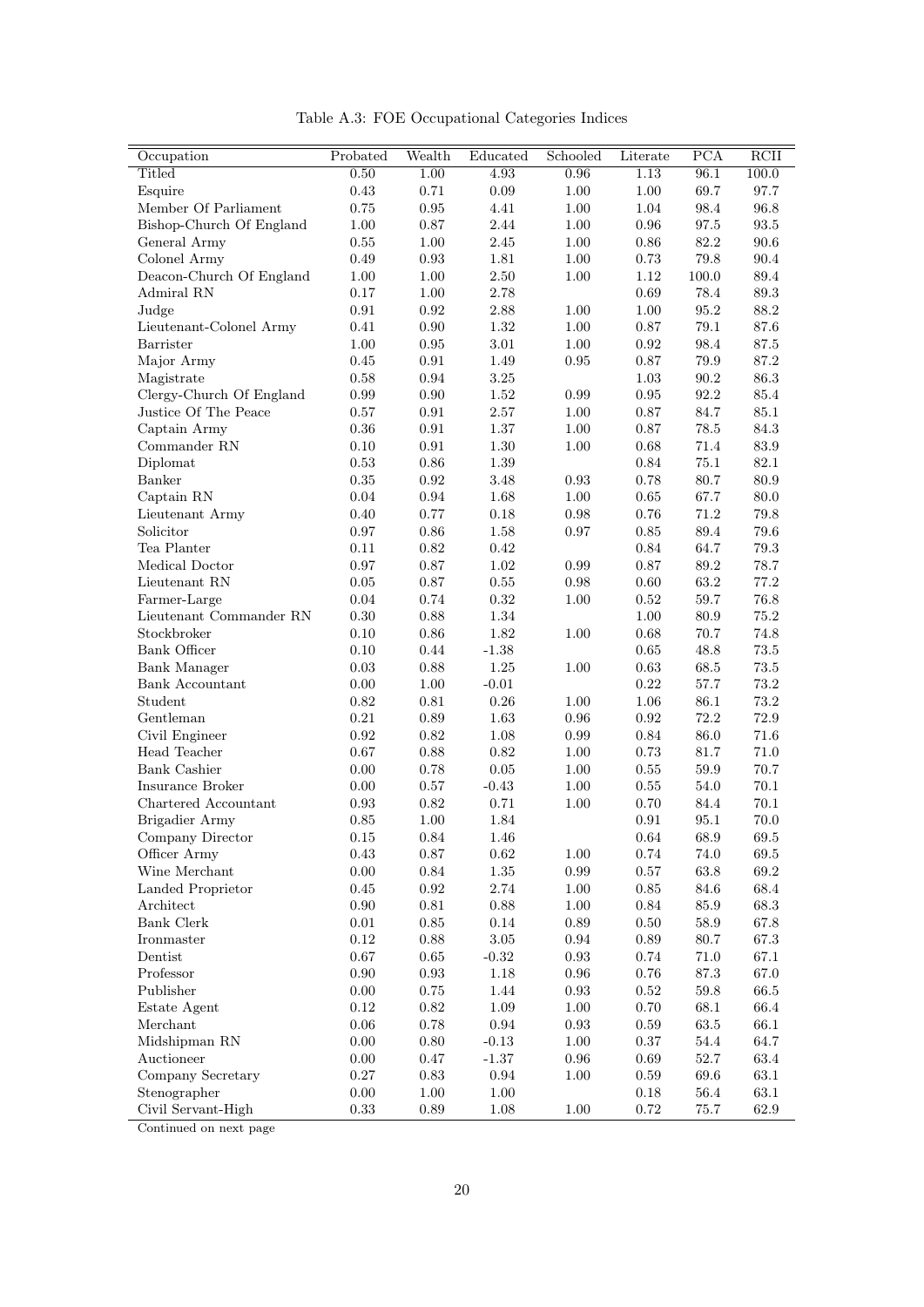| Occupation            | Probated   | Wealth     | Educated         | Schooled   | Literate   | PCA      | RCII     |
|-----------------------|------------|------------|------------------|------------|------------|----------|----------|
| Chemist               | 0.09       | 0.63       | $-0.84$          | 0.94       | 0.72       | 58.1     | 61.9     |
| Accountant            | $0.04\,$   | $0.72\,$   | $-0.63$          | $\rm 0.98$ | $0.53\,$   | $57.7\,$ | $61.9\,$ |
| Grazier               | 0.00       | $1.00\,$   | $0.73\,$         | $\rm 0.95$ | $\rm 0.99$ | 74.3     | $61.8\,$ |
| Insurance Inspector   | 0.00       | 0.83       | $-0.91$          |            | $1.11\,$   | 67.7     | $61.7\,$ |
| Bookseller            | 0.00       | 0.40       | $-2.57$          | $\rm 0.95$ | $0.46\,$   | 42.1     | $61.2\,$ |
| Secretary             | 0.07       | $0.57\,$   | $-1.47$          | $\rm 0.94$ | $\rm 0.63$ | $52.5\,$ | $61.2\,$ |
| Outfitter             | 0.00       | $0.88\,$   | 0.24             | 1.00       | 0.59       | 64.7     | 60.7     |
| Manufacturer          | 0.02       | 0.69       | $0.17\,$         | 0.79       | 0.55       | $56.7\,$ | $60.5\,$ |
| Journalist            | $0.05\,$   | $\rm 0.62$ | $\textbf{-1.16}$ | $1.00\,$   | 0.62       | $55.0\,$ | $60.4\,$ |
| Veterinarian          | 0.86       | $0.75\,$   | $-0.65$          | 0.97       | 0.78       | $76.5\,$ | $60.3\,$ |
| Stationer             | 0.03       | $0.73\,$   | $-0.38$          | 0.97       | 0.62       | $58.7\,$ | $60.1\,$ |
| Scientist             | 0.63       | 0.83       | 0.48             | 1.00       | $0.75\,$   | 78.4     | $60.0\,$ |
| Clergy-Other          | 0.52       | 0.60       | $-1.12$          | 0.98       | 0.61       | 65.4     | $60.0\,$ |
| Own Means             | $0.27\,$   | $0.85\,$   | 1.41             | $0.98\,$   | $0.87\,$   | 74.4     | $60.0\,$ |
| Draper                | $0.01\,$   | $0.54\,$   | $-1.43$          | $0.61\,$   | 0.56       | 45.6     | $59.8\,$ |
| Librarian             | 0.00       | $0.71\,$   | $-0.52$          | $1.00\,$   | 0.46       | $53.0\,$ | $59.6\,$ |
| Colliery Owner        | 0.00       | $0.86\,$   | $2.38\,$         | $1.00\,$   | $-0.02$    | $59.9\,$ | $59.3\,$ |
| Horticulturalist      | 0.00       | 1.00       | $1.35\,$         | 1.00       | 1.00       | 67.9     | $59.2\,$ |
| Mining Engineer       | 0.29       | 0.69       | $-0.04$          | 0.87       | 0.59       | 60.3     | $59.2\,$ |
| Officer RN            | 0.12       | $0.61\,$   | $-0.81$          | $1.00\,$   | 0.73       | 61.6     | $59.1\,$ |
| Timber Merchant       | 0.00       | 0.70       | $-0.46$          | 0.90       | 0.40       | 51.6     | $58.9\,$ |
| Cashier               | 0.00       | $\rm 0.81$ | $-0.22$          | 0.95       | 0.52       | 58.4     | $58.9\,$ |
| Art Dealer            | 0.00       | 0.64       | $-1.00$          |            | 0.29       | 45.4     | $58.9\,$ |
| Surveyor              | 0.10       | $0.69\,$   | $-0.81$          | 0.97       | 0.65       | 60.6     | $58.5\,$ |
| Ironmonger            | 0.00       | 0.65       | $-1.08$          | 0.98       | 0.54       | 53.1     | $58.3\,$ |
| Actor                 | 0.09       | $0.38\,$   | $-2.21$          | $0.87\,$   | 0.72       | 48.7     | $57.9\,$ |
| Pawnbroker            | 0.00       | $0.60\,$   | $0.75\,$         | $\rm 0.93$ | 0.66       | 61.0     | $57.7\,$ |
| Hotel Manager         | 0.00       | $0.38\,$   | $-1.15$          |            | $\rm 0.62$ | 46.0     | $57.0\,$ |
| Civil Servant         | 0.16       | 0.82       | $0.30\,$         | $\rm 0.96$ | 0.62       | $65.0\,$ | $56.8\,$ |
| Civil Servant-Clerk   | 0.05       | $0.71\,$   | $-0.42$          | $0.99\,$   | 0.44       | 56.0     | $56.8\,$ |
| <b>Broker</b>         | 0.00       | 0.76       | 0.56             | 0.78       | 0.71       | 60.1     | $56.7\,$ |
| Boarding House Keeper | 0.00       |            |                  |            | $-0.03$    | 22.4     | $56.0\,$ |
| Farmers Son           | 0.00       | 0.29       | $-3.11$          | 0.83       | $0.35\,$   | 35.4     | $55.7\,$ |
| Buyer                 | 0.00       | $\rm 0.61$ | $-1.32$          | 1.00       | 0.30       | 49.6     | $55.7\,$ |
| Commission Agent      | 0.00       | 0.36       | $-2.68$          | 0.92       | 0.30       | $37.9\,$ | $55.4\,$ |
| Postmaster            | 0.07       | 1.00       | 0.24             | 0.88       | 0.53       | 63.0     | $55.0\,$ |
| House Furnisher       | $0.00\,$   | $\rm 0.62$ | $-1.02$          |            | $0.27\,$   | $52.3\,$ | $54.8\,$ |
| Legal Clerk           | $0.01\,$   | $0.54\,$   | $-1.79$          | 0.96       | $0.30\,$   | $45.6\,$ | $54.7\,$ |
| Printers Reader       | 0.00       | 0.33       | $-1.92$          | 1.00       | 0.40       | 44.4     | 54.6     |
| Commercial Traveller  | $0.00\,$   | $0.61\,$   | $-1.44$          | $0.82\,$   | 0.45       | 47.8     | $54.5\,$ |
| Electrical Engineer   | 0.44       | 0.77       | $-0.12$          |            | 0.62       | 65.4     | 54.5     |
| Optician              | $0.67\,$   | 0.67       | $-0.37$          | 0.77       | 0.36       | 60.6     | $54.5\,$ |
| Teacher               | $\rm 0.32$ | $0.73\,$   | $-0.65$          | $\rm 0.95$ | $0.70\,$   | 65.4     | $54.4\,$ |
| Agent                 | $0.04\,$   | $0.56\,$   | $-1.55$          | $\rm 0.92$ | 0.51       | 50.4     | 53.9     |
| Master Mariner        | 0.00       | $\rm 0.62$ | $-1.27$          | 0.91       | 0.67       | $53.2\,$ | $53.6\,$ |
| Supervisor            | 0.03       | $\rm 0.62$ | $-1.23$          |            | 0.48       | 49.7     | $53.4\,$ |
| <b>Builder</b>        | 0.00       | 0.71       | $-0.62$          | 0.95       | 0.52       | 54.4     | 53.4     |
| Assistant Teacher     | 0.51       | 0.89       | 0.60             | 1.00       | 0.79       | 76.8     | $53.4\,$ |
| Jeweller              | $0.00\,$   | 0.49       | $-1.64$          | $0.84\,$   | $0.66\,$   | $47.4\,$ | $53.3\,$ |
| Master Baker          | $0.00\,$   | 0.59       | $-1.39$          | 1.00       | 0.20       | 48.1     | $53.3\,$ |

Table A.3: FOE Occupational Categories Indices

Tobacconist 0.00 0.64 -1.10 0.85 0.68 51.0 53.3 Designer 0.00 0.75 -0.47 0.89 0.57 57.7 53.2 Garage Proprietor 0.00 0.75 1.41 0.65 62.7 53.0 Wharfinger 0.17 1.00 1.33 0.86 0.38 68.9 52.8 Printer Compositor 0.01 0.41 -2.17 0.91 0.53 45.1 52.8 Commercial Clerk 0.00 0.58 -1.47 0.92 0.35 47.0 52.7 Station Master 0.00 0.50 -2.09 0.97 0.48 47.5 52.4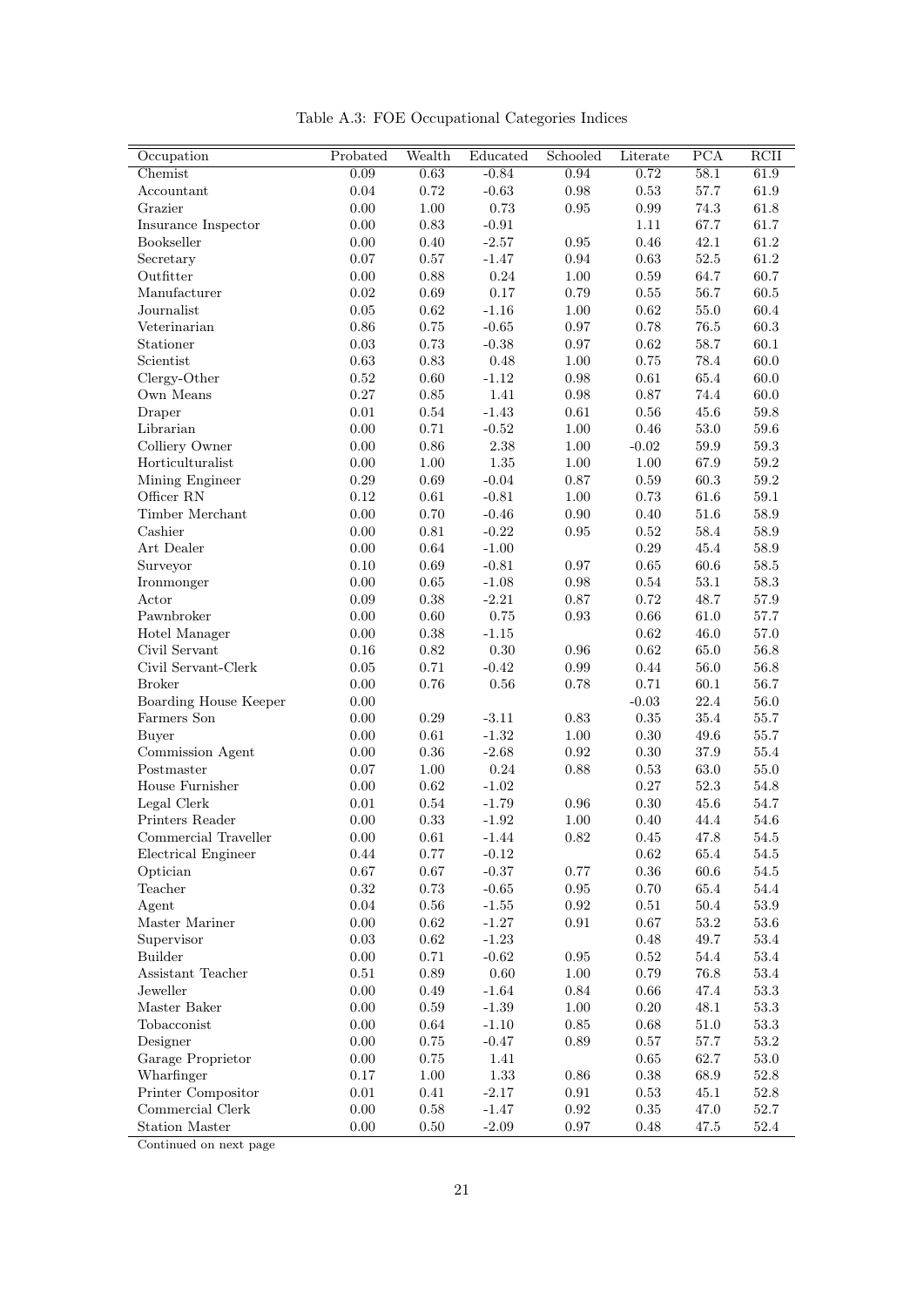|  | Table A.3: FOE Occupational Categories Indices |  |
|--|------------------------------------------------|--|
|  |                                                |  |

| Occupation            | Probated | Wealth     | Educated | Schooled   | Literate   | PCA      | RCII       |
|-----------------------|----------|------------|----------|------------|------------|----------|------------|
| Draughtsman           | 0.05     | 0.62       | $-0.91$  | 0.93       | $0.50\,$   | 53.1     | 52.3       |
| Mariner Mate          | 0.00     | $\rm 0.61$ | $-1.64$  | $0.85\,$   | 0.64       | $51.3\,$ | $52.3\,$   |
| Commercial Artist     | $0.00\,$ | $0.44\,$   | $-1.77$  | $1.00\,$   | 0.53       | $46.0\,$ | $52.0\,$   |
| Florist               | $0.00\,$ | 0.43       | $-2.76$  | $1.00\,$   | $0.27\,$   | 43.8     | $51.7\,$   |
| Author                | 0.54     | $\rm 0.94$ | 1.42     | $0.97\,$   | 0.78       | $80.3\,$ | $51.5\,$   |
| Photographer          | 0.00     | $0.50\,$   | $-2.33$  | $0.80\,$   | $0.60\,$   | 44.8     | $51.4\,$   |
| Mechanical Engineer   | 0.19     | 0.73       | $-0.49$  | 0.92       | 0.63       | 61.1     | 51.4       |
| Typist                | 0.00     | 0.33       | $-2.53$  |            | 0.07       | $29.9\,$ | $51.4\,$   |
| Flying Officer Raf    | $0.30\,$ | 0.68       | $-0.99$  |            | 0.75       | 64.9     | $51.3\,$   |
| Grocer                | 0.00     | 0.58       | $-1.46$  | 0.94       | 0.48       | 49.7     | 51.1       |
| Salesman              | 0.01     | 0.54       | $-1.28$  | $0.88\,$   | $0.40\,$   | 47.2     | 51.1       |
| Teacher Elementary    | 0.00     | 0.85       | $0.06\,$ | 1.00       | 0.59       | 61.9     | $51.0\,$   |
| Manager               | 0.03     | 0.67       | $-0.66$  | 0.81       | 0.58       | 54.0     | 51.0       |
| Farmer                | 0.02     | 0.70       | $-0.59$  | $0.83\,$   | 0.45       | 52.0     | $51.0\,$   |
| Assistant Draper      | $0.00\,$ | 0.46       | $-2.37$  | $\rm 0.91$ | 0.45       | 44.1     | $50.9\,$   |
| Nurseryman            | 0.00     | $0.56\,$   | $-1.05$  | $\rm 0.93$ | $\rm 0.32$ | 47.8     | $50.8\,$   |
| Undertaker            | 0.00     | $0.00\,$   | $-3.34$  | $0.80\,$   | $0.80\,$   | $42.4\,$ | $50.3\,$   |
| Cheesemonger          | 0.00     | $0.33\,$   | $-2.43$  | 0.95       | 1.00       | $53.6\,$ | $50.0\,$   |
| Theatre And Film      | 0.13     | 0.64       | $-0.35$  | 0.00       | 0.43       | 40.9     | 49.9       |
| Upholsterer           | $0.00\,$ | $0.34\,$   | $-2.50$  | $0.88\,$   | $\rm 0.32$ | $38.6\,$ | $\rm 49.8$ |
| Farmer-Small          | $0.00\,$ | $0.55\,$   | $-2.08$  | 0.71       | $\rm 0.33$ | 41.1     | $\rm 49.8$ |
| Petty Officer Army    | 0.00     | $\,0.64\,$ | $-1.97$  | $\rm 0.95$ | 0.48       | 50.9     | 49.6       |
| Restaurant Keeper     | 0.00     | 0.86       | $-0.48$  | 0.91       | 0.35       | 56.0     | 49.5       |
| Innkeeper             | 0.00     | 0.61       | $-1.45$  | 0.90       | 0.42       | 49.9     | 49.4       |
| Telegraphist          | 0.00     | 0.62       | $-1.31$  | 1.00       | 0.42       | 50.2     | 49.0       |
| Goldsmith             | $0.00\,$ | $0.09\,$   | $-3.77$  | 0.79       | $0.30\,$   | $30.1\,$ | $48.8\,$   |
| Coffee House Keeper   | $0.00\,$ | $0.35\,$   | $-2.67$  | $\rm 0.92$ | $\rm 0.33$ | 36.8     | $48.6\,$   |
| Piano Tuner           | 0.00     | $0.50\,$   | $-1.46$  | 0.88       | 0.52       | 43.4     | 48.4       |
| <b>Bank Messenger</b> | $0.00\,$ | 0.50       | $-1.70$  |            | $0.30\,$   | $36.3\,$ | 48.1       |
| Bookkeeper            | 0.01     | 0.48       | $-2.48$  | 0.86       | $0.39\,$   | 42.1     | 47.9       |
| Collector             | 0.00     | 0.53       | $-1.95$  | 0.89       | 0.36       | $44.5\,$ | 47.9       |
| Engraver              | 0.00     | 0.48       | $-1.81$  | 0.78       | 0.62       | 45.3     | 47.7       |
| Shop Manager          | 0.01     | 0.62       | $-1.32$  |            | 0.34       | 45.5     | 47.6       |
| Confectioner          | 0.00     | 0.54       | $-1.67$  | 0.82       | 0.52       | 46.9     | 47.5       |
| Musician              | 0.04     | 0.50       | $-2.46$  | 0.70       | 0.43       | 40.5     | 47.2       |
| Coal Merchant         | 0.00     | 0.62       | $-1.27$  | 0.80       | 0.40       | 45.9     | 47.1       |
| Sign Writer           | 0.00     | $0.67\,$   | $-0.97$  | 1.00       | 0.49       | $51.5\,$ | 47.0       |
| House Decorator       | 0.00     | 0.39       | $-2.14$  | $\rm 0.91$ | 0.33       | 41.4     | $46.8\,$   |
| Carver And Gilder     | 0.00     | $\rm 0.29$ | $-3.12$  | $\rm 0.83$ | 0.46       | $37.3\,$ | 46.6       |
| Chef                  | $0.00\,$ | $0.57\,$   | $-0.88$  |            | $0.28\,$   | 46.0     | $46.5\,$   |
| Machine Ruler         | 0.00     | 0.20       | $-2.91$  | 1.00       | 0.42       | 42.2     | 46.4       |
| Watchmaker            | 0.00     | $0.41\,$   | $-2.34$  | $0.73\,$   | 0.39       | $38.1\,$ | $46.3\,$   |
| Paper Stainer         | $0.00\,$ | $0.50\,$   | $-2.43$  | $0.55\,$   |            | $36.1\,$ | $46.2\,$   |
| Tailors Cutter        | $0.00\,$ | 0.38       | $-2.17$  | $0.70\,$   | 0.40       | 37.8     | $46.1\,$   |
| Cab Proprietor        | 0.00     | $0.33\,$   | $-3.25$  | $0.81\,$   | $\rm 0.62$ | $31.4\,$ | 46.1       |
| Sorter Post Office    | 0.00     | $0.80\,$   | $-0.91$  | $1.00\,$   | 0.10       | $49.7\,$ | $46.0\,$   |
| Assistant Manager     | 0.03     | 0.59       | $-0.84$  | 1.00       | 0.43       | 53.6     | 45.9       |
| Saddler               | 0.00     | $0.29\,$   | $-3.10$  | $0.88\,$   | 0.62       | 42.8     | 45.8       |
| Printers Cutter       | $0.00\,$ | $0.00\,$   | $-3.33$  | $1.00\,$   | 0.01       | $28.8\,$ | $45.7\,$   |
| Petty Officer RN      | 0.03     | 0.43       | $-2.73$  | 0.93       | $0.51\,$   | $46.0\,$ | $45.6\,$   |
| Cigar Maker           | 0.00     | 0.10       | $-4.22$  | 0.67       | 0.31       | 26.2     | $45.5\,$   |
| Technician            | 0.02     | $0.49\,$   | $-1.39$  | $1.00\,$   | $0.46\,$   | $50.1\,$ | $44.9\,$   |
| Compositor            | 0.00     | 0.45       | $-2.34$  | 0.92       | 0.57       | 46.3     | 44.8       |
| <b>Brewer</b>         | 0.14     | 0.79       | 1.84     | 0.67       | 0.53       | 60.6     | 44.8       |
| Cabinet Maker         | $0.00\,$ | $\rm 0.32$ | $-3.06$  | $0.85\,$   | $0.47\,$   | $38.4\,$ | 44.7       |
| <b>Butcher</b>        | $0.00\,$ | 0.43       | $-2.05$  | $0.84\,$   | $0.38\,$   | 42.2     | 44.7       |
| Police Sergeant       | 0.00     | 0.83       | $-0.90$  | 0.96       | 0.36       | $54.4\,$ | 44.6       |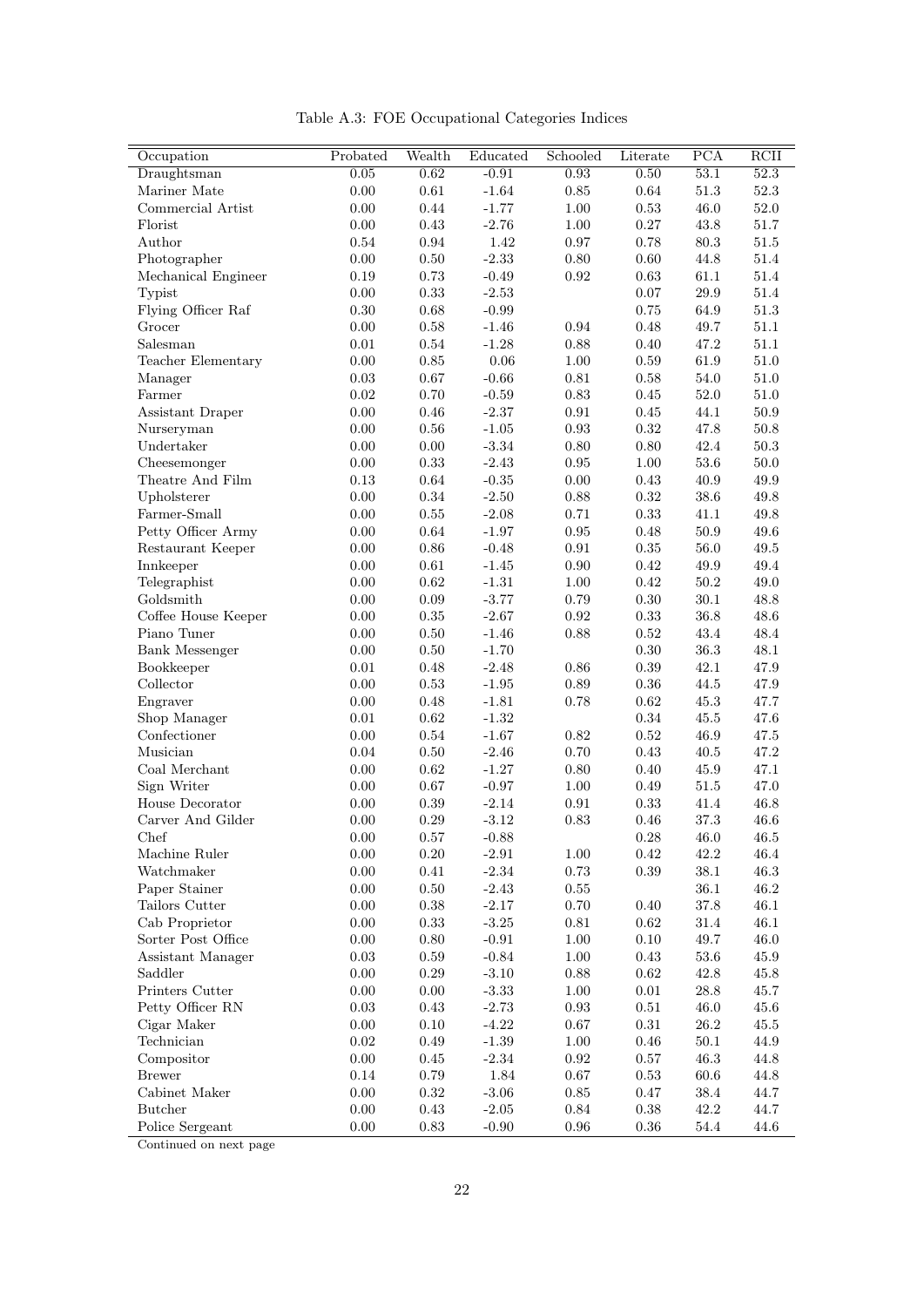| Occupation          | Probated   | Wealth     | Educated         | Schooled   | Literate   | <b>PCA</b> | RCII     |
|---------------------|------------|------------|------------------|------------|------------|------------|----------|
| <b>Stay Maker</b>   | 0.00       | 0.00       | $-4.20$          | 0.67       |            | 23.4       | 44.5     |
| Valet               | 0.00       | 0.00       | $-2.79$          | $\rm 0.95$ | $0.23\,$   | $29.4\,$   | 44.4     |
| Poulterer           | 0.00       | $0.75\,$   | $-1.26$          | 0.81       | $0.40\,$   | $50.1\,$   | $44.3\,$ |
| Bookbinder          | 0.00       | $0.27\,$   | $-3.02$          | 0.88       | $\rm 0.35$ | $37.7\,$   | $44.3\,$ |
| Contractor          | 0.00       | $0.60\,$   | $-0.70$          | $0.81\,$   | $0.38\,$   | 48.7       | $44.2\,$ |
| Model Maker         | 0.00       | $0.67\,$   | $-0.95$          | $\rm 0.98$ | 0.52       | 55.5       | 44.2     |
| Printer             | 0.00       | 0.40       | $-2.33$          | 0.66       | $0.57\,$   | 40.4       | 44.0     |
| Unemployed          | 0.11       | $0.00\,$   | $-3.92$          | 1.00       | $0.37\,$   | $33.7\,$   | 44.0     |
| Royal Navy          | 0.00       |            |                  | 0.77       |            | $40.5\,$   | 44.0     |
| Piano Maker         | 0.00       | $\rm 0.61$ | $-1.78$          | $0.58\,$   | $0.26\,$   | 37.4       | 44.0     |
| Licensed Victualler | 0.00       | $\rm 0.62$ | $-1.21$          | $0.83\,$   | $0.46\,$   | $\rm 49.4$ | $43.9\,$ |
| Sergeant Army       | 0.00       | $\rm 0.31$ | $-2.87$          | $0.90\,$   | $0.45\,$   | $41.4\,$   | $43.9\,$ |
| Steward             | 0.00       | $0.36\,$   | $-2.29$          | $\rm 0.84$ | $0.47\,$   | 41.4       | $43.8\,$ |
| Police Officer      | 0.00       | $0.50\,$   | $-1.93$          | 0.91       | 0.62       | $48.5\,$   | 43.8     |
| Shopkeeper          | 0.00       | $\rm 0.63$ | $-1.38$          | $\rm 0.83$ | 0.29       | $45.0\,$   | $43.6\,$ |
| Taxidermist         | 0.00       | 0.50       | $-0.98$          | $1.00\,$   | $1.11\,$   | 61.6       | $43.6\,$ |
| Warehouseman        | 0.00       | $\rm 0.29$ | $-2.66$          | 0.76       | 0.26       | 34.3       | $43.5\,$ |
| Tallow Chandler     | 0.00       | $0.43\,$   | $-2.24$          | $\rm 0.82$ | $0.57\,$   | 44.7       | $43.5\,$ |
| Insurance Agent     | 0.01       | 0.56       | $-1.36$          | 0.89       | 0.42       | 48.8       | $43.3\,$ |
| Plumber             | 0.00       | 0.44       | $-2.21$          | $0.85\,$   | $0.40\,$   | 41.9       | $43.3\,$ |
| Currier             | 0.00       | $0.00\,$   | $-4.13$          | $0.80\,$   | $0.40\,$   | $29.7\,$   | $43.2\,$ |
| Royal Air Force     | 0.00       | $0.60\,$   | $-1.86$          |            | $0.11\,$   | $38.2\,$   | $43.1\,$ |
| Coach Builder       | 0.00       | $\rm 0.31$ | $-2.45$          | $0.76\,$   | $\rm 0.58$ | 41.0       | $42.9\,$ |
| <b>Butler</b>       | 0.00       | $0.50\,$   | $-1.85$          | $\rm 0.82$ | $0.30\,$   | 44.1       | $42.8\,$ |
| Pottery Decorator   | 0.00       | $0.67\,$   | $-0.59$          | 0.81       | $0.23\,$   | 47.5       | 42.8     |
| Picture Framer      | 0.00       | 0.44       | $-2.65$          | $1.00\,$   | 0.54       | $46.0\,$   | $42.7\,$ |
| Sailmaker           | 0.00       | $\rm 0.33$ | $\textbf{-3.18}$ | $0.84\,$   | 0.57       | $38.6\,$   | 42.7     |
| Dressmaker          | 0.00       | 0.00       | $-3.64$          |            | $\rm 0.32$ | 18.6       | 42.7     |
| Dairyman            | 0.00       | 0.49       | $-1.90$          | $0.86\,$   | $0.27\,$   | $42.9\,$   | $42.3\,$ |
| Hairdresser         | 0.00       | $0.35\,$   | $-2.46$          | $0.83\,$   | $\rm 0.32$ | 39.1       | 42.1     |
| Miller              | 0.00       | 0.35       | $-2.85$          | 0.81       | 0.29       | $37.2\,$   | 42.0     |
| Rag Sorter          | $0.00\,$   | $0.00\,$   | $-4.14$          | $0.39\,$   | $0.10\,$   | $17.5\,$   | $41.9\,$ |
| Ticket Collector    | 0.00       | $0.25\,$   | $-2.90$          | $0.80\,$   | $0.01\,$   | $30.6\,$   | $41.8\,$ |
| Pattern Maker       | 0.00       | $0.41\,$   | $-2.05$          | $\rm 0.84$ | $0.53\,$   | 46.2       | 41.8     |
| Dealer              | 0.00       | $0.46\,$   | $-2.07$          | $0.72\,$   | $\rm 0.32$ | $39.0\,$   | $41.8\,$ |
| Newsagent           | 0.00       | $0.71\,$   | $-0.92$          | $0.67\,$   | $0.37\,$   | $46.4\,$   | 41.8     |
| Inspector           | 0.00       | 0.44       | $-2.14$          | 0.51       | 0.34       | 35.6       | 41.7     |
| Trainer             | 0.00       | $0.36\,$   | $-1.57$          | 0.64       | 0.70       | 40.7       | $41.6\,$ |
| Coppersmith         | 0.00       | $0.36\,$   | $-2.31$          | 0.71       | 0.40       | 36.5       | 41.6     |
| Nurse               | 0.00       | 0.40       | $-2.64$          | 0.50       | $0.37\,$   | $35.3\,$   | 41.5     |
| Electrician         | $\rm 0.02$ | 0.53       | $-1.36$          |            | $\rm 0.53$ | $47.2\,$   | $41.5\,$ |
| Messenger           | 0.00       | $0.27\,$   | $-2.85$          | $0.90\,$   | 0.12       | 34.0       | $41.5\,$ |
| Cook                | 0.00       | $0.18\,$   | $-3.36$          | 0.87       | 0.38       | $36.3\,$   | $41.4\,$ |
| Baker               | 0.00       | $0.33\,$   | $-2.75$          | $\rm 0.84$ | $\rm 0.32$ | 37.4       | $41.4\,$ |
| Waiter              | 0.00       | $0.16\,$   | $-2.81$          | 0.82       | 0.26       | $34.5\,$   | 41.3     |
| Shipwright          | $0.00\,$   | 0.33       | $\textbf{-2.94}$ | 0.80       | 0.57       | 40.4       | 41.3     |
| Engineer            | 0.12       | $0.57\,$   | $-1.17$          | 0.57       | $0.61\,$   | 48.4       | $41.0\,$ |
| Varnish Maker       | $0.00\,$   | $0.00\,$   | $-2.41$          | $0.83\,$   | $-0.10$    | 28.2       | $40.9\,$ |
| Army                | $0.29\,$   | $0.65\,$   | $-0.59$          | $0.77\,$   | $0.54\,$   | $57.2\,$   | $40.9\,$ |
| Commercial Painter  | 0.00       | $0.36\,$   | $-2.51$          | 0.84       | 0.33       | $38.3\,$   | $40.7\,$ |
| Milliner            | $0.00\,$   | $1.00\,$   | $\rm 0.42$       | $0.50\,$   | $0.34\,$   | 34.4       | $40.6\,$ |
| Taxi Driver         | 0.00       | $0.50\,$   | $-1.08$          | $0.50\,$   | $0.44\,$   | $34.5\,$   | $40.6\,$ |
| Shop Assistant      | 0.00       | 0.37       | $-2.33$          | 0.83       | 0.29       | $37.8\,$   | $40.5\,$ |
| Bookmaker           | 0.00       | $\rm 0.33$ | $-3.81$          | $0.67\,$   | $0.58\,$   | $35.8\,$   | $40.5\,$ |
| Mechanic            | 0.00       | $0.44\,$   | $-1.98$          | $0.60\,$   | $0.45\,$   | $39.1\,$   | $40.5\,$ |
| Ironfounder         | $0.00\,$   | 0.62       | $-0.79$          | 0.67       | 0.53       | $45.4\,$   | $40.4\,$ |
| Millwright          | 0.00       | $0.46\,$   | $-2.25$          | $0.75\,$   | $0.71\,$   | $46.8\,$   | $40.4\,$ |

Table A.3: FOE Occupational Categories Indices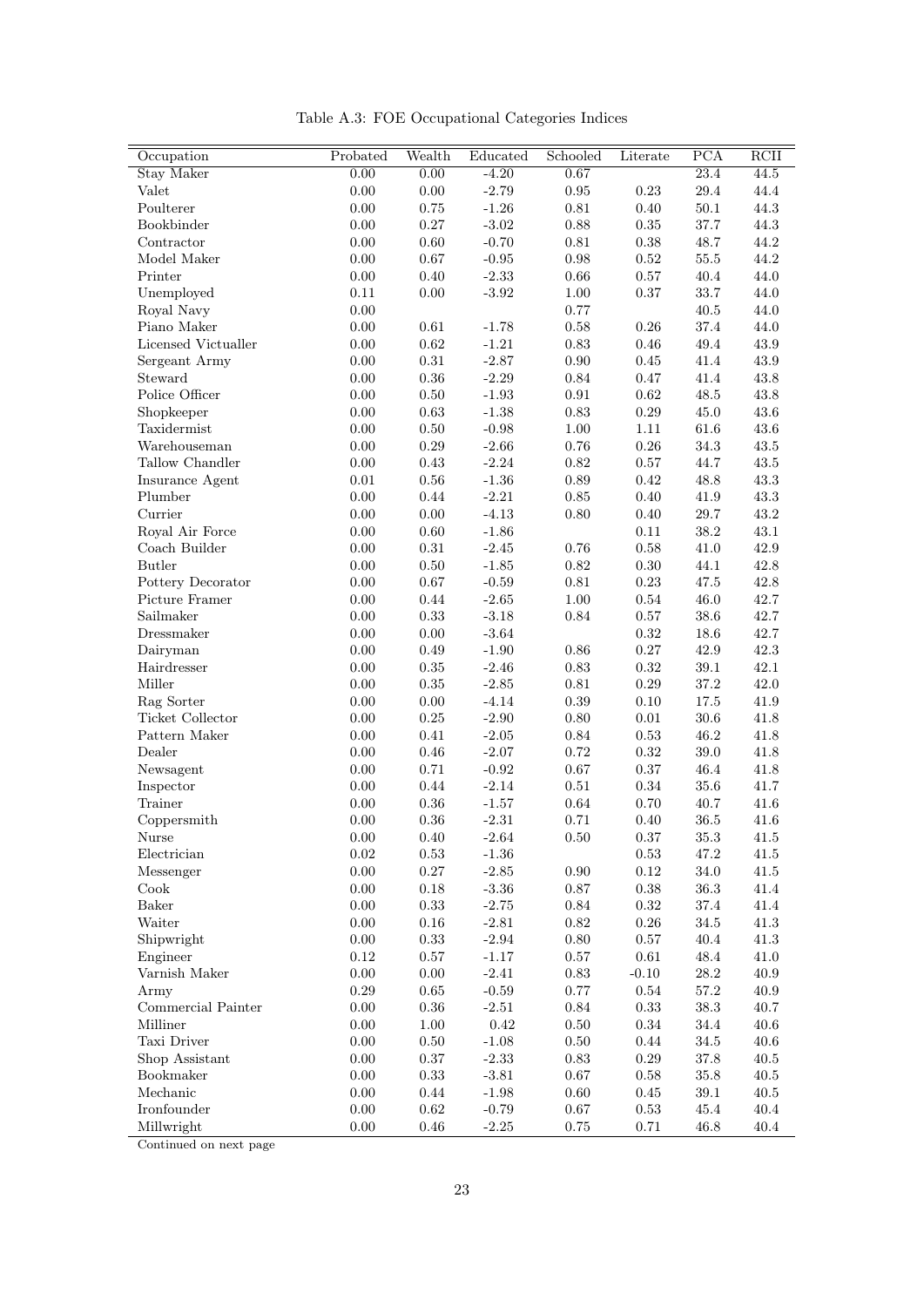|  |  |  | Table A.3: FOE Occupational Categories Indices |  |  |
|--|--|--|------------------------------------------------|--|--|
|--|--|--|------------------------------------------------|--|--|

| Occupation                  | Probated         | Wealth     | Educated           | Schooled             | Literate   | <b>PCA</b>           | RCII                 |
|-----------------------------|------------------|------------|--------------------|----------------------|------------|----------------------|----------------------|
| Cloth Finisher              | 0.00             | 0.24       | $-3.53$            | 0.47                 | 0.17       | $\overline{24.0}$    | 40.2                 |
| Dyer                        | $\rm 0.02$       | $0.30\,$   | $-2.66$            | $0.40\,$             | $\rm 0.32$ | $26.8\,$             | 40.1                 |
| $\operatorname{Caretaker}$  | $0.01\,$         | $0.49\,$   | $-2.16$            | $0.68\,$             | $0.37\,$   | 40.9                 | 40.1                 |
| Market Gardener             | 0.00             | $\,0.61\,$ | $-1.25$            | $0.85\,$             | $0.30\,$   | 46.7                 | $40.0\,$             |
| Time Keeper                 | $0.00\,$         | $0.43\,$   | $-1.50$            | $0.76\,$             | $0.19\,$   | 38.7                 | $40.0\,$             |
| Cornet Army                 | 0.43             | $1.00\,$   | 3.08               | 1.00                 | 0.73       | 81.5                 | 40.0                 |
| Hatter                      | $0.00\,$         | 0.33       | $-2.41$            | 0.56                 | 0.31       | $33.7\,$             | $40.0\,$             |
| Cork Cutter                 | $0.00\,$         | 0.00       | $\textbf{-3.91}$   | 0.81                 | 0.00       | $23.7\,$             | $39.9\,$             |
| French Polisher             | $0.00\,$         | $0.27\,$   | $-2.78$            | $\rm 0.62$           | $0.35\,$   | 31.6                 | 39.9                 |
| Farrier                     | $0.00\,$         | $0.25\,$   | $-3.11$            | $\rm 0.82$           | $0.45\,$   | $36.2\,$             | $39.8\,$             |
| Leather Worker              | $0.00\,$         | $0.43\,$   | $-2.42$            | $0.76\,$             | $0.38\,$   | $39.7\,$             | 39.8                 |
| Bleacher                    | $0.00\,$         | 0.14       | $-3.44$            | $0.39\,$             | $\rm 0.24$ | $22.4\,$             | 39.7                 |
| Corporal Army               | $0.01\,$         | $0.27\,$   | $-3.01$            | $0.86\,$             | $\rm 0.39$ | $37.6\,$             | $39.5\,$             |
| Tram Driver                 | $0.00\,$         | $\rm 0.42$ | $-1.83$            | $0.50\,$             | $0.18\,$   | $30.9\,$             | $39.5\,$             |
| Instrument Maker            | $0.00\,$         | $0.41\,$   | $-1.76$            | $0.88\,$             | 0.40       | 43.3                 | $39.4\,$             |
| Tailor                      | $0.00\,$         | $0.27\,$   | $-3.05$            | 0.78                 | 0.57       | $38.5\,$             | $39.3\,$             |
| Paper Hanger                | $0.00\,$         | $0.29\,$   | $-3.17$            | $0.79\,$             | $\rm 0.31$ | $30.4\,$             | $39.3\,$             |
| Glover                      | 0.00             |            |                    | 0.70                 | 0.07       | 29.5                 | $39.3\,$             |
| Cable Hand                  | $0.00\,$         | 0.62       | $-1.32$            |                      | 0.36       | $47.8\,$             | 39.1                 |
| Brushmaker                  | $0.00\,$         | $0.20\,$   | $-3.38$            | 0.72                 | 0.46       | $32.6\,$             | $39.0\,$             |
| Fruiterer                   | 0.00             | 0.46       | $-2.53$            | $\rm 0.63$           | $0.17\,$   | 34.4                 | $39.0\,$             |
| Soap Maker                  | $0.00\,$         | $0.50\,$   | $-2.64$            | $0.69\,$             |            | $38.6\,$             | $39.0\,$             |
| Barman                      | $0.00\,$         | $0.24\,$   | $-3.01$            | $0.76\,$             | 0.28       | $33.5\,$             | $39.0\,$             |
| Mariner                     | $0.00\,$         | 0.17       | $-3.58$            | 0.67                 | 0.41       | 29.5                 | 38.9                 |
| Printers Assistant          | $0.03\,$         | 0.45       | $-1.99$            | $1.00\,$             | $\rm 0.24$ | $43.6\,$             | $38.7\,$             |
| Attendant                   | $0.01\,$         | $0.28\,$   | $-2.60$            | $0.86\,$             | $0.43\,$   | $40.7\,$             | 38.7                 |
| Chauffeur                   | $0.00\,$         | $0.47\,$   | $-2.05$            |                      | $0.39\,$   | 41.6                 | 38.7                 |
| Foreman                     | $0.00\,$         | $0.53\,$   | $-1.64$            | 0.72                 | $\rm 0.29$ | 41.2                 | $38.6\,$             |
|                             |                  |            |                    |                      |            |                      |                      |
| Umbrella Maker              | $0.00\,$         | $0.50\,$   | $-1.14$            | $0.33\,$             | $0.15\,$   | $31.0\,$             | $38.4\,$             |
| Packing Case Maker          | 0.00             | 0.50       | $-1.79$            | 0.62                 | 0.41       | $37.8\,$             | 38.4                 |
| <b>Stick Maker</b>          | $0.00\,$         | $0.00\,$   | $-4.09$            | $0.42\,$<br>$0.80\,$ | 0.14       | $15.7\,$             | $38.3\,$<br>$38.1\,$ |
| Carpenter<br>Hotel Porter   | 0.00<br>$0.00\,$ | 0.32       | $-2.83$<br>$-3.26$ |                      | 0.48       | 38.9                 | $38.0\,$             |
|                             |                  | 0.11       |                    | 0.88                 | 0.55       | 38.5                 |                      |
| House Painter<br>Cutler     | $0.00\,$         | $0.21\,$   | $-3.06$            | $0.76\,$             | $0.36\,$   | $33.0\,$             | $38.0\,$             |
|                             | 0.00<br>$0.00\,$ | 0.09       | $-4.06$            | 0.62                 | 0.17       | 23.5                 | 37.8                 |
| Storekeeper<br>Candle Maker | $0.00\,$         | 0.56       | $-1.67$            | 0.64<br>$0.81\,$     | $0.25\,$   | $39.2\,$<br>$25.5\,$ | $37.8\,$             |
|                             |                  | $0.00\,$   | $-4.62$            |                      |            |                      | $37.7\,$             |
| Glazier<br>Tobacco Worker   | $0.00\,$         | 0.12       | $-2.99$            | $0.73\,$             | $\rm 0.22$ | $30.4\,$             | $37.7\,$             |
| Tanner                      | $0.00\,$         | $0.00\,$   | $-3.95$            | $1.00\,$             | $0.13\,$   | $27.0\,$             | $37.7\,$             |
|                             | $0.03\,$         | 0.06       | $-3.75$            | $0.61\,$             | $0.26\,$   | $28.4\,$             | $37.5\,$             |
| Cellarman                   | 0.00             | $0.20\,$   | $-3.61$            | 0.73                 | 0.18       | $27.5\,$             | $37.5\,$             |
| Fishmonger                  | $0.00\,$         | $0.20\,$   | $-3.19$            | $\rm 0.62$           | $0.20\,$   | $29.2\,$             | $37.4\,$             |
| <b>Bicycle Maker</b>        | $0.00\,$         | $0.67\,$   | $-0.18$            |                      | $\rm 0.29$ | 44.9                 | $37.4\,$             |
| Cooper                      | $0.00\,$         | 0.41       | $-2.93$            | $0.72\,$             | 0.62       | 40.1                 | $37.3\,$             |
| Housekeeper                 | $0.00\,$         | $0.00\,$   | $-4.61$            | $0.50\,$             | $0.90\,$   | $33.2\,$             | $37.2\,$             |
| Railway Guard               | $0.00\,$         | 0.45       | $-2.27$            | 0.85                 | 0.26       | 39.0                 | $37.2\,$             |
| Coachman                    | 0.01             | 0.30       | $-3.02$            | 0.81                 | $0.26\,$   | 34.4                 | $37.2\,$             |
| Tripe Dresser               | $0.00\,$         | $1.00\,$   | $3.15\,$           | $0.28\,$             | $0.12\,$   | $50.9\,$             | $37.2\,$             |
| Laundry Worker              | $0.00\,$         | $0.00\,$   | $-3.85$            | 0.50                 | 0.34       | 17.9                 | 37.1                 |
| Machinist                   | 0.00             | $\rm 0.32$ | $-2.36$            | $0.61\,$             | 0.32       | $33.2\,$             | $37.0\,$             |
| Gas Fitter                  | $0.00\,$         | $0.34\,$   | $-2.77$            | 0.67                 | 0.54       | $37.1\,$             | $36.9\,$             |
| Lace Hand                   | $0.00\,$         | 0.50       | $-1.19$            | 0.83                 | 0.04       | 40.5                 | $36.7\,$             |
| Bailiff                     | 0.00             | $0.62\,$   | $-1.43$            | $0.77\,$             | 0.55       | $52.5\,$             | $36.7\,$             |
| Mill Hand                   | $0.00\,$         | $0.24\,$   | $-3.11$            | $0.38\,$             | $0.17\,$   | $23.9\,$             | $36.6\,$             |
| Chair Maker                 | $0.00\,$         | $\rm 0.03$ | $-4.01$            | $0.51\,$             | $0.28\,$   | 21.2                 | $36.6\,$             |
| Bus Conductor               | $0.00\,$         | 0.26       | $-2.52$            | $0.83\,$             | 0.40       | $38.9\,$             | $36.5\,$             |
| Malster                     | 0.00             | 0.43       | $-1.87$            | 0.70                 | 0.39       | 41.2                 | 36.5                 |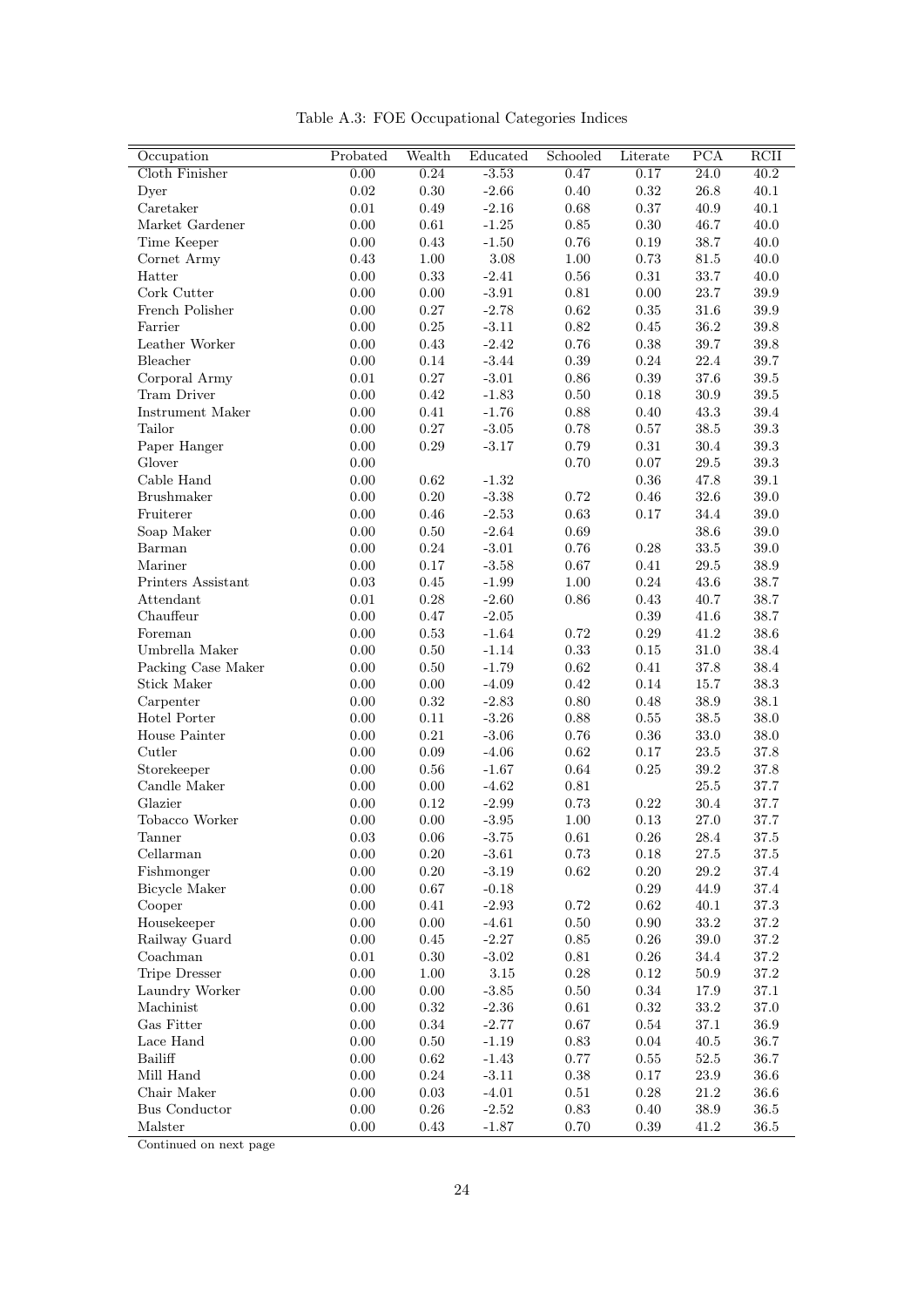|  |  |  | Table A.3: FOE Occupational Categories Indices |  |  |
|--|--|--|------------------------------------------------|--|--|
|--|--|--|------------------------------------------------|--|--|

| Occupation             | Probated | Wealth     | Educated         | Schooled   | Literate   | PCA      | RCII     |
|------------------------|----------|------------|------------------|------------|------------|----------|----------|
| Wheelwright            | 0.00     | 0.47       | $-2.29$          | 0.77       | 0.57       | 44.7     | 36.4     |
| Weaver                 | $0.00\,$ | $0.21\,$   | $-3.64$          | $0.39\,$   | $0.19\,$   | $22.1\,$ | $36.3\,$ |
| Ropemaker              | $0.00\,$ | $0.33\,$   | $-3.35$          | $0.56\,$   | $0.29\,$   | $31.4\,$ | $36.2\,$ |
| Packer                 | $0.00\,$ | $0.26\,$   | $-2.72$          | $\rm 0.63$ | $\rm 0.22$ | $29.9\,$ | $36.1\,$ |
| Mine Agent             | $0.00\,$ | $0.67\,$   | $-1.97$          | $0.89\,$   | $0.67\,$   | $55.4\,$ | $36.0\,$ |
| Farm Bailiff           | $0.00\,$ | 0.49       | $-2.05$          | $0.75\,$   | $0.38\,$   | 40.9     | $36.0\,$ |
| Postman                | $0.00\,$ | 0.49       | $-1.84$          | 0.74       | 0.34       | 41.3     | 36.0     |
| Turncock               | $0.00\,$ | $0.20\,$   | $-3.00$          | $1.00\,$   | $0.34\,$   | 41.9     | $35.9\,$ |
| Iron Turner            | $0.00\,$ | $\rm 0.29$ | $-3.31$          | $0.64\,$   | $0.28\,$   | $30.8\,$ | $35.9\,$ |
| <b>Brass Founder</b>   | $0.00\,$ | $0.27\,$   | $-2.93$          | $0.57\,$   | 0.18       | $29.5\,$ | $35.9\,$ |
| Window Cleaner         | $0.00\,$ | $0.13\,$   | $-2.77$          |            | $0.27\,$   | $29.5\,$ | $35.8\,$ |
| Gunmaker               | $0.00\,$ | $0.17\,$   | $-3.89$          | 0.70       | $\rm 0.34$ | $28.0\,$ | 35.8     |
| Erector                | $0.00\,$ | $0.20\,$   | $-2.41$          | $0.60\,$   | $0.27\,$   | $32.4\,$ | $35.8\,$ |
| Seaman RN              | $0.00\,$ | $0.23\,$   | $-3.00$          | $0.76\,$   | $0.40\,$   | $35.1\,$ | $35.7\,$ |
| Tinsmith               | $0.00\,$ | $0.20\,$   | $-2.26$          | $0.46\,$   | $0.17\,$   | $27.0\,$ | $35.5\,$ |
| Police Constable       | $0.01\,$ | $0.43\,$   | $-2.42$          | $0.89\,$   | $\rm 0.34$ | 42.1     | $35.5\,$ |
| <b>Brass Finisher</b>  | $0.00\,$ | $\rm 0.23$ | $-3.19$          | 0.71       | $0.38\,$   | $31.9\,$ | $35.2\,$ |
| Fitter                 | 0.00     | $0.45\,$   | $-2.02$          | $0.65\,$   | 0.47       | 40.5     | 35.1     |
| Paper Maker            | $0.00\,$ | $0.38\,$   | $-2.08$          | 0.57       | 0.35       | $37.4\,$ | 35.0     |
| <b>Bus Driver</b>      | $0.00\,$ | $\rm 0.42$ | $-1.89$          | $0.90\,$   | 0.28       | 42.1     | $35.0\,$ |
| Lineman                | $0.00\,$ | 0.40       | $-2.54$          | $0.75\,$   | $0.27\,$   | $39.2\,$ | $35.0\,$ |
| Wire Drawer            | $0.00\,$ | $0.20\,$   | $\textbf{-3.55}$ | $0.53\,$   | $0.25\,$   | $24.7\,$ | $34.9\,$ |
| Brass Moulder          | $0.00\,$ | $0.20\,$   | $-2.89$          | 0.42       | $0.50\,$   | $29.6\,$ | 34.8     |
| Artist                 | 0.11     | 0.70       | $-0.57$          | 0.46       | 0.61       | 49.4     | $34.8\,$ |
| Paver                  | $0.00\,$ | $0.00\,$   | $-3.90$          | $\rm 0.32$ | $0.11\,$   | 14.4     | $34.7\,$ |
| <b>Bottler</b>         | $0.00\,$ | 0.00       | $-3.71$          | $\rm 0.62$ | $0.15\,$   | $20.6\,$ | 34.7     |
| Railway Worker         | $0.00\,$ | $0.45\,$   | $-2.20$          | $0.81\,$   | $0.38\,$   | $38.9\,$ | $34.6\,$ |
| Telephonist            | $0.00\,$ | $0.57\,$   | $-1.47$          |            | $-0.02$    | $38.7\,$ | $34.6\,$ |
| Motor Driver           | $0.00\,$ | $0.25\,$   | $-2.42$          | $\rm 0.62$ | $\rm 0.33$ | $31.8\,$ | 34.6     |
| Harness Maker          | $0.00\,$ | $0.36\,$   | $-3.20$          | 0.82       | 0.28       | $32.2\,$ | 34.5     |
| Gardener               | $0.00\,$ | $0.34\,$   | $-2.73$          | 0.77       | $0.25\,$   | $35.0\,$ | $34.4\,$ |
| Footman                | $0.00\,$ | 0.40       | $-2.61$          | $0.90\,$   | $0.28\,$   | $36.0\,$ | $34.4\,$ |
| Soldier Army           | $0.01\,$ | $0.25\,$   | $-3.01$          | $\,0.64\,$ | $0.38\,$   | $32.9\,$ | $34.4\,$ |
| File Smith             | $0.00\,$ | $0.25\,$   | $-4.28$          | 0.53       | $\rm 0.03$ | 21.7     | $34.4\,$ |
| Handloom Weaver        | $0.00\,$ | $0.00\,$   | $-4.62$          | $0.33\,$   | $0.23\,$   | $12.6\,$ | 34.3     |
| Railway Signalman      | 0.00     | 0.37       | $-2.49$          | 0.86       | $\rm 0.32$ | $39.4\,$ | 34.2     |
| Plasterer              | $0.00\,$ | $0.24\,$   | $-2.89$          | $0.66\,$   | $\rm 0.31$ | $31.6\,$ | $34.2\,$ |
| Milkman                | $0.00\,$ | $0.26\,$   | $-2.51$          | $0.77\,$   | $\rm 0.21$ | $31.9\,$ | $34.0\,$ |
| Turner                 | 0.00     | $0.35\,$   | $-2.42$          | 0.58       | $\rm 0.33$ | 34.2     | 34.0     |
| Greengrocer            | $0.00\,$ | $0.24\,$   | $-2.99$          | $0.49\,$   | $\rm 0.32$ | $28.8\,$ | 34.0     |
| Fish Curer             | 0.00     | 0.20       | $-3.21$          | 0.33       | 0.20       | 20.1     | 34.0     |
| Slaughterman           | $0.00\,$ | 0.33       | $-1.66$          | 0.50       | 0.06       | $29.9\,$ | 33.8     |
| Carrier                | $0.00\,$ | 0.27       | $-3.03$          | $0.66\,$   | 0.19       | $30.5\,$ | $33.7\,$ |
| Parish Clerk           | $0.00\,$ | $0.29\,$   | $-2.89$          | $0.85\,$   | 0.48       | 40.9     | $33.6\,$ |
| <b>Textile Twister</b> | $0.00\,$ | $0.50\,$   | $-1.44$          | $0.35\,$   | $-0.02$    | $30.6\,$ | $33.6\,$ |
| Merchant Seaman        | $0.00\,$ | 0.24       | $-2.94$          | 0.62       | 0.50       | 34.1     | $33.5\,$ |
| <b>Bill Poster</b>     | 0.00     | $0.25\,$   | $-2.31$          | 1.00       | 0.06       | 36.0     | $33.4\,$ |
| Plater                 | $0.00\,$ | $0.25\,$   | $-3.26$          | 0.64       | 0.68       | 39.1     | 33.4     |
| Basket Maker           | $0.00\,$ | 0.22       | $-3.52$          | 0.62       | 0.15       | 28.0     | $33.4\,$ |
| Gatekeeper             | 0.00     | $0.22\,$   | $-3.56$          | 0.67       | 0.37       | $30.3\,$ | $33.4\,$ |
| Scaffolder             | $0.00\,$ | 0.00       | $-2.81$          |            | 0.16       | $21.1\,$ | $33.4\,$ |
| Slater                 | 0.00     | 0.08       | $-3.64$          | 0.49       | 0.33       | 21.9     | 33.3     |
| Mattress Maker         | 0.00     | 0.33       | $-2.21$          | 0.75       | $-0.15$    | 33.1     | $33.3\,$ |
| Shoemaker              | $0.00\,$ | $0.26\,$   | $-3.27$          | $0.66\,$   | $\rm 0.32$ | $31.8\,$ | $33.2\,$ |
| Porter                 | $0.00\,$ | $\rm 0.22$ | $-2.98$          | $0.72\,$   | $0.30\,$   | 31.8     | $33.0\,$ |
| Crane Driver           | $0.00\,$ | 0.44       | $-2.14$          | 0.50       | $0.34\,$   | 35.6     | $33.0\,$ |
| Hammerman              | 0.00     | 0.20       | $-3.83$          | 0.51       | 0.39       | 26.1     | 32.9     |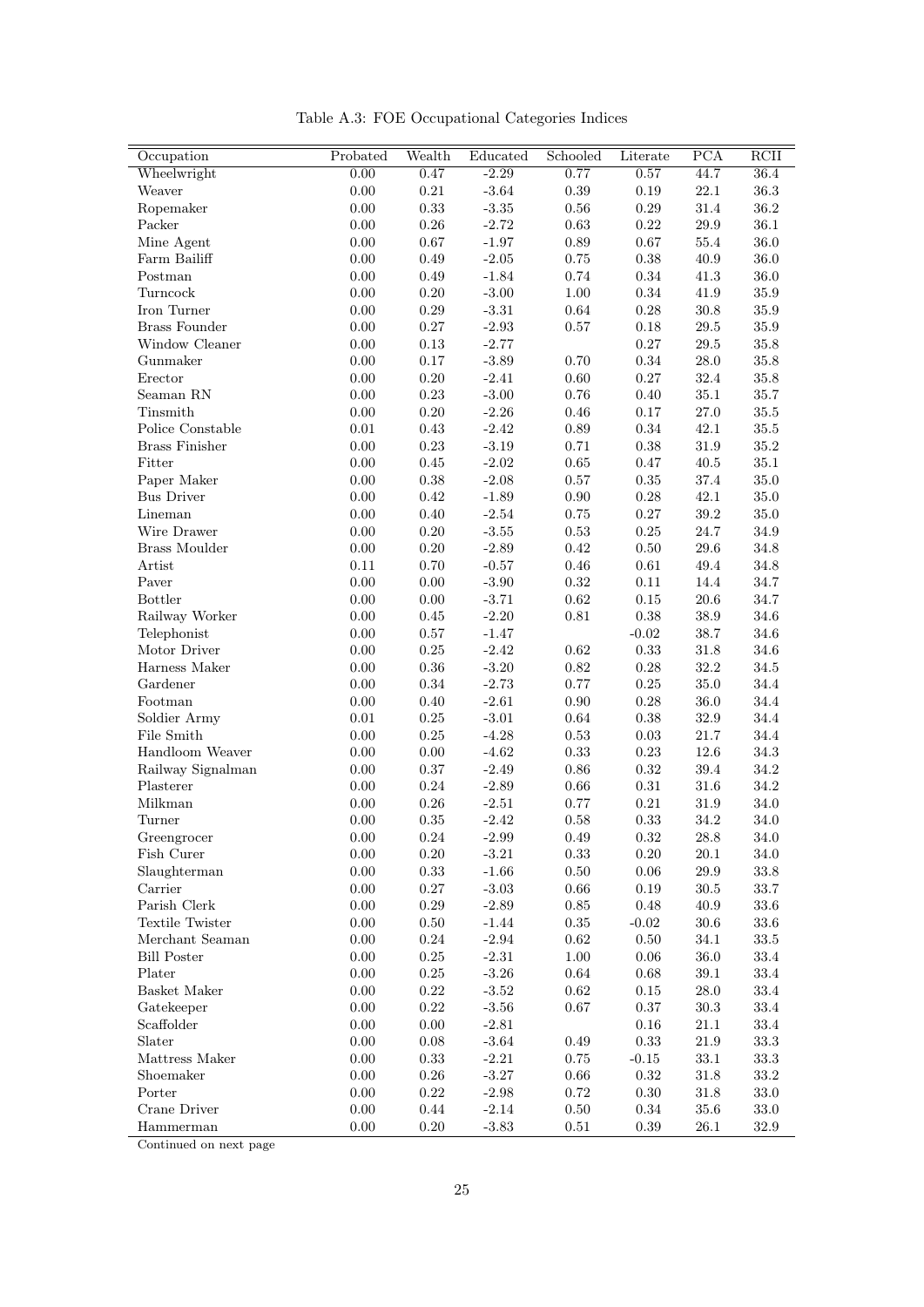| Occupation         | Probated | Wealth     | Educated | Schooled   | Literate   | PCA      | RCII     |
|--------------------|----------|------------|----------|------------|------------|----------|----------|
| Lace Maker         | 0.00     | 0.17       | $-4.04$  | 0.66       | 0.30       | 27.8     | 32.7     |
| White Smith        | 0.00     | $0.38\,$   | $-3.20$  | $\rm 0.63$ | $0.44\,$   | $34.7\,$ | 32.7     |
| Factory Hand       | $0.01\,$ | $0.33\,$   | $-2.30$  | $0.46\,$   | $\rm 0.22$ | $29.7\,$ | 32.7     |
| Sheet Metal Worker | 0.00     | $0.53\,$   | $-1.78$  | 0.60       | 0.47       | 41.1     | $32.5\,$ |
| Box Maker          | 0.00     | $0.50\,$   | $-2.11$  | 0.42       | 0.13       | 30.2     | 32.4     |
| Gamekeeper         | $0.00\,$ | $0.38\,$   | $-2.59$  | $0.76\,$   | $0.31\,$   | $36.5\,$ | $32.4\,$ |
| Oiler              | 0.11     | $0.40\,$   | $-2.50$  | $0.50\,$   | $0.34\,$   | $34.5\,$ | $32.4\,$ |
| Driller            | 0.00     | $0.35\,$   | $-2.31$  | 0.48       | $0.15\,$   | $30.3\,$ | 32.2     |
| Mason              | 0.00     | 0.27       | $-3.39$  | $\,0.61\,$ | $0.36\,$   | 31.5     | $32.2\,$ |
| Tradesman          | 0.00     | $0.25\,$   | $-3.03$  | 0.54       | 0.44       | 31.6     | 32.1     |
| Watchman           | 0.00     | 0.40       | $-2.53$  | $0.35\,$   | 0.28       | 28.5     | $32.1\,$ |
| Railway Stoker     | 0.00     | $0.50\,$   | $-1.79$  | $1.00\,$   | $0.45\,$   | $45.4\,$ | $32.0\,$ |
| Domestic Gardener  | 0.00     | $0.35\,$   | $-2.83$  | $0.81\,$   | $0.25\,$   | $35.5\,$ | $32.0\,$ |
| Toolmaker          | 0.00     | $0.52\,$   | $-1.70$  | 0.53       | 0.43       | 38.6     | $31.9\,$ |
| Trimmer            | 0.00     | 0.33       | $-2.62$  | 0.62       | $0.09\,$   | 29.6     | 31.7     |
| Gas Worker         | 0.00     | 0.00       | $-3.43$  |            | 0.57       | 30.2     | 31.7     |
| Tin Plate Worker   | 0.02     | $0.27\,$   | $-3.01$  | 0.64       | 0.18       | 29.7     | $31.6\,$ |
| Tiler              | 0.00     | $0.25\,$   | $-2.89$  | $\rm 0.62$ | $0.06\,$   | 27.4     | $31.5\,$ |
| Truck Driver       | 0.00     | $\rm 0.33$ | $-1.94$  | 0.75       | 0.40       | 39.5     | $31.5\,$ |
| Horse Keeper       | 0.00     | $0.04\,$   | $-3.91$  | $0.54\,$   | 0.30       | $21.7\,$ | $31.5\,$ |
| Enameller          | 0.00     | $0.00\,$   | $-3.41$  | 0.50       |            | 21.9     | 31.4     |
| Pipe Fitter        | 0.00     | 0.43       | $-1.71$  | $0.50\,$   | $-0.02$    | 31.5     | 31.0     |
| Feltmaker          | 0.00     | 0.00       | $-2.04$  | 0.75       |            | 31.9     | $30.9\,$ |
| Glass Cutter       | 0.00     | $0.00\,$   | $-3.75$  | 0.65       | 0.05       | $21.1\,$ | $30.9\,$ |
| Capstan Operator   | 0.00     | $0.00\,$   | $-2.60$  |            | 0.16       | $21.7\,$ | $30.8\,$ |
| Fireman            | 0.00     | $0.36\,$   | $-2.48$  | $0.60\,$   | $0.36\,$   | $34.9\,$ | 30.7     |
| Refuse Collector   | 0.00     | $0.15\,$   | $-2.94$  | $0.25\,$   | $\rm 0.22$ | 18.5     | $30.6\,$ |
| Loco Driver        | 0.00     | 0.49       | $-2.02$  | $0.64\,$   | $0.30\,$   | $38.1\,$ | 30.6     |
| Groundsman         | 0.00     | $0.38\,$   | $-2.52$  | 0.67       | 0.73       | $40.1\,$ | $30.6\,$ |
| Fisherman          | 0.00     | $0.20\,$   | $-3.62$  | $\rm 0.52$ | $0.40\,$   | $27.3\,$ | $30.5\,$ |
| Groom              | 0.00     | 0.20       | $-3.42$  | 0.70       | $0.22\,$   | 29.1     | $30.3\,$ |
| Smith              | 0.00     | 0.27       | $-3.05$  | $\,0.63\,$ | $0.34\,$   | 31.7     | $30.2\,$ |
| Servant            | 0.01     | $0.28\,$   | $-3.26$  | $0.67\,$   | $0.18\,$   | $29.3\,$ | $30.1\,$ |
| Athlete            | 0.10     | 0.50       | $-0.77$  | 0.71       | $0.50\,$   | 49.9     | $30.0\,$ |
| Forester/Woodman   | 0.00     | $0.20\,$   | $-3.16$  | $1.00\,$   | $0.51\,$   | $40.5\,$ | $30.0\,$ |
| Coal Porter        | 0.00     | $0.13\,$   | $-3.28$  | 0.43       | $0.21\,$   | $22.5\,$ | $29.8\,$ |
| Boilermaker        | 0.00     | $0.27\,$   | $-2.99$  | $0.50\,$   | $0.37\,$   | $29.7\,$ | $29.8\,$ |
| Farm-Cowman        | 0.00     | 0.28       | $-2.34$  | $0.68\,$   | 0.28       | $34.8\,$ | $29.8\,$ |
| Presser            | 0.00     | $0.25\,$   | $-2.73$  | 0.48       | 0.30       | 25.0     | 29.7     |
| Lamplighter        | 0.00     | $0.25\,$   | $-3.11$  | $\rm 0.53$ | 0.17       | $29.4\,$ | $29.7\,$ |
| Carter             | $0.00\,$ | $0.18\,$   | $-3.36$  | $0.42\,$   | $0.23\,$   | $23.7\,$ | $29.6\,$ |
| Spring Maker       | 0.00     | $0.38\,$   | $-3.31$  | $0.54\,$   | $\rm 0.22$ | $29.3\,$ | $29.6\,$ |
| Farm Laborer       | 0.00     | $0.16\,$   | $-3.65$  | $0.48\,$   | 0.18       | $22.9\,$ | $29.6\,$ |
| Iron Dresser       | 0.00     | $0.25\,$   | $-2.89$  | $0.35\,$   | $0.23\,$   | $22.1\,$ | $29.5\,$ |
| Cleaner            | 0.00     | $0.28\,$   | $-2.47$  | $0.58\,$   | $0.31\,$   | $31.9\,$ | $29.5\,$ |
| <b>Bricklayer</b>  | 0.00     | $\rm 0.32$ | $-2.77$  | 0.60       | $0.36\,$   | $33.4\,$ | $29.5\,$ |
| Polisher           | $0.00\,$ | $0.29\,$   | $-2.74$  | $0.48\,$   | $0.24\,$   | $27.0\,$ | $29.3\,$ |
| Convict            | 0.04     | $0.00\,$   | $-4.77$  |            | $0.15\,$   | $19.6\,$ | $29.3\,$ |
| Sawyer             | $0.00\,$ | $0.18\,$   | $-3.44$  | $0.55\,$   | $\rm 0.32$ | $27.1\,$ | $29.1\,$ |

Table A.3: FOE Occupational Categories Indices

Stationary Engineman 0.00 0.28 -2.99 0.46 0.23 27.5 29.0 Grinder 0.00 0.14 -3.37 0.34 0.23 21.9 28.8 Dock Laborer 0.00 0.12 -3.09 0.50 0.40 27.5 28.6 File Cutter 0.00 0.22 -3.53 0.53 0.20 26.4 28.3 Stoker 0.00 0.31 -2.64 0.55 0.36 34.3 28.2 Farm Carter 0.00 0.17 -2.95 0.70 0.21 30.5 28.1 Drover 0.00 0.00 -4.61 0.56 0.87 34.3 28.1 Viewer 0.00 0.33 -1.61 1.00 0.09 39.5 28.0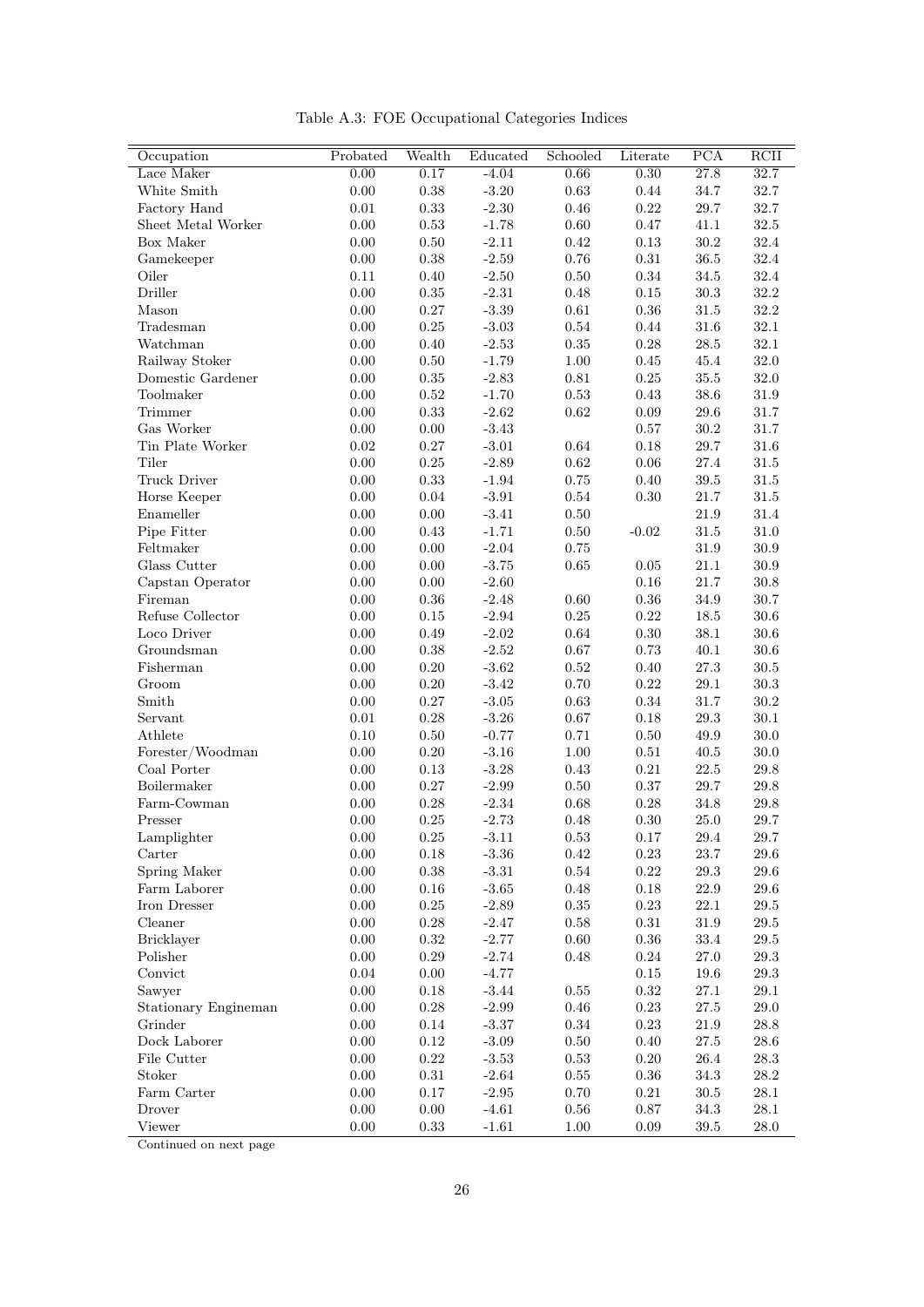| Occupation               | Probated | Wealth     | Educated | Schooled   | Literate   | $\overline{PCA}$ | $\overline{\mathrm{RCII}}$ |
|--------------------------|----------|------------|----------|------------|------------|------------------|----------------------------|
| Fettler                  | 0.00     | 0.17       | $-2.83$  | 0.67       | 0.37       | 35.5             | $\overline{28.0}$          |
| Quarryman                | 0.00     | 0.30       | $-2.92$  | 0.35       | 0.28       | $26.0\,$         | 27.6                       |
| Stillman                 | 0.00     | 0.00       | $-3.73$  |            | $-0.04$    | $16.2\,$         | $27.3\,$                   |
| Platelayer               | 0.00     | $0.28\,$   | $-3.16$  | 0.56       | 0.20       | 28.1             | $27.2\,$                   |
| Glassmaker               | 0.00     | 0.33       | $-2.72$  | $0.56\,$   | $0.38\,$   | $33.8\,$         | $27.1\,$                   |
| Glassblower              | 0.00     | $0.11\,$   | $-3.31$  | $0.50\,$   | $0.30\,$   | 27.2             | $26.7\,$                   |
| Farm-Horseman            | 0.00     | 0.37       | $-2.28$  | $0.40\,$   | $0.26\,$   | $30.0\,$         | $26.5\,$                   |
| Hawker                   | 0.01     | 0.17       | $-3.39$  | 0.40       | 0.36       | 25.8             | 26.3                       |
| Thatcher                 | 0.00     | $0.00\,$   | $-4.61$  | 0.62       |            | 21.1             | 25.7                       |
| Iron Moulder             | 0.00     | $\rm 0.24$ | $-3.00$  | 0.48       | $\rm 0.32$ | $28.9\,$         | $25.6\,$                   |
| <b>Blade Forger</b>      | 0.00     | $\rm 0.32$ | $-2.98$  | 0.67       | $0.12\,$   | 30.1             | $25.5\,$                   |
| Waterman                 | 0.00     | $0.28\,$   | $-3.06$  | 0.40       | 0.38       | 29.8             | $25.0\,$                   |
| Welder                   | 0.00     | 0.33       | $-1.55$  | 0.38       | 0.08       | 28.0             | $24.9\,$                   |
| Pipe Maker               | 0.00     | $0.14\,$   | $-3.44$  | $0.51\,$   | $\rm 0.39$ | $27.7\,$         | $24.7\,$                   |
| Farm-Shepherd            | 0.00     | 0.31       | $-2.78$  | 0.48       | 0.21       | 27.9             | 24.4                       |
| Riveter                  | 0.00     | $\rm 0.22$ | $-2.92$  | $0.46\,$   | 0.42       | 30.2             | 24.2                       |
| Striker                  | 0.00     | $\rm 0.22$ | $-3.18$  | 0.41       | $\rm 0.32$ | 27.0             | $24.2\,$                   |
| Potter                   | 0.00     | 0.30       | $-2.98$  | 0.47       | 0.26       | $28.2\,$         | $24.1\,$                   |
| Chimney Sweep            | 0.00     | $0.25\,$   | $-3.05$  | $0.27\,$   | 0.39       | $23.6\,$         | $23.6\,$                   |
| Stamper                  | 0.00     | 0.22       | $-2.92$  | $0.47\,$   | $0.36\,$   | $27.7\,$         | $23.5\,$                   |
| File Forger              | 0.00     | 0.60       | $-2.30$  | $1.00\,$   | 0.12       | 44.8             | $23.5\,$                   |
| <b>Brickmaker</b>        | 0.00     | $0.26\,$   | $-3.35$  | 0.43       | $0.11\,$   | $24.1\,$         | $23.3\,$                   |
| Musical Instrument Maker | 0.00     | 1.00       | $-0.91$  | 0.94       | $-0.09$    | 52.1             | 22.7                       |
| Weighman                 | 0.00     | $0.00\,$   | $-3.13$  | 0.53       | 0.35       | 20.4             | $20.9\,$                   |
| Pauper                   | 0.00     | $0.06\,$   | $-8.55$  | $0.00\,$   | $\rm 0.36$ | $0.0\,$          | $20.4\,$                   |
| Filer                    | 0.00     | 0.10       | $-3.03$  | 0.49       | 0.20       | $25.3\,$         | $20.3\,$                   |
| Laborer                  | 0.00     | 0.18       | $-3.19$  | 0.38       | $0.27\,$   | $23.9\,$         | 19.8                       |
| Locksmith                | 0.00     | $0.00\,$   | $-4.61$  | $0.38\,$   | $0.57\,$   | $13.5\,$         | $18.8\,$                   |
| Steelworker              | 0.00     | 0.33       | $-2.67$  | 0.47       | 0.26       | 28.9             | $18.6\,$                   |
| Hosiery Hand             | 0.00     | $0.00\,$   | $-3.41$  | 1.00       | 0.18       | $28.5\,$         | $18.3\,$                   |
| Miner                    | 0.00     | 0.24       | $-3.31$  | $\rm 0.26$ | 0.15       | 20.7             | 17.2                       |
| Forgeman                 | 0.00     | 0.17       | $-3.38$  | 0.40       | 0.19       | 22.6             | 16.8                       |
| Furnaceman               | 0.00     | $0.18\,$   | $-3.26$  | $\rm 0.31$ | 0.17       | $19.9\,$         | $16.3\,$                   |
| Nail Forger              | 0.00     | 0.00       | $-4.61$  | 0.21       | 0.23       | 10.3             | $15.9\,$                   |
| Mine Laborer             | 0.00     | $0.27\,$   | $-2.98$  | $0.67\,$   | $\rm 0.31$ | $31.0\,$         | $15.0\,$                   |
| Spade Maker              | 0.00     | $0.60\,$   | $-0.83$  | $0.45\,$   | $\rm 0.12$ | $36.0\,$         | $14.4\,$                   |
| Puddler                  | 0.00     | 0.08       | $-4.02$  | 0.29       | 0.37       | $20.0\,$         | $11.3\,$                   |
| Errand Boy               | 0.00     | 0.08       | $-3.59$  |            | 0.00       | 20.7             | $11.2\,$                   |
| Framework Knitter        | 0.00     | $0.14\,$   | $-3.58$  | 0.50       | 0.11       | 21.1             | $9.0\,$                    |
| Chainmaker               | 0.00     | 0.28       | $-2.86$  | $0.27\,$   | $0.26\,$   | $24.5\,$         | $1.5\,$                    |
| Coal Miner               | 0.00     | $\rm 0.22$ | $-2.97$  | $0.26\,$   | $0.22\,$   | 22.4             | 0.4                        |
| Ore Dresser              | 0.00     | 0.00       | $-4.61$  | 0.39       | $-0.09$    | $13.7\,$         | $\rm 0.3$                  |
| Nailer                   | 0.00     | $0.07\,$   | $-4.06$  | $0.24\,$   | $\rm 0.25$ | $15.0\,$         | 0.0                        |
| Scissor Smith            | 0.00     | 0.00       | $-4.62$  | $0.50\,$   | $0.15\,$   | 15.8             |                            |

# A.3 Tabular Summary of the HISCO-RCII Index

Appendix table A.4 shows the RCII index for HISCO categories, as well as the HISCAM U2 index and the HISCAM GB index. The occupations are listed in order of the HISCO codes.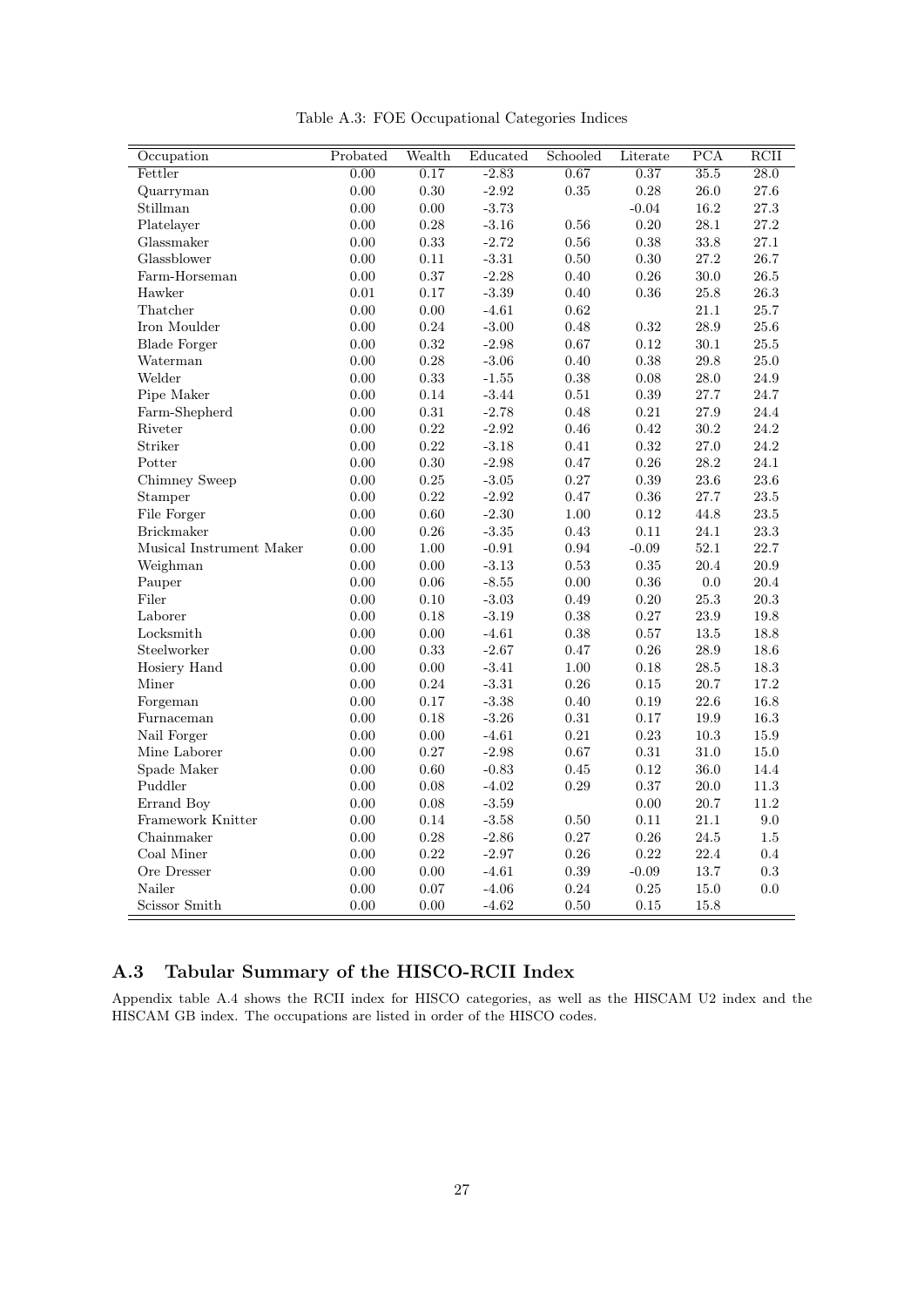| Table A.4: HISCO Indices |  |  |
|--------------------------|--|--|
|--------------------------|--|--|

| Occupation                                                     | RCII               | HISCAM U2 | <b>HISCAM GB</b> |
|----------------------------------------------------------------|--------------------|-----------|------------------|
| 1110 Chemist, General                                          | 63.7               | 82.8      | 84.1             |
| 1190 Other Chemist                                             | 58.7               | 82.8      | $84.1\,$         |
| 1210 Physicist, General                                        | 71.4               | 79.7      | 80.4             |
| 1390 Other Physical Scientists                                 | 63.3               |           |                  |
| 1400 Physical Science Technicians, Specialisatin Unknown       | 48.2               | 62.4      | 66.6             |
| 1420 Chemistry Technician                                      | 38.3               | 79.7      | 80.4             |
| 2000 Engineer, Specialisation Unknown                          | 46.4               | 99.0      | 66.8             |
| 2120 Building Architect                                        | 70.7               | 85.4      | 66.0             |
| 2200 Civil Engineers                                           | 74.2               | 81.8      | 77.4             |
| 2210 Civil Engineer, General                                   | 65.3               | 84.5      | 65.0             |
| 2305 Electrical Engineer, General                              | 54.7               | 85.8      | 63.7             |
| 2400 Mechanical Engineers                                      | 59.8               | 81.8      | 82.8             |
| 2410 Mechanical Engineer, General                              | 54.6               | 81.8      | 82.8             |
| 2620 Extractive Metallurgist                                   | 62.6               | 67.1      | 66.0             |
| 2700 Mining Engineers                                          | 62.4               | 81.8      | 82.8             |
| 2710 Mining Engineer, General                                  | 63.2               | 81.8      | $82.8\,$         |
| 3110 Draughtsman, General                                      | 56.3               | 67.1      | 66.0             |
| 4200 Ships' Deck Officers and Pilots                           | 50.7               | 53.5      | 54.2             |
| 4215 Ship's Master (Sea)                                       | 54.9               | 75.2      | 61.9             |
| 5110 Biologist, General                                        | $\hphantom{0}48.4$ | 89.3      | 91.5             |
| 5120 Botanist                                                  | 58.8               | 89.3      | 91.5             |
| 6100 Medical Doctor, Specialisation Unknown                    | 82.1               | 99.0      | 74.1             |
| 6210 Medical Assistant                                         | 41.7               | 57.7      | 55.2             |
| 6310 Dentist, General                                          | 71.1               | 98.8      | 74.1             |
| 6510 Veterinarian, General                                     | 62.7               | 73.4      | 74.1             |
| 6710 Pharmacist                                                | 61.4               | 94.9      | 66.4             |
| 7110 Nurse, General                                            | 42.7               | 57.7      | 55.2             |
| 7530 Dispensing Optician                                       | 57.5               | 99.0      | 74.1             |
| 7620 Physiotherapist                                           | $51.0\,$           | 57.7      | 55.2             |
| 11010 Accountant, General                                      | 74.8               | 71.8      | 65.0             |
| $12110$ Lawyer                                                 | 87.4               | 99.0      | 75.5             |
| $12210$ Judge                                                  | 87.7               | 99.0      | 99.0             |
| 12410 Solicitor                                                | 65.1               | 99.0      | 75.5             |
| 13020 Teacher, Level and Subject Unknown, Not University and H | 56.5               | 67.5      | 58.1             |
| 13100 University and Higher Education Teachers                 | 70.3               | 99.0      | 71.4             |
| 13940 Head Teacher                                             | 76.7               | 81.7      | 77.8             |
| 14120 Minister of Religion                                     | 83.5               | 99.0      | 74.2             |
| 15120 Author                                                   | 53.6               | 76.2      | 71.9             |
| 15915 Journalist                                               | 63.6               | 91.2      | 71.9             |
| 16200 Commercial Artists and Designers                         | $57.4\,$           | 66.1      | $59.8\,$         |
| 16220 Commercial Artist                                        | 52.6               | 68.0      | 67.0             |
| 16250 Display Artist                                           | 50.6               | 66.1      | 59.8             |
| 16310 Photographer, General                                    | 54.9               | 66.1      | $59.8\,$         |
| 17000 Composers and Performing Artists, Specialisation Unknown | 34.2               | 59.3      | $57.6\,$         |
| 17140 Instrumentalist                                          | 49.4               | 59.0      | 57.6             |
| $17145$ Singer                                                 | 53.1               | 59.0      | 57.3             |
| 17320 Actor                                                    | 62.4               | 59.3      | 57.6             |
| 17390 Other Actors and Stage Directors                         | 57.9               |           |                  |
| 17420 Theatrical Producer                                      | 44.7               | 59.3      | 57.0             |
| 18020 Professional Sportsman                                   | 35.8               | 59.3      | 57.6             |
| 19120 Librarian                                                | 62.6               | 89.3      | 91.5             |
| 20110 Legislative Official                                     | 100.0              | 99.0      | 67.7             |
| 20210 Government Administrator                                 | 65.2               | 92.8      | 70.4             |
| 21000 Managers, Specialisation Unknown                         | 54.8               | 71.6      | 67.0             |
| 21110 General Manager                                          | 66.5               | 88.2      | $54.4\,$         |
| 21220 Production Manager (except Farm)                         | 65.2               | 67.4      | 58.7             |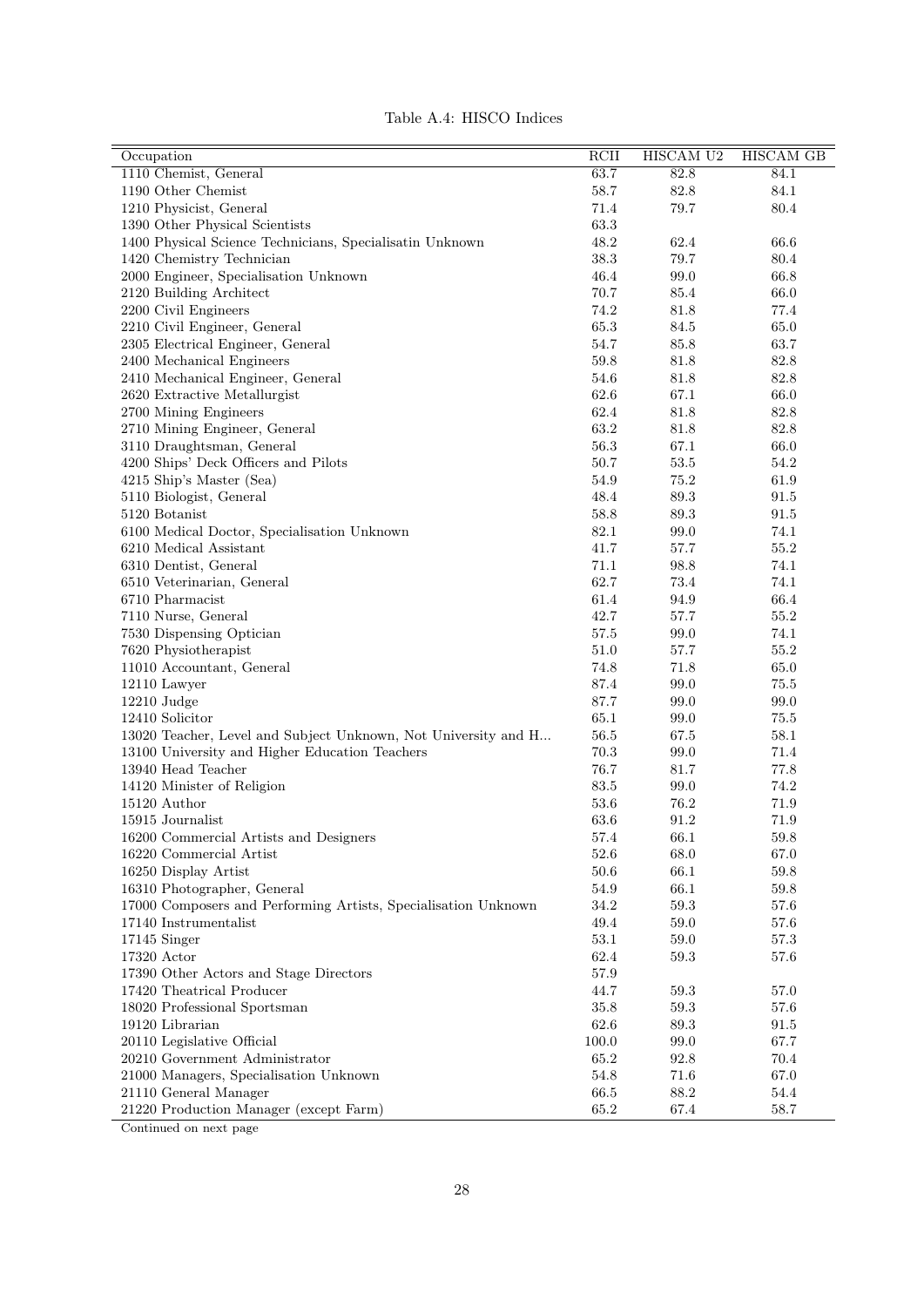| Table A.4: HISCO Indices |  |  |
|--------------------------|--|--|
|--------------------------|--|--|

| 21240 Contractor<br>46.6<br>68.8<br>67.9<br>21340 Sales Manager (Retail Trade)<br>50.8<br>58.6<br>64.9<br>56.0<br>89.3<br>58.6<br>21420 Hotel and Restaurant Manager<br>22000 Supervisors, Foremen and Inspectors, Specialisation Unk<br>45.9<br>65.5<br>60.8<br>54.9<br>81.9<br>83.0<br>22210 Railway Station Master<br>57.8<br>89.2<br>60.8<br>22220 Postmaster<br>22290 Other Transport and Communications Supervisors<br>54.4<br>69.6<br>60.8<br>22425 Housekeeper (Private Service, in Hotels, or in Other Ins<br>38.7<br>65.5<br>64.2<br>22440 House Steward<br>54.7<br>64.9<br>63.4<br>22490 Other Housekeeping and Related Service Supervisors<br>38.2<br>60.1<br>67.0<br>36.8<br>59.1<br>48.3<br>22520 Farm Supervisor<br>22610 Production Supervisor or Foreman, General<br>41.1<br>55.3<br>43.7<br>33.0<br>22620 Supervisor and General Foreman (Mining, Quarrying and We<br>61.4<br>59.4<br>30000 Clerical and Related Workers, Specialisation Unknown<br>54.2<br>67.9<br>58.7<br>31000 Government Executive Officials<br>55.3<br>83.9<br>69.0<br>52.1<br>31040 Customs officer<br>63.7<br>61.5<br>32110 Stenographer-Typist, General<br>61.8<br>63.1<br>61.4<br>32120 Stenographic Secretary<br>64.1<br>99.0<br>60.4<br>62.9<br>33110 Bookkeeper, General<br>57.5<br>71.7<br>33135 Cashier, Office or Cash Desk<br>61.7<br>78.2<br>78.8<br>33140 Bank Teller<br>73.9<br>78.2<br>72.0 |
|---------------------------------------------------------------------------------------------------------------------------------------------------------------------------------------------------------------------------------------------------------------------------------------------------------------------------------------------------------------------------------------------------------------------------------------------------------------------------------------------------------------------------------------------------------------------------------------------------------------------------------------------------------------------------------------------------------------------------------------------------------------------------------------------------------------------------------------------------------------------------------------------------------------------------------------------------------------------------------------------------------------------------------------------------------------------------------------------------------------------------------------------------------------------------------------------------------------------------------------------------------------------------------------------------------------------------------------------------------------------------------------------------|
|                                                                                                                                                                                                                                                                                                                                                                                                                                                                                                                                                                                                                                                                                                                                                                                                                                                                                                                                                                                                                                                                                                                                                                                                                                                                                                                                                                                                   |
|                                                                                                                                                                                                                                                                                                                                                                                                                                                                                                                                                                                                                                                                                                                                                                                                                                                                                                                                                                                                                                                                                                                                                                                                                                                                                                                                                                                                   |
|                                                                                                                                                                                                                                                                                                                                                                                                                                                                                                                                                                                                                                                                                                                                                                                                                                                                                                                                                                                                                                                                                                                                                                                                                                                                                                                                                                                                   |
|                                                                                                                                                                                                                                                                                                                                                                                                                                                                                                                                                                                                                                                                                                                                                                                                                                                                                                                                                                                                                                                                                                                                                                                                                                                                                                                                                                                                   |
|                                                                                                                                                                                                                                                                                                                                                                                                                                                                                                                                                                                                                                                                                                                                                                                                                                                                                                                                                                                                                                                                                                                                                                                                                                                                                                                                                                                                   |
|                                                                                                                                                                                                                                                                                                                                                                                                                                                                                                                                                                                                                                                                                                                                                                                                                                                                                                                                                                                                                                                                                                                                                                                                                                                                                                                                                                                                   |
|                                                                                                                                                                                                                                                                                                                                                                                                                                                                                                                                                                                                                                                                                                                                                                                                                                                                                                                                                                                                                                                                                                                                                                                                                                                                                                                                                                                                   |
|                                                                                                                                                                                                                                                                                                                                                                                                                                                                                                                                                                                                                                                                                                                                                                                                                                                                                                                                                                                                                                                                                                                                                                                                                                                                                                                                                                                                   |
|                                                                                                                                                                                                                                                                                                                                                                                                                                                                                                                                                                                                                                                                                                                                                                                                                                                                                                                                                                                                                                                                                                                                                                                                                                                                                                                                                                                                   |
|                                                                                                                                                                                                                                                                                                                                                                                                                                                                                                                                                                                                                                                                                                                                                                                                                                                                                                                                                                                                                                                                                                                                                                                                                                                                                                                                                                                                   |
|                                                                                                                                                                                                                                                                                                                                                                                                                                                                                                                                                                                                                                                                                                                                                                                                                                                                                                                                                                                                                                                                                                                                                                                                                                                                                                                                                                                                   |
|                                                                                                                                                                                                                                                                                                                                                                                                                                                                                                                                                                                                                                                                                                                                                                                                                                                                                                                                                                                                                                                                                                                                                                                                                                                                                                                                                                                                   |
|                                                                                                                                                                                                                                                                                                                                                                                                                                                                                                                                                                                                                                                                                                                                                                                                                                                                                                                                                                                                                                                                                                                                                                                                                                                                                                                                                                                                   |
|                                                                                                                                                                                                                                                                                                                                                                                                                                                                                                                                                                                                                                                                                                                                                                                                                                                                                                                                                                                                                                                                                                                                                                                                                                                                                                                                                                                                   |
|                                                                                                                                                                                                                                                                                                                                                                                                                                                                                                                                                                                                                                                                                                                                                                                                                                                                                                                                                                                                                                                                                                                                                                                                                                                                                                                                                                                                   |
|                                                                                                                                                                                                                                                                                                                                                                                                                                                                                                                                                                                                                                                                                                                                                                                                                                                                                                                                                                                                                                                                                                                                                                                                                                                                                                                                                                                                   |
|                                                                                                                                                                                                                                                                                                                                                                                                                                                                                                                                                                                                                                                                                                                                                                                                                                                                                                                                                                                                                                                                                                                                                                                                                                                                                                                                                                                                   |
|                                                                                                                                                                                                                                                                                                                                                                                                                                                                                                                                                                                                                                                                                                                                                                                                                                                                                                                                                                                                                                                                                                                                                                                                                                                                                                                                                                                                   |
|                                                                                                                                                                                                                                                                                                                                                                                                                                                                                                                                                                                                                                                                                                                                                                                                                                                                                                                                                                                                                                                                                                                                                                                                                                                                                                                                                                                                   |
|                                                                                                                                                                                                                                                                                                                                                                                                                                                                                                                                                                                                                                                                                                                                                                                                                                                                                                                                                                                                                                                                                                                                                                                                                                                                                                                                                                                                   |
|                                                                                                                                                                                                                                                                                                                                                                                                                                                                                                                                                                                                                                                                                                                                                                                                                                                                                                                                                                                                                                                                                                                                                                                                                                                                                                                                                                                                   |
| 33160 Cash Desk Cashier<br>78.2<br>78.8<br>44.7                                                                                                                                                                                                                                                                                                                                                                                                                                                                                                                                                                                                                                                                                                                                                                                                                                                                                                                                                                                                                                                                                                                                                                                                                                                                                                                                                   |
| 33170 Post Office Counter Clerk<br>48.6<br>78.2<br>74.2                                                                                                                                                                                                                                                                                                                                                                                                                                                                                                                                                                                                                                                                                                                                                                                                                                                                                                                                                                                                                                                                                                                                                                                                                                                                                                                                           |
| 33940 Finance Clerk<br>66.8<br>70.2<br>67.9                                                                                                                                                                                                                                                                                                                                                                                                                                                                                                                                                                                                                                                                                                                                                                                                                                                                                                                                                                                                                                                                                                                                                                                                                                                                                                                                                       |
| 33990 Other Bookkeepers, Cashiers and Related Workers<br>74.9<br>46.6<br>74.8                                                                                                                                                                                                                                                                                                                                                                                                                                                                                                                                                                                                                                                                                                                                                                                                                                                                                                                                                                                                                                                                                                                                                                                                                                                                                                                     |
| 43.8<br>59.3<br>54.7<br>36000 Transport Conductors                                                                                                                                                                                                                                                                                                                                                                                                                                                                                                                                                                                                                                                                                                                                                                                                                                                                                                                                                                                                                                                                                                                                                                                                                                                                                                                                                |
| 36040 Bus Conductor<br>$39.5\,$<br>52.5<br>54.7                                                                                                                                                                                                                                                                                                                                                                                                                                                                                                                                                                                                                                                                                                                                                                                                                                                                                                                                                                                                                                                                                                                                                                                                                                                                                                                                                   |
| 37030 Postman<br>38.2<br>53.3<br>45.5                                                                                                                                                                                                                                                                                                                                                                                                                                                                                                                                                                                                                                                                                                                                                                                                                                                                                                                                                                                                                                                                                                                                                                                                                                                                                                                                                             |
| 37040 Messenger<br>44.4<br>52.6<br>54.7                                                                                                                                                                                                                                                                                                                                                                                                                                                                                                                                                                                                                                                                                                                                                                                                                                                                                                                                                                                                                                                                                                                                                                                                                                                                                                                                                           |
| 63.1<br>38000 Telephone and Telegraph Operators<br>37.7<br>54.7                                                                                                                                                                                                                                                                                                                                                                                                                                                                                                                                                                                                                                                                                                                                                                                                                                                                                                                                                                                                                                                                                                                                                                                                                                                                                                                                   |
| 51.2<br>54.7<br>38040 Telegrapher<br>61.3                                                                                                                                                                                                                                                                                                                                                                                                                                                                                                                                                                                                                                                                                                                                                                                                                                                                                                                                                                                                                                                                                                                                                                                                                                                                                                                                                         |
| 39130 Stock Records Clerk<br>44.5<br>61.6<br>57.5                                                                                                                                                                                                                                                                                                                                                                                                                                                                                                                                                                                                                                                                                                                                                                                                                                                                                                                                                                                                                                                                                                                                                                                                                                                                                                                                                 |
| 39140 Storeroom Clerk<br>57.5<br>41.0<br>61.6                                                                                                                                                                                                                                                                                                                                                                                                                                                                                                                                                                                                                                                                                                                                                                                                                                                                                                                                                                                                                                                                                                                                                                                                                                                                                                                                                     |
| 39150 Weighing Clerk<br>22.8<br>61.6<br>57.5                                                                                                                                                                                                                                                                                                                                                                                                                                                                                                                                                                                                                                                                                                                                                                                                                                                                                                                                                                                                                                                                                                                                                                                                                                                                                                                                                      |
| 39340 Legal Clerk<br>56.6<br>77.7<br>78.2                                                                                                                                                                                                                                                                                                                                                                                                                                                                                                                                                                                                                                                                                                                                                                                                                                                                                                                                                                                                                                                                                                                                                                                                                                                                                                                                                         |
| 39350 Insurance Clerk<br>67.2<br>66.4<br>68.2                                                                                                                                                                                                                                                                                                                                                                                                                                                                                                                                                                                                                                                                                                                                                                                                                                                                                                                                                                                                                                                                                                                                                                                                                                                                                                                                                     |
| 39940 Proof Reader<br>59.2<br>68.2<br>60.4                                                                                                                                                                                                                                                                                                                                                                                                                                                                                                                                                                                                                                                                                                                                                                                                                                                                                                                                                                                                                                                                                                                                                                                                                                                                                                                                                        |
| 39960 Railway Clerk<br>37.0<br>55.5<br>58.7                                                                                                                                                                                                                                                                                                                                                                                                                                                                                                                                                                                                                                                                                                                                                                                                                                                                                                                                                                                                                                                                                                                                                                                                                                                                                                                                                       |
| 37.1<br>64.6<br>58.7<br>39990 Other Clerks                                                                                                                                                                                                                                                                                                                                                                                                                                                                                                                                                                                                                                                                                                                                                                                                                                                                                                                                                                                                                                                                                                                                                                                                                                                                                                                                                        |
| 62.9<br>72.6<br>41020 Working Proprietor (Wholesale Trade)<br>81.5                                                                                                                                                                                                                                                                                                                                                                                                                                                                                                                                                                                                                                                                                                                                                                                                                                                                                                                                                                                                                                                                                                                                                                                                                                                                                                                                |
| 41025 Working Proprietor (Wholesale or Retail Trade)<br>53.1<br>60.3<br>64.3                                                                                                                                                                                                                                                                                                                                                                                                                                                                                                                                                                                                                                                                                                                                                                                                                                                                                                                                                                                                                                                                                                                                                                                                                                                                                                                      |
| 41030 Working Proprietor (Retail Trade)<br>55.3<br>59.2<br>50.0                                                                                                                                                                                                                                                                                                                                                                                                                                                                                                                                                                                                                                                                                                                                                                                                                                                                                                                                                                                                                                                                                                                                                                                                                                                                                                                                   |
| 41040 Working Proprietor (Hiring Out)<br>43.8<br>59.2<br>$60.3\,$                                                                                                                                                                                                                                                                                                                                                                                                                                                                                                                                                                                                                                                                                                                                                                                                                                                                                                                                                                                                                                                                                                                                                                                                                                                                                                                                 |
| 42220 Buyer<br>58.9<br>68.9<br>59.9                                                                                                                                                                                                                                                                                                                                                                                                                                                                                                                                                                                                                                                                                                                                                                                                                                                                                                                                                                                                                                                                                                                                                                                                                                                                                                                                                               |
| 43200 Commercial Travellers and Manufacturers Agents<br>49.2<br>$59.9\,$<br>68.3                                                                                                                                                                                                                                                                                                                                                                                                                                                                                                                                                                                                                                                                                                                                                                                                                                                                                                                                                                                                                                                                                                                                                                                                                                                                                                                  |
| 43220 Commercial Traveller<br>57.5<br>68.3<br>59.9                                                                                                                                                                                                                                                                                                                                                                                                                                                                                                                                                                                                                                                                                                                                                                                                                                                                                                                                                                                                                                                                                                                                                                                                                                                                                                                                                |
| 43230 Manufacturer's Agent<br>58.7<br>68.9<br>59.9                                                                                                                                                                                                                                                                                                                                                                                                                                                                                                                                                                                                                                                                                                                                                                                                                                                                                                                                                                                                                                                                                                                                                                                                                                                                                                                                                |
| 44120 Insurance Salesman<br>49.3<br>71.8<br>63.2                                                                                                                                                                                                                                                                                                                                                                                                                                                                                                                                                                                                                                                                                                                                                                                                                                                                                                                                                                                                                                                                                                                                                                                                                                                                                                                                                  |
| $44130$ Estate Agent<br>69.6<br>99.0<br>79.5                                                                                                                                                                                                                                                                                                                                                                                                                                                                                                                                                                                                                                                                                                                                                                                                                                                                                                                                                                                                                                                                                                                                                                                                                                                                                                                                                      |
| 66.3<br>44140 Stock Broker<br>82.8<br>84.1                                                                                                                                                                                                                                                                                                                                                                                                                                                                                                                                                                                                                                                                                                                                                                                                                                                                                                                                                                                                                                                                                                                                                                                                                                                                                                                                                        |
| 44320 Auctioneer<br>66.9<br>73.0<br>65.7                                                                                                                                                                                                                                                                                                                                                                                                                                                                                                                                                                                                                                                                                                                                                                                                                                                                                                                                                                                                                                                                                                                                                                                                                                                                                                                                                          |
| 44330 Appraiser<br>60.5<br>70.8<br>62.7                                                                                                                                                                                                                                                                                                                                                                                                                                                                                                                                                                                                                                                                                                                                                                                                                                                                                                                                                                                                                                                                                                                                                                                                                                                                                                                                                           |
| 45125 Salesperson, Wholesale or Retail Trade<br>54.2<br>60.3<br>51.8                                                                                                                                                                                                                                                                                                                                                                                                                                                                                                                                                                                                                                                                                                                                                                                                                                                                                                                                                                                                                                                                                                                                                                                                                                                                                                                              |
| 43.9<br>52.1<br>45130 Retail Trade Salesperson<br>53.3                                                                                                                                                                                                                                                                                                                                                                                                                                                                                                                                                                                                                                                                                                                                                                                                                                                                                                                                                                                                                                                                                                                                                                                                                                                                                                                                            |
| 45220 Street Vendor<br>31.4<br>48.6<br>46.1                                                                                                                                                                                                                                                                                                                                                                                                                                                                                                                                                                                                                                                                                                                                                                                                                                                                                                                                                                                                                                                                                                                                                                                                                                                                                                                                                       |
| 49000 Sales Workers Not Elsewhere Classified<br>36.0                                                                                                                                                                                                                                                                                                                                                                                                                                                                                                                                                                                                                                                                                                                                                                                                                                                                                                                                                                                                                                                                                                                                                                                                                                                                                                                                              |
| 53.3<br>49020 Pawnbroker<br>62.1<br>52.6                                                                                                                                                                                                                                                                                                                                                                                                                                                                                                                                                                                                                                                                                                                                                                                                                                                                                                                                                                                                                                                                                                                                                                                                                                                                                                                                                          |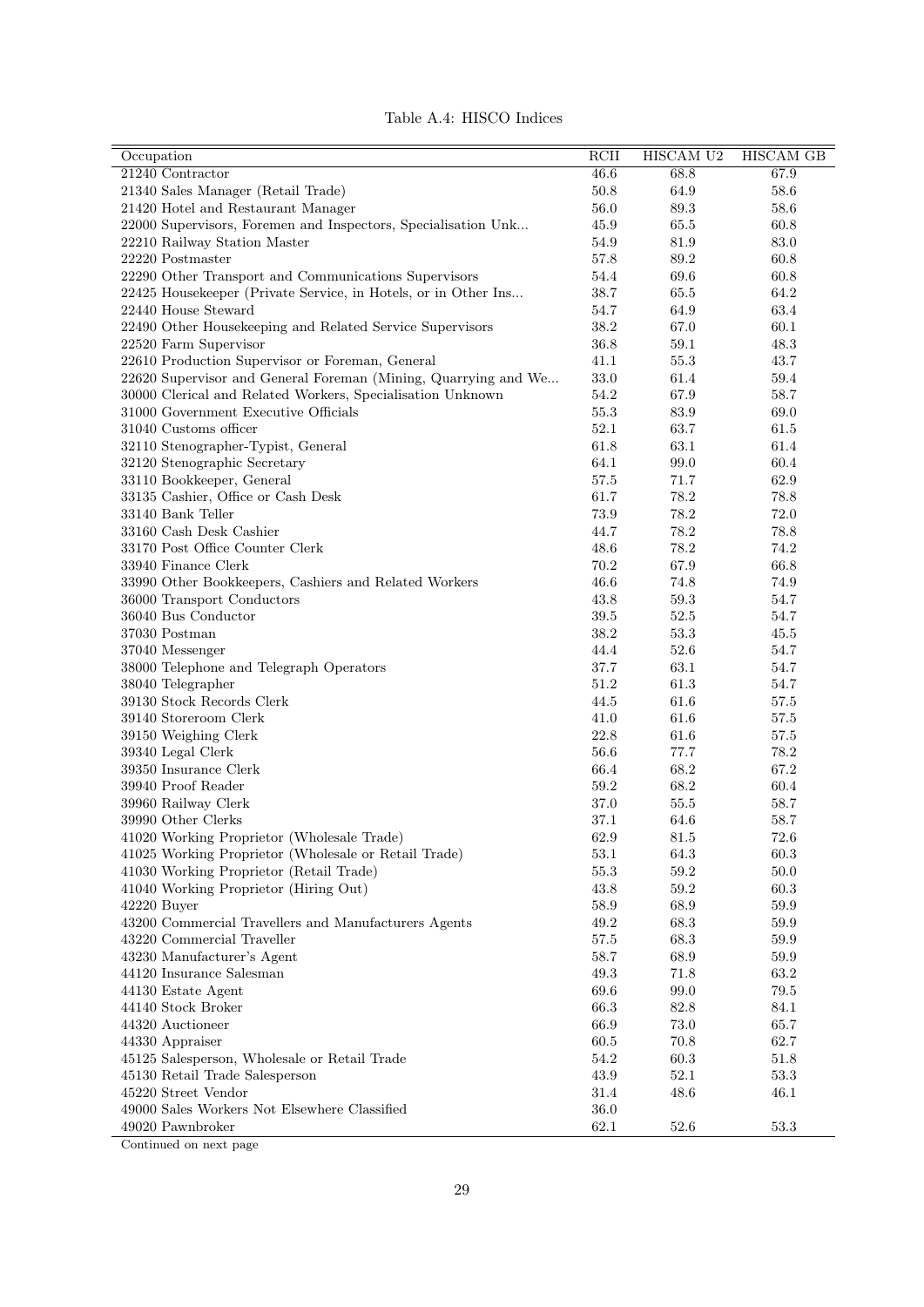| Occupation                                                     | RCII     | HISCAM U2 | <b>HISCAM GB</b> |
|----------------------------------------------------------------|----------|-----------|------------------|
| 49030 Waste Collector                                          | 42.3     | 52.6      | 49.3             |
| 51020 Working Proprietor (Hotel and Restaurant)                | 49.9     | 56.2      | $53.5\,$         |
| 51030 Working Proprietor (Restaurant)                          | 53.0     | 54.8      | 57.5             |
| 51040 Working Proprietor (Guest House)                         | 60.7     | 68.5      | 60.6             |
| 51050 Working Proprietor (Cafe, Bar and Snack Bar)             | 45.6     | 54.8      | 41.2             |
| 53100 Cooks                                                    | 44.6     | 58.6      | 55.2             |
| 53120 Head Cook                                                | 45.1     | 58.6      | 56.2             |
| 53210 Waiter, General                                          | 43.9     | 53.6      | 49.8             |
| 53250 Bartender                                                | 41.7     | 53.6      | 49.8             |
| 54010 Domestic Servant, General                                | 41.7     | 39.9      | 48.4             |
| 54020 House Servant                                            | 49.3     | 39.9      | 34.7             |
| 54030 Personal Maid, Valet                                     | 46.4     | 39.9      | 34.7             |
| 54055 Hotel Concierge                                          | 40.4     | 43.4      | 38.7             |
| 54060 Ship's Steward                                           | 46.6     | 43.4      | 38.7             |
| 54090 Other Maids and Related Housekeeping Service Workers     | 35.1     | 53.0      | 48.4             |
| 55100 Building Caretakers                                      | 44.8     | 58.0      | 58.6             |
| 55130 Janitor                                                  | 42.3     | 66.0      | 64.8             |
| 55220 Charworker                                               | $32.2\,$ | 43.4      | 38.7             |
| 55230 Window Cleaner                                           | 39.2     | 43.4      | 38.7             |
|                                                                |          |           |                  |
| 55240 Chimney Sweep                                            | 26.0     | 47.4      | 48.4             |
| 56010 Launderer, General                                       | 40.4     | 51.1      | 48.4             |
| 57025 Women's or Men's Hairdresser                             | 45.0     | 53.7      | 54.1             |
| 57070                                                          | 42.5     | 53.7      | $50.5\,$         |
| 58220 Policeman and other Maintainers of Law and Order (except | 39.2     | 52.4      | 44.7             |
| 58300 Military                                                 | 39.9     | 55.0      | 57.7             |
| 58320 Officer                                                  | 79.2     | 99.0      | 79.4             |
| 58330 Non-Commissioned Officer                                 | 44.1     | 56.3      | 49.2             |
| 58340 Other Military Ranks                                     | 36.4     | 47.1      | 38.7             |
| 58940 Watchman                                                 | 35.9     | 48.5      | 48.1             |
| 59220 Undertaker                                               | 54.7     | 55.7      | 55.2             |
| 59920 Bookmaker (Sport)                                        | 42.3     | 55.8      | 55.2             |
| 59940 Nursing Aid                                              | 39.3     | 48.3      | 44.4             |
| 59990 Other Service Workers Not Elsewhere Classified           | 39.6     | 56.2      | 55.2             |
| 61110 General Farmer                                           | 52.3     | 51.1      | 51.6             |
| 61115 Small Subsistence Farmer (Husbandman)                    | 49.8     | 49.4      | 42.5             |
| 61230 Orchard and Related Tree and Shrub Crop Farmer           | 82.6     | $53.0\,$  | 49.8             |
| 61240 Livestock Farmer                                         | 65.6     | 53.2      | 58.0             |
| 61270 Horticultural Farmer                                     | 59.3     | 60.8      | 55.8             |
| 62120 Farm-Servant                                             | 31.2     | 45.8      | 41.5             |
| 62430 Sheep Farm Worker                                        | 25.4     | 47.8      | $39.6\,$         |
| 62460 Horse Worker                                             | 31.8     | 51.8      | 49.5             |
| 62490 Other Livestock Workers                                  | 32.2     | 52.5      | 47.8             |
| 62510 Dairy Farm Worker, General                               | 39.4     | 51.0      | 43.4             |
| 62700 Nursery Workers and Gardeners                            | 35.9     | 51.5      | 42.9             |
| 62720 Market Garden Worker                                     | 42.1     | 52.6      | 49.3             |
| 62730 Nursery Worker                                           | 53.3     | 52.6      | 49.1             |
| 62740 Gardener                                                 | 33.4     | 53.0      | $53.5\,$         |
|                                                                |          |           |                  |
| 63220 Forest Supervisor                                        | 31.0     | $53.5\,$  | 43.4             |
| 64100 Fishermen                                                | 31.7     | 51.6      | $52.7\,$         |
| 64990 Other Fishermen, Hunters and Related Workers             | 33.5     | 52.0      | 41.1             |
| 71105 Miner, General                                           | $2.5\,$  | 45.6      | 33.2             |
| 71110 Quarryman, General                                       | 30.0     | 49.0      | 47.2             |
| 71290 Other Mineral and Stone Treaters                         | 0.0      | 46.8      | 42.6             |
| 71300 Well-Drillers, Borers and Related Workers                | 36.6     | 45.6      | 41.2             |
| 72000 Metal Processors, Specialisation Unknown                 | 45.0     | 49.9      | 38.0             |
| 72100 Metal Smelting, Converting and Refining Furnacemen       | 22.9     | 46.0      | 42.2             |
| 72190 Other Metal Smelting, Converting and Refining Furnaceman | 15.6     | 45.9      | 32.6             |

Table A.4: HISCO Indices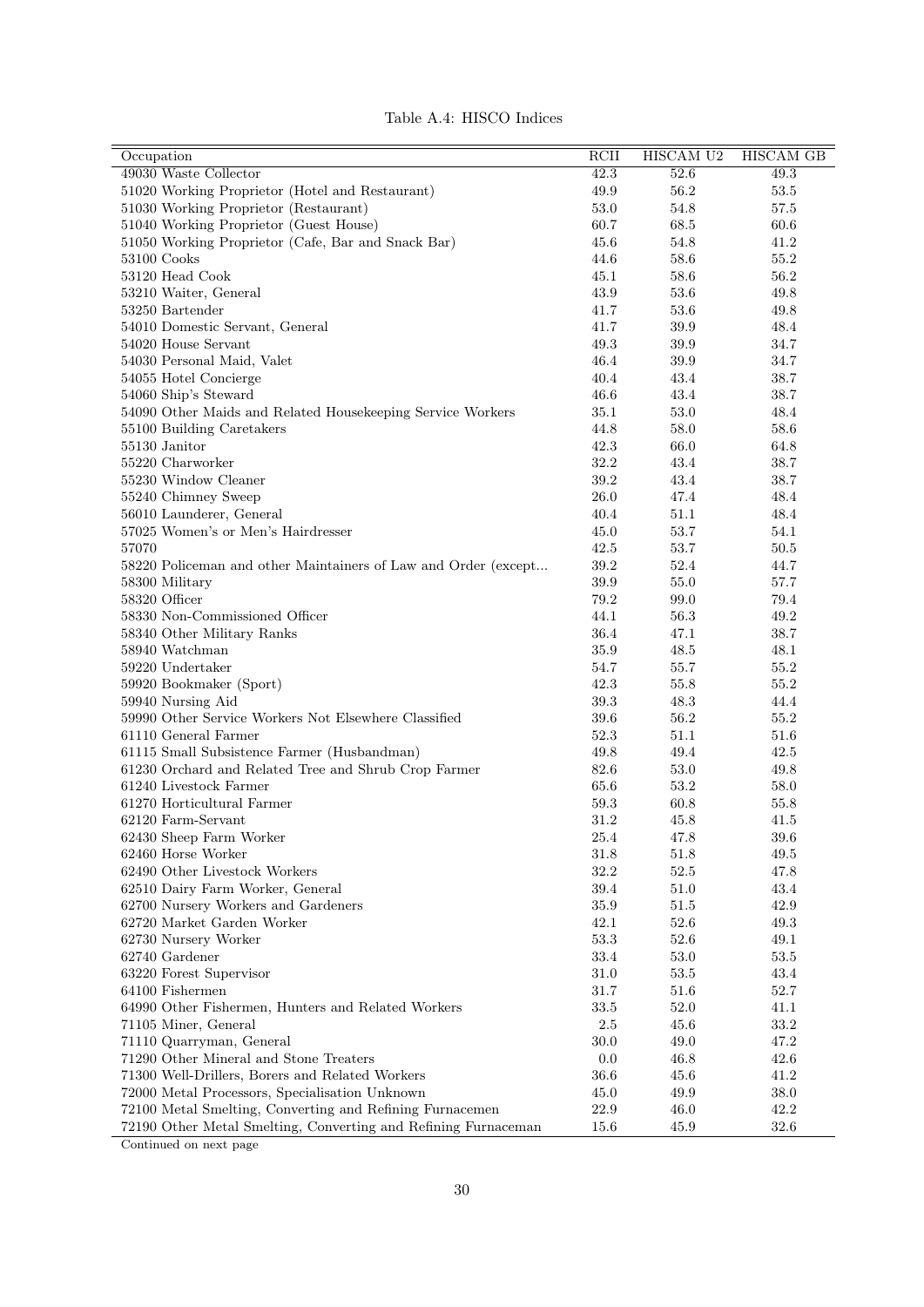| Table A.4: HISCO Indices |  |  |
|--------------------------|--|--|
|--------------------------|--|--|

| Occupation                                                     | RCII         | HISCAM U2    | <b>HISCAM GB</b> |
|----------------------------------------------------------------|--------------|--------------|------------------|
| 72220 Hot-Roller (Steel)                                       | 40.4         | 49.6         | 45.8             |
| 72500 Metal Moulders and Coremakers                            | 39.8         | 50.6         | 46.7             |
| 72520 Bench Moulder (Metal)                                    | 37.9         | 49.6         | 45.8             |
| 72530 Floor and Pit Moulder                                    | $23.9\,$     | 49.6         | 43.3             |
| 72620                                                          | 32.1         | 49.6         | 45.8             |
| 72725 Wire Drawer (Hand or Machine)                            | 38.4         | 50.6         | 46.7             |
| 72890 Other Metal Platers and Coaters                          | $39.1\,$     | 48.1         | 46.7             |
| 72930 Casting Finisher                                         | 35.2         | 49.6         | 43.3             |
| 73210 Sawyer, General                                          | 31.2         | 49.6         | 48.0             |
| 73400 Paper Maker, Specialisation Unknown                      | 37.4         | 47.5         | 49.5             |
| 73490 Other Paper Makers                                       | $48.6\,$     | 47.5         | 49.5             |
| 74100 Crushers, Grinders and Mixers                            | 41.1         | 51.2         | 48.0             |
|                                                                | 38.2         |              |                  |
| 74130 Miller-Grinder (Chemical and Related Processes)          | 40.6         |              |                  |
| 74220 Cooker (Chemical and Related Processes)                  |              | 50.5         | 48.0             |
| 74490 Other Still and Reactor Operators                        | 27.6         | 53.7         | 50.5             |
| 74925 Coal Gas Maker                                           | 35.0         | 51.1         | 48.0             |
| 75000 Spinners, Weavers, Knitters, Dyers and Related Workers,  | 42.0         | 50.1         | 45.7             |
| 75100 Fibre Preparers                                          | 39.9         | 52.6         | 54.6             |
| 75135 Fibre Carder                                             | 42.1         | 52.6         | 54.6             |
| 75145 Fibre Comber                                             | 42.7         | 52.6         | 54.6             |
| 75150 Fibre Drawer                                             | 43.1         | 52.6         | 49.3             |
| 75220 Spinner, Thread and Yarn                                 | 41.7         | 50.0         | 51.6             |
| 75230 Doubler                                                  | 44.7         | 50.0         | 46.2             |
| 75240 Twister                                                  | 42.5         | 50.0         | 51.6             |
| 75250 Winder                                                   | 42.1         | 50.0         | 51.6             |
| 75320 Loom Fixer                                               | 40.6         | 47.7         | 43.7             |
| 75400 Weavers and Related Workers                              | 41.5         | 45.2         | 45.7             |
| 75415 Beam Warper                                              | 45.3         | 47.7         | 48.5             |
| 75422 Loom Threader (Hand or Machine)                          | 43.3         | 47.7         | 43.7             |
| 75430 Cloth Weaver (Hand)                                      | 37.5         | 47.7         | 43.7             |
| 75450 Lace Weaver (Machine)                                    | 35.3         | 47.7         | 48.5             |
| 75452                                                          | 34.2         | 47.7         | 43.7             |
| 75490 Other Weavers and Related Workers                        | 48.2         | 50.3         | $30.3\,$         |
| 75535 Hosiery Knitter (Hand)                                   | 19.8         | 47.7         | 48.5             |
| 75540 Knitter (Hand-Operated Machine)                          | $\,9.3$      | 47.7         | 48.5             |
| 75600 Bleachers, Dyers and Textile Product Finishers           | 44.2         | 53.8         | 51.0             |
| 75615 Textile Bleacher                                         | 43.2         | 53.8         | 51.0             |
| 75622 Yarn, Fabric or Garment Dyer                             | 44.0         | 53.8         | 51.0             |
| 75655 Textile Fuller                                           | 42.5         | 53.8         | 50.7             |
|                                                                |              |              |                  |
| 75710 Rope Maker, General<br>75720 Wheel Turner, Rope Making   | 37.8<br>36.7 | 50.6<br>47.7 | 50.2             |
|                                                                |              |              | 43.7             |
| 75990 Other Spinners, Weavers, Knitters, Dyers and Related Wor | 30.8         | 60.3         | 56.0             |
| 76145 Tanner                                                   | 38.2         | $57.3\,$     | 54.7             |
| 76150 Leather Currier                                          | 45.5         | 57.3         | 54.7             |
| 77120 Grain Miller                                             | $35.5\,$     | 55.2         | 36.6             |
| 77250 Crystalliser Operator (Sugar Refining)                   | 34.2         | 56.2         | 51.0             |
| 77310 Butcher, General                                         | 41.1         | 59.4         | 50.8             |
| 77320 Slaughterer                                              | $33.9\,$     | 52.6         | 50.8             |
| 77390 Other Butchers and Meat Preparers                        | 42.3         | 57.5         | 50.8             |
| 77450 Pickler, Food                                            | 33.0         | 56.2         | 51.0             |
| 77610 Baker, General                                           | 43.1         | 57.3         | 39.6             |
| 77660 Confectionary Maker                                      | $50.5\,$     | 58.9         | 50.8             |
| 77810 Brewer, General                                          | 41.2         | 60.6         | 50.8             |
| 78100 Tobacco Preparers                                        | 41.0         | 49.1         | 50.8             |
| 78200 Cigar Makers                                             | 48.5         | 47.8         | 50.8             |
| 79100 Tailors and Dressmakers                                  | 41.3         | 50.8         | $51.6\,$         |
| 79140 Dressmaker                                               | 47.0         | $50.0$       | 47.4             |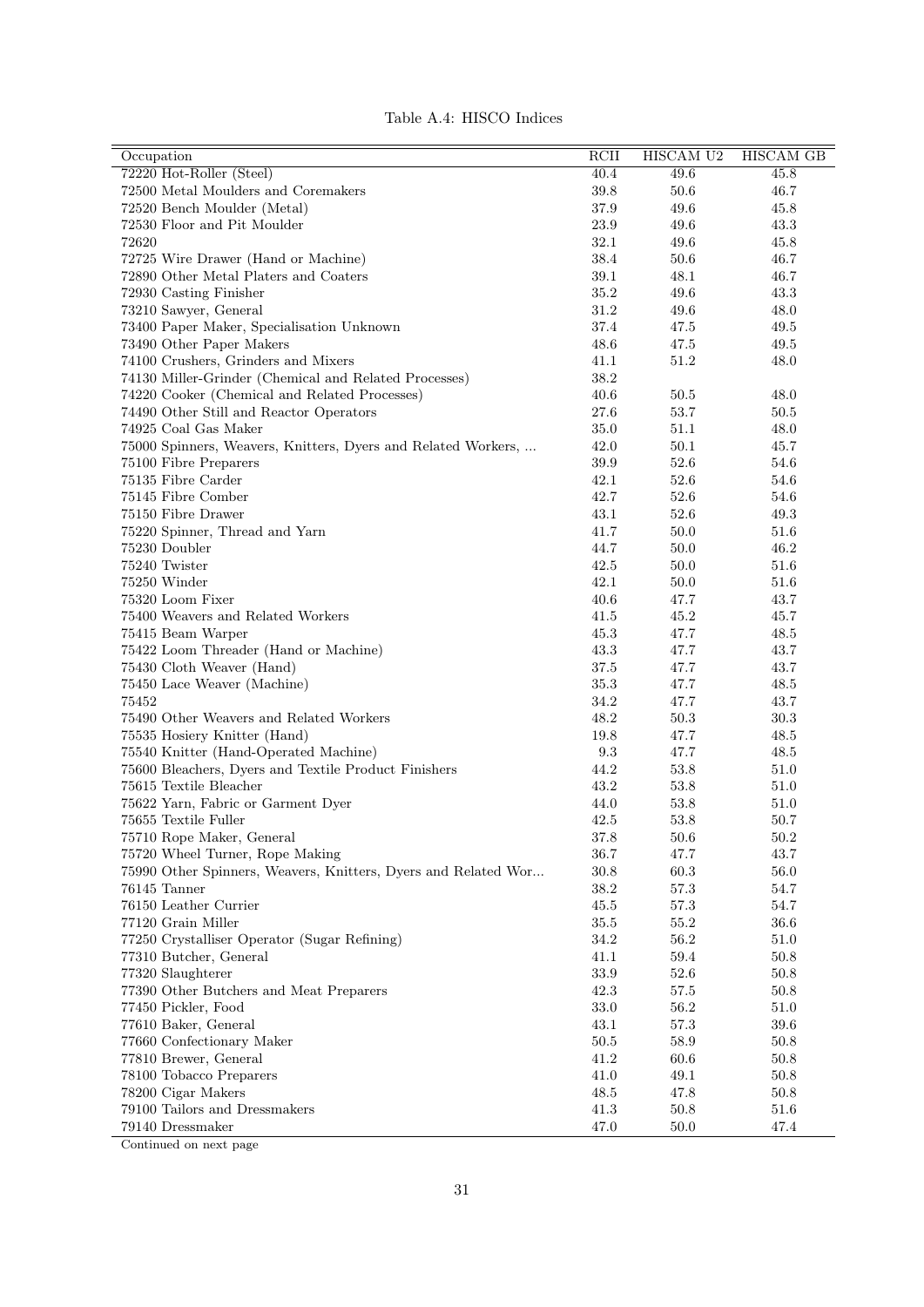| Occupation                                                        | RCII     | HISCAM U2 | <b>HISCAM GB</b> |
|-------------------------------------------------------------------|----------|-----------|------------------|
| 79190 Other Tailors and Dressmakers                               | 47.6     | 51.1      | 50.3             |
| 79200 Fur Tailors and Related Workers                             | 52.4     | 51.1      | 47.6             |
| 79220 Fur Tailor                                                  | 50.7     | 50.0      | 46.3             |
| 79310 Hat Maker, General                                          | 43.6     | 56.4      | 47.4             |
| 79320 Milliner, General                                           | 41.1     | $50.0$    | 50.3             |
| 79450 Garment Cutter, except Leather                              | 49.7     | 55.9      | 47.5             |
| 79475 Glove Cutter, Leather or Other Material                     | 41.3     | 55.9      | 47.5             |
| 79620 Furniture Upholsterer                                       | 52.2     | 60.4      | 56.5             |
| 79640 Mattress Maker                                              | 37.3     | 50.0      | 47.4             |
| 79920 Sail, Tent and Awning Maker                                 | 44.0     | 56.7      | 47.4             |
| 79930 Umbrella Maker                                              | 42.5     | 51.1      | 50.3             |
| 79990 Other Tailors, Dressmakers, Sewers, Upholsterers and Rel    | 34.3     | 54.9      | 47.4             |
| 80110 Shoemaker, General                                          | 35.1     | 50.0      | 47.4             |
| 80310 Leather Goods Maker, General                                | 43.0     | 51.1      | 47.6             |
| 80320 Saddler and Harness Maker                                   | 44.5     | 51.1      | 50.3             |
| 81120 Cabinetmaker                                                | 46.7     | 52.2      | 42.3             |
| 81190 Other Cabinetmakers                                         | 28.9     | 62.8      | 59.3             |
| 81230 Wood Turner                                                 | 40.7     | 51.7      | 47.6             |
| 81920 Coach-Body Builder                                          | 45.3     | 61.0      | 53.2             |
| 81925 Cartwright                                                  | 38.0     | 53.1      | 46.1             |
| 81930 Cooper                                                      | 39.3     | 51.5      | 49.2             |
| 81935 Wooden Pattern Maker                                        | 45.8     | 52.2      | 48.0             |
| 81940 Wooden Model Maker                                          | 46.8     | 52.2      | 48.9             |
| 81945 Wood Carver                                                 | 49.8     | 60.8      | 50.4             |
| 81955 Wooden Furniture Finisher                                   | 43.7     | 47.2      | 49.6             |
| 81990 Other Cabinetmakers and Related Woodworkers                 | 43.4     | 47.2      | 49.6             |
| 83110 Blacksmith, General                                         | 30.3     | 51.6      | 46.1             |
| 83140 Forging-Press Operator                                      | 29.9     | 51.6      | 46.1             |
| 83190 Other Blacksmiths, Hammersmiths and Forging-Press Operators | 30.6     | 51.6      | 46.1             |
| 83220 Tool and Die Maker                                          | 37.1     | 49.8      | 37.4             |
| 83320 Lathe Setter-Operator                                       | 38.1     | 51.5      | 51.5             |
| 83410 Machine-Tool Operator                                       | 39.8     | 61.8      | 59.9             |
| 83420 Lathe Operator                                              | 40.8     | 50.0      | 46.1             |
| 83520 Buffing- and Polishing-Machine Operator                     | 39.0     | 50.5      | 40.0             |
| 83530 Tool Grinder, Machine Tools                                 | 32.6     | 49.9      | 46.1             |
| 83560 Textile Card Grinder                                        | 36.6     | 51.8      | 48.3             |
| 83590 Other Metal Grinders, Polishers and Tool Sharpeners         | 33.0     | 48.2      | 39.5             |
| 83915 Cutler                                                      | 38.1     | $50.0$    | 36.3             |
| 83920 Gunsmith                                                    | 41.3     | 54.9      | 45.0             |
|                                                                   | $27.9\,$ | 53.6      | 48.3             |
| 83930 Locksmith<br>83960 Metal-Press Operator                     | 29.4     | 51.8      | 45.3             |
| 83990 Other Blacksmiths, Toolmakers and Machine-Tool Operators    | 9.5      | 47.1      | 35.6             |
|                                                                   |          | 56.9      |                  |
| 84100 Machinery Fitters and Machine Assemblers                    | 40.5     |           | 49.5             |
| 84175 Machinery Erector and Installer                             | 41.7     | 56.9      | 54.3             |
| 84190 Other Machinery Fitters and Machine Assemblers              | 40.0     | 52.9      | 49.5             |
| 84220 Watch and Clock Assembler                                   | 51.0     | 63.9      | 55.1             |
| 84240 Precision Instrument Assembler                              | 43.8     | 58.7      | 51.0             |
| 84900 Machinery Fitters, Machine Assemblers and Precision Inst    | 44.7     | 61.3      | 55.0             |
| 84910 Machine Mechanic, General                                   | 44.9     | 58.7      | 56.3             |
| 84980 Oiler and Greaser (except Ships' Engines)                   | $34.8\,$ | 50.2      | 49.5             |
| 85510 Electrician, General                                        | 43.8     | 55.6      | 57.5             |
| 85700 Electric Linemen and Cable Jointers                         | 37.2     | 51.7      | 48.3             |
| 87105 Plumber, General                                            | 45.9     | 55.8      | 50.4             |
| 87110 Pipe Fitter, General                                        | 42.3     | 60.5      | 58.4             |
| 87120 Gas Pipe Fitter                                             | 40.1     | 51.8      | 52.8             |
| 87190 Other Plumbers and Pipe Fitters                             | 40.7     | 54.3      | 51.2             |
| 87210 Welder, General                                             | 30.3     | 52.2      | 52.7             |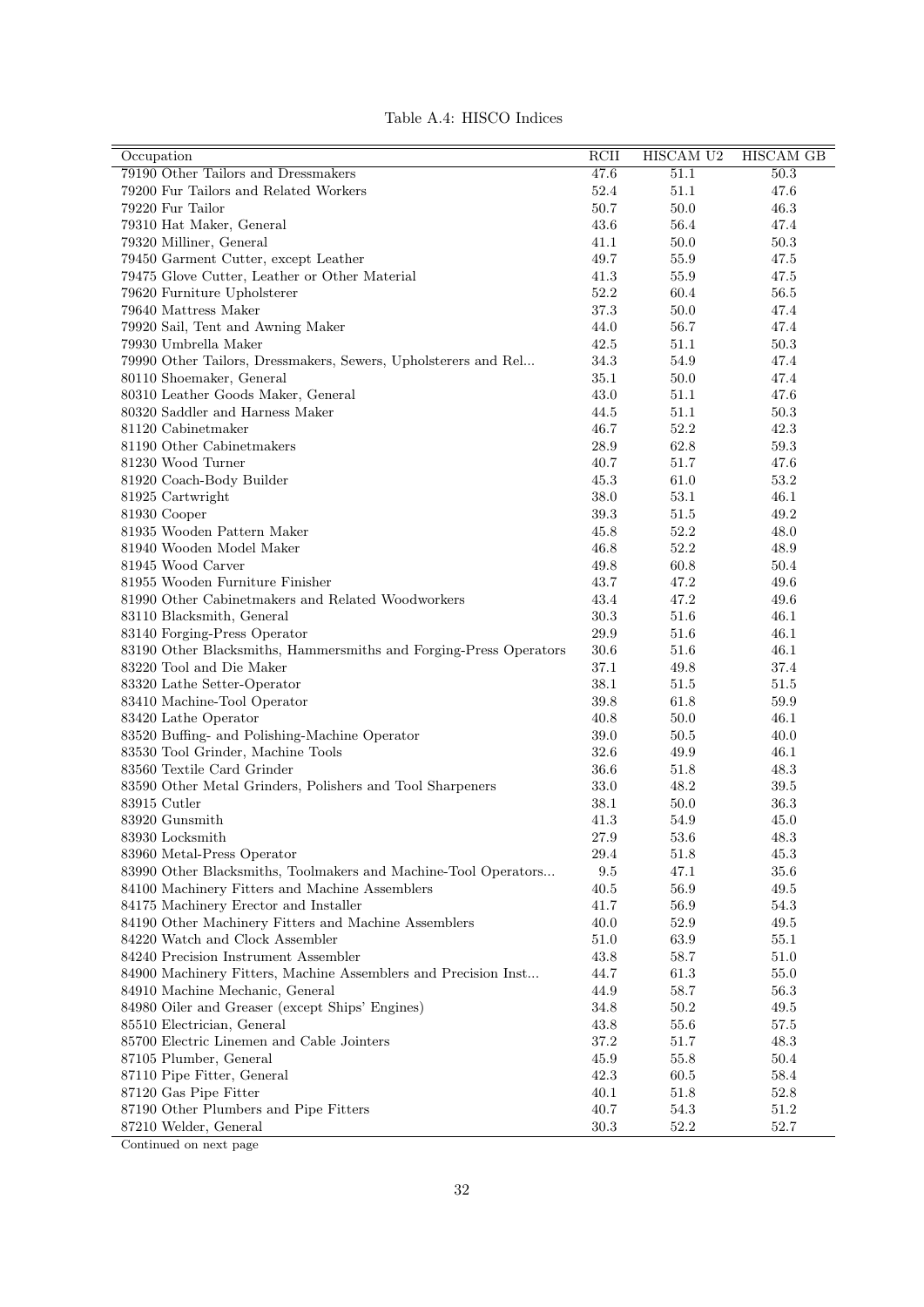|  |  |  | Table A.4: HISCO Indices |
|--|--|--|--------------------------|
|--|--|--|--------------------------|

| Occupation                                                | RCII     | HISCAM U2 | <b>HISCAM GB</b> |
|-----------------------------------------------------------|----------|-----------|------------------|
| 87310 Sheet-Metal Worker, General                         | 37.3     | 54.6      | 55.0             |
| 87330 Coppersmith                                         | 44.7     | 55.9      | 52.9             |
| 87340 Tinsmith                                            | 35.6     | 50.1      | 52.7             |
| 87350 Boilersmith                                         | 33.1     | 50.2      | 40.2             |
| 87400 Structural Metal Preparers and Erectors             | 38.4     | 60.1      | 55.6             |
| 87462 Riveter (Hand or Machine)                           | 28.3     | 48.5      | 50.4             |
| 88010 Jeweller, General                                   | 57.3     | 76.8      | 77.1             |
| 88050 Goldsmith and Silversmith                           | 52.3     | 65.3      | 55.7             |
| 89120 Glass Blower                                        | $30.5\,$ | 42.4      | 33.0             |
| 89148 Plate-Glass Polisher                                | 37.8     | 45.9      | 37.4             |
| 89156 Glass Cutter                                        | 34.1     | 45.3      | 33.0             |
| 89164 Glass Edge Grinder                                  | 37.0     | 45.7      | 33.0             |
| 89210 Potter, General                                     | 24.6     | 46.9      | 33.0             |
| 89240 Brick and Tile Moulder (Hand)                       | 35.8     | 45.9      | 37.4             |
| 89242 Brick and Tile Moulder (Hand or Machine)            | 24.6     | 44.9      | 28.3             |
| 89247 Pottery and Porcelain (Die- or Hand)                | 32.9     | 45.9      | 37.4             |
| 89290 Other Potters and Related Clay and Abrasive Formers | 27.2     | 49.1      | 45.2             |
| 89320 Glass-Making Furnacemen                             | $22.5\,$ | 45.9      | 37.4             |
| 89540 Ceramics Decorator                                  | 45.4     |           |                  |
|                                                           |          | 45.9      | 37.4             |
| 91025 Paper Box Maker (Hand or Machine)                   | 35.4     | 59.5      | 57.2             |
| 92120 Hand Compositor                                     | 48.8     | 54.2      | 58.1             |
| 92400 Printing Engravers (except Photo-Engravers)         | 51.3     | 63.4      | 55.3             |
| 92625 Bookbinder (Hand or Machine)                        | 48.0     | 55.9      | 54.0             |
| 92950 Textile Printer                                     | 47.1     | 57.4      | 55.8             |
| 92990 Other Printers and Related Workers                  | 42.4     | 57.4      | 55.8             |
| 93120 Building Painter                                    | 42.1     | 53.4      | 38.3             |
| 93950 Sign Painter                                        | $50.5\,$ | 54.0      | 51.6             |
| 93990 Other Painters                                      | 43.7     | 62.9      | 56.6             |
| 94100 Musical Instrument Makers and Tuners                | 21.3     | 63.9      | 56.7             |
| 94170                                                     | 48.4     | 52.0      | 51.2             |
| 94180 Musical Instrument Tuner                            | 51.8     | 48.5      | 51.2             |
| 94190 Other Musical Instrument Makers                     | 40.2     | 60.2      | 49.7             |
| 94220 Basket Maker                                        | 35.4     | 48.5      | 49.7             |
| 94230 Brush Maker (Hand)                                  | 42.3     | 52.0      | 49.7             |
| 94920                                                     | 46.2     | 48.5      | 44.5             |
| 94960 Candle Maker                                        | 40.4     | 52.0      | 51.2             |
| 95120 Bricklayer (Construction)                           | 31.7     | 47.3      | 44.2             |
| 95145 Marble Setter                                       | 33.9     | 50.1      | 49.9             |
| 95150 Tile Setter                                         | 34.2     | 50.1      | 46.5             |
| $95160$ Paviour                                           | 38.7     | 46.4      | $33.6\,$         |
| 95320 Slate and Tile Roofer                               | 35.3     | 43.9      | 42.8             |
| 95360 Roof Thatcher                                       | $26.5\,$ | 41.7      | 41.2             |
| 95410 Carpenter, General                                  | 39.8     | $51.7\,$  | $50.0\,$         |
| 95440 Wood Shipwright                                     | 43.1     | $53.9\,$  | $58.0\,$         |
| 95490 Other Carpenters, Joiners and Parquetry Workers     | $22.7\,$ | 51.7      | 50.0             |
| 95510 Plasterer, General                                  | 36.8     | 48.3      | 50.0             |
| 95590 Other Plasterers                                    | 40.2     | 54.3      | 56.4             |
| 95720 Building Glazier                                    | 40.2     | 56.5      | 50.0             |
| 95910 Housebuilder, General                               | 56.6     | $63.5\,$  | 59.4             |
| 95920 Building Maintenance Man                            | 40.1     | 50.1      | 49.9             |
| 95925 Paperhanger                                         | 41.9     | 57.6      | 50.0             |
| 95930 Carpet Planner                                      | 50.9     | 50.1      | 49.9             |
| 95990 Other Construction Workers                          | 44.5     | 56.7      | 51.8             |
| 96910 Stationary Engine Operator, General                 | 30.4     | 50.5      | $38.7\,$         |
| 96950 Water Treatment Plant Operator (Waterworks)         | 39.3     | 48.1      | 43.8             |
| 97120 Docker                                              | $30.8\,$ |           |                  |
|                                                           |          | 50.5      | 50.8             |
| 97125 Loader of Ship, Truck, Wagon or Airplane            | 35.1     | 47.5      | 41.0             |